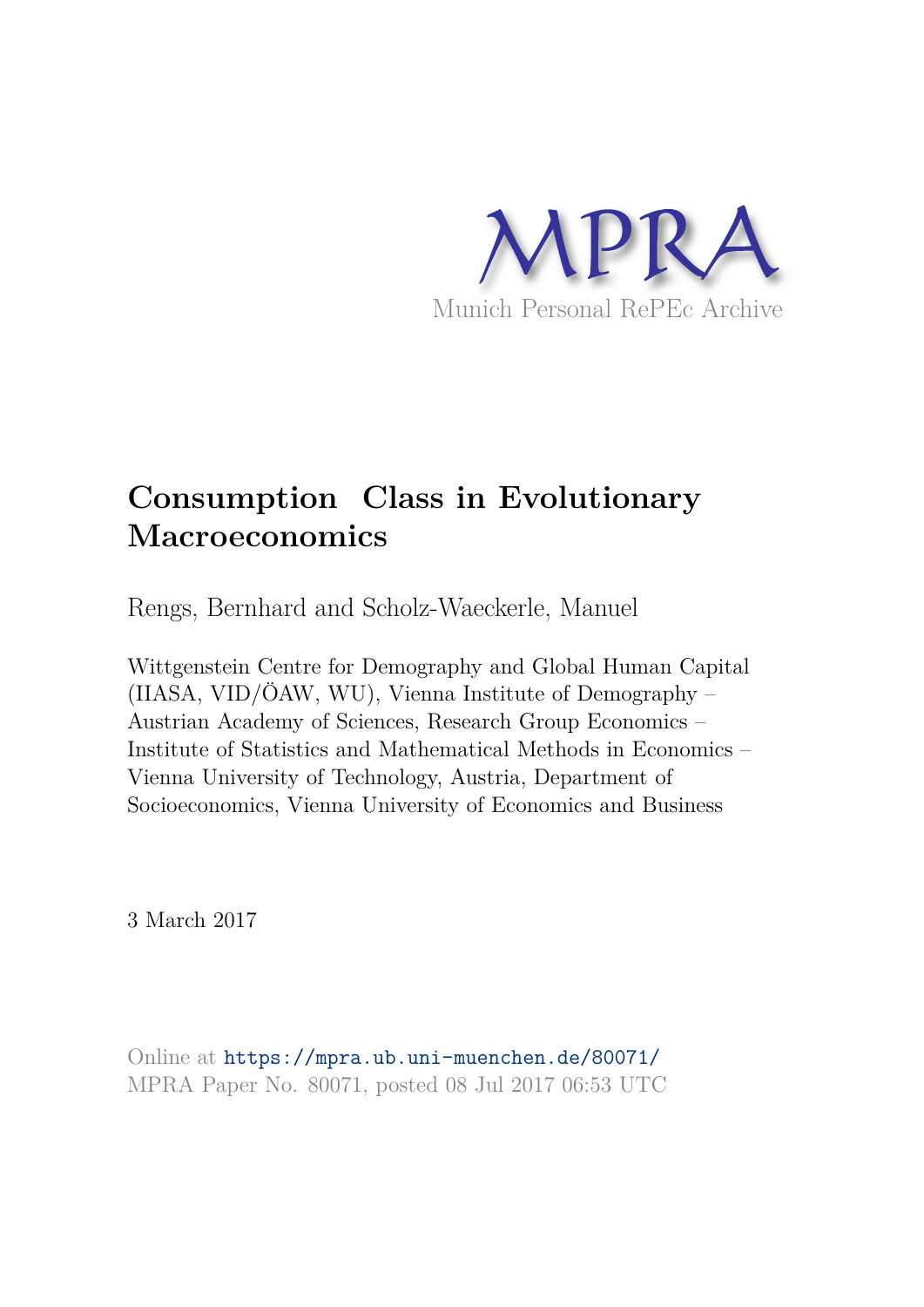#### **Consumption & Class in Evolutionary Macroeconomics**

Bernhard Rengs[♣](#page-1-0)\* and Manuel Scholz-Wäckerle[♦](#page-1-1)**\***

#### **Abstract**

This article contributes to the field of evolutionary macroeconomics by highlighting the dynamic interlinkages between micro-meso-macro with a Veblenian meso foundation in an agent-based macroeconomic model. Consumption is dependent on endogenously changing social class and signaling, such as bandwagon, Veblen and snob effects. In particular we test the macroeconomic effects of this meso foundation in a generic agentbased model of a closed artificial economy. The model is stock-flow consistent and builds upon local decision heuristics of heterogeneous agents characterized by bounded rationality and satisficing behavior. These agents include a multitude of households (workers and capitalists), firms, banks as well as a capital goods firm, a government and a central bank. Simulation experiments indicate co-evolutionary dynamics between signaling-by-consuming and firm specialization that eventually effect employment, consumer prices as well as other macroeconomic aggregates substantially.

**Keywords:** Evolutionary macroeconomics; agent-based modelling; micro-meso-macro; conspicuous consumption; social class; firm specialization

**JEL Codes: B52, C63, E21, E23, L11** 

-

<span id="page-1-0"></span><sup>♣</sup> Wittgenstein Centre for Demography and Global Human Capital (IIASA, VID/ÖAW, WU), Vienna Institute of Demography – Austrian Academy of Sciences, Research Group Economics – Institute of Statistics and Mathematical Methods in Economics – Vienna University of Technology, Austria, bernhard.rengs@oeaw.ac.at

<span id="page-1-1"></span><sup>♦</sup> Department of Socioeconomics, Vienna University of Economics and Business, manuel.scholzwaeckerle@wu.ac.at; corresponding author

<sup>\*</sup> Bernhard Rengs and Manuel Scholz-Wäckerle contributed equally to this work.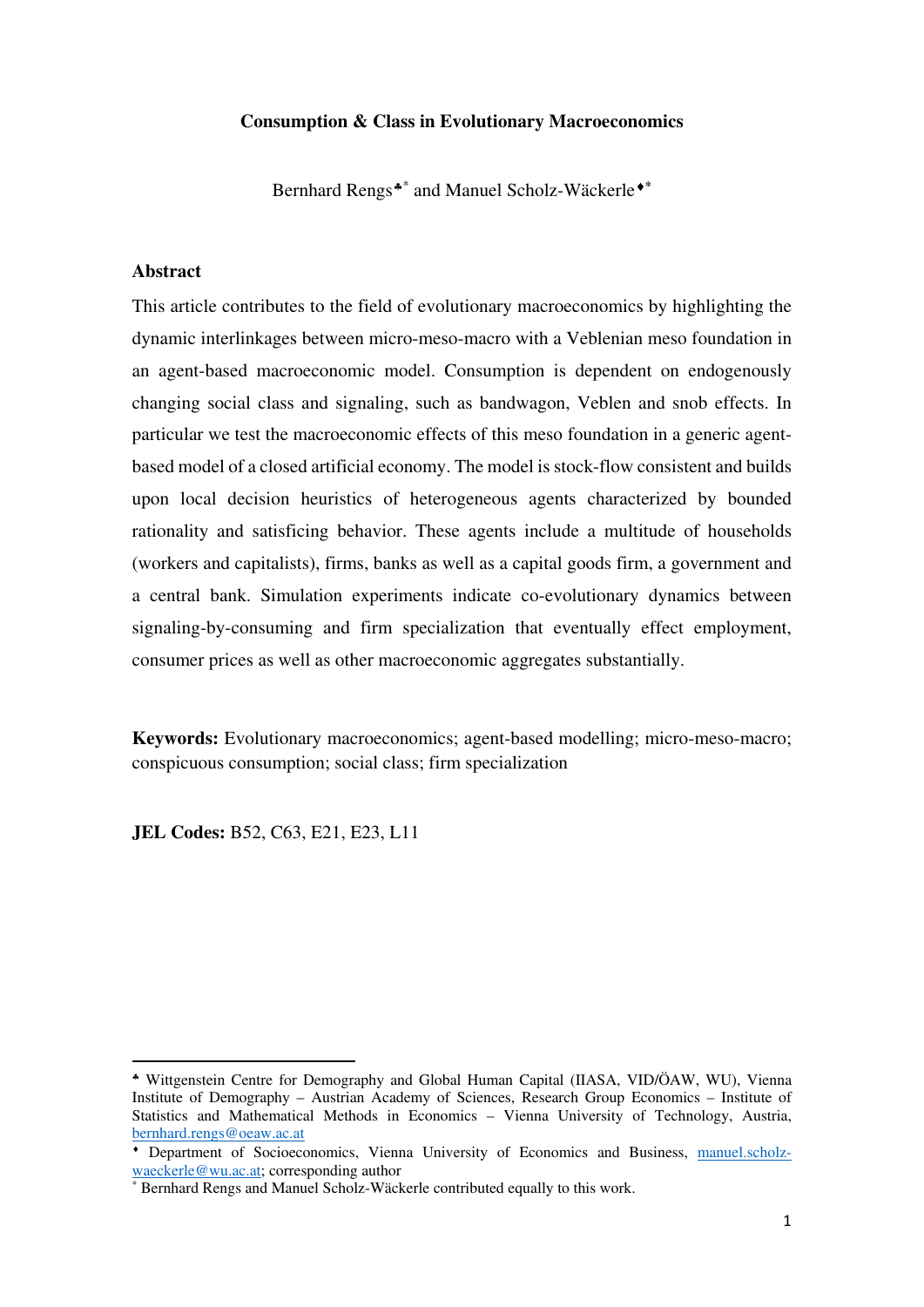#### **1. Introduction**

Evolutionary economists have traditionally focused on the supply side, following the Schumpeterian avenue of economic analysis (Schumpeter 1934). Nelson and Winter (1982) coined this approach into a theoretical core with an analytical apparatus that has inspired, among others, De Bresson (1987) Dosi et al. (1988), Saviotti and Metcalfe (1991) and Witt (1992). Recently, this Schumpeterian theoretical core was also embedded into a macroeconomic framework (in particular an agent-based one) as shown by Dosi et al. (2010). Otherwise, evolutionary economics is also deeply rooted in the Veblenian avenue of economic analysis that dealt originally with the interrelations of consumer behavior, social class and institutional change (Veblen 1899). Even though the latter research strand found continuous improvements (Tool 1977, Bush 1987, Gruchy 1990, Hodgson 1998), neither did it develop a common analytical apparatus nor has there been any proper application in a macroeconomic framework. Our contribution aims to close this research gap by highlighting Veblenian consumption dynamics in an agent-based macroeconomic model.

In this undertaking we basically follow the methodology of agent-based macroeconomics that received increasing attention in the Great Recession. As argued by Stiglitz (2015) the design of macroeconomic theory has to change substantially in order to arrive at a meaningful economic policy. The idea to integrate complexity and heterogeneity into macroeconomics has been articulated at several occasions during the last ten years, see especially Tesfatsion and Judd (2006), LeBaron and Tesfatsion (2008), Farmer and Foley (2009), Delli Gatti et al. (2010), Kirman (2011), Stiglitz and Gallegati (2011) or Dosi (2012). Many have already followed this agenda and brought these claims to life in agentbased macroeconomic models, compare Dosi et al. (2010), Ciarli et al. (2010), Cincotti et al. (2010), Delli Gatti et al. (2011), Seppecher (2012), Lengnick (2013), Riccetti et al. (2013), Chen et al. (2014), Rengs and Wäckerle (2014, 2017) and Caiani et al. (2016) for the recent publication of a new benchmark model in this realm.

Evolutionary economists have started to develop their own theory of consumption within the last 15 years (compare Chai 2016), as illustrated by Witt (2001), Nelson and Consoli (2010), Chai and Moneta (2010), Valente (2012) and Kapeller et al. (2013). One of the first microeconomic models in this evolutionary direction was developed by Cowan et al. (1997) with a focus on bandwagon and snob effects in a heterogeneous population of consumers. Otherwise Malerba et al. (2007) and Safarzynska and van den Bergh (2010)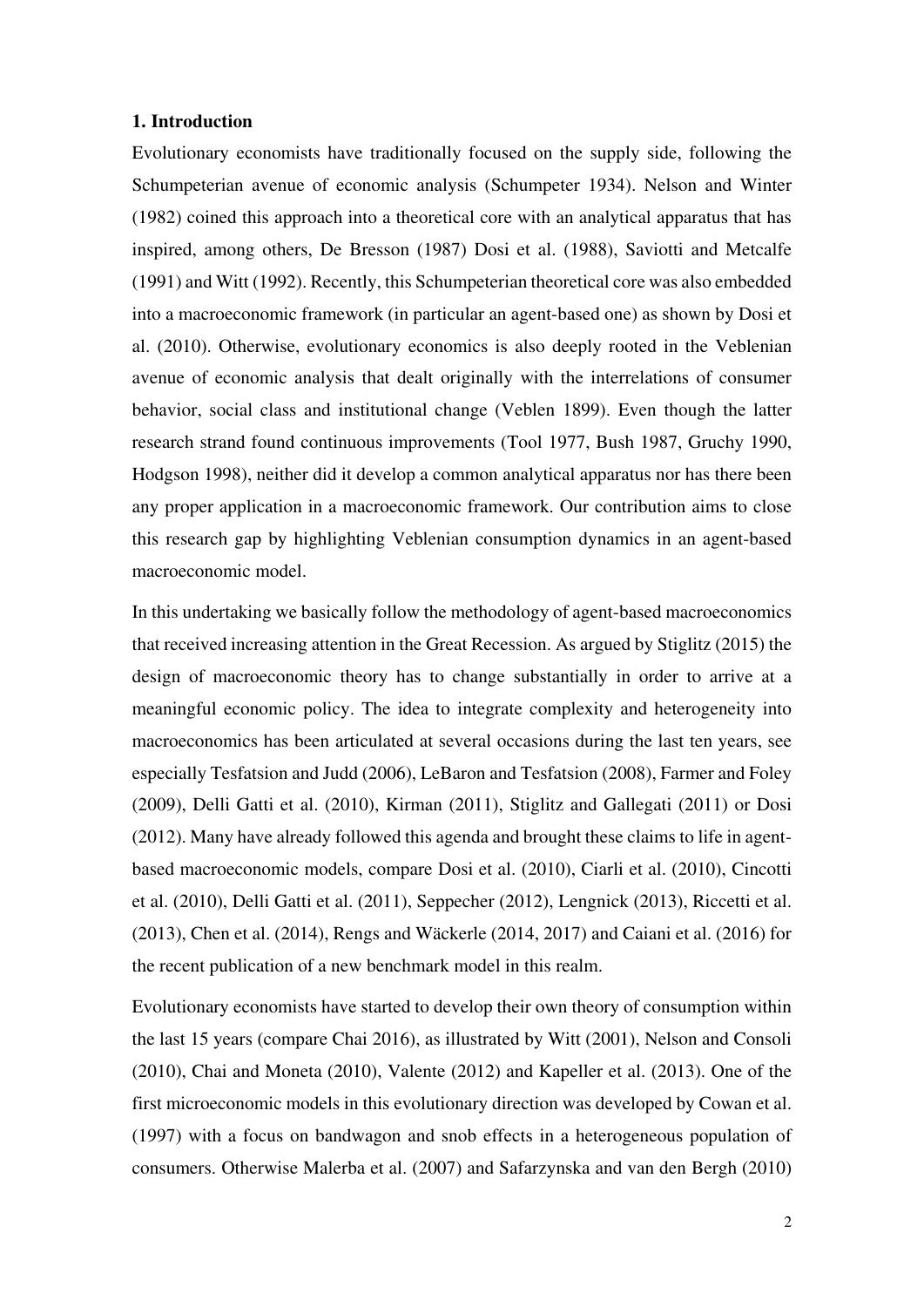provided a basic simulation model on the co-evolution of industries, technological innovation, niche markets and 'experimental users'. The latter article already introduces a differentiation between a "snob" and a "network effect" in the social mediation of preferences. However, this line of research has never found integration into macroeconomic models, with the exception of Ciarli et al. (2010) and Lorentz et al. (2016). Technically speaking, we do not know much about the endogenous welfare effects of signaling-by-consuming effects. Elsewhere, macroeconomists have conducted similar welfare experiments following neoclassical (Fisher and Hof 2005, Wendner 2010) as well as post-Keynesian approaches (van Treeck and Sturn 2012, Kapeller and Schütz 2015). However, the latter approaches only have limited explanatory potential for a deeper analysis of structuration processes at work since they build on an aggregated representative agent model that has come under serious criticism for its explanatory limitations (Kirman 1992).To this extent, aggregated macroeconomic models face crucial limitations in addressing the interactive dynamics of imitating and innovating heterogeneous agents central to endogenous economic development (Veblen 1899, Schumpeter 1934).

Instead, we follow an evolutionary macroeconomic approach – considered as integral to the larger research program of evolutionary political economy (Hanappi and Scholz-Wäckerle 2017, Hanappi et al. 2017) – with endogenous consumer behavior dependent on social class. Economic agents are characterized as heterogeneous, diverse and boundedly rational. Their behavior depends on cognitive decision heuristics as well as on social norms and imitation. In this regard we follow roughly a micro-meso-macro framework (Dopfer et al. 2004, Elsner 2007, Dopfer et al. 2016), highlighting the social mediation of consumer preferences as a meso foundation in a complex evolving macroeconomic system (Scholz-Wäckerle 2017). The approach of evolutionary macroeconomics was originally formulated by Foster (1987) and was revived quite recently by Verspagen (2002), Foster (2011), Dosi (2012) and Hanappi (2014). While Dosi et al. (2010) as well as Ciarli et al. (2010) do not explicitly refer to evolutionary macroeconomics, their models implicitly follow the elementary evolutionary blocks as presented in Dosi (2012). The model presented in this article focuses on a Veblenian meso foundation. Thereby it contributes to evolutionary macroeconomics with a novel analysis of the dynamic implications of social distinction on the co-evolution of firm size, income/wealth distribution and macroeconomic aggregates such as unemployment and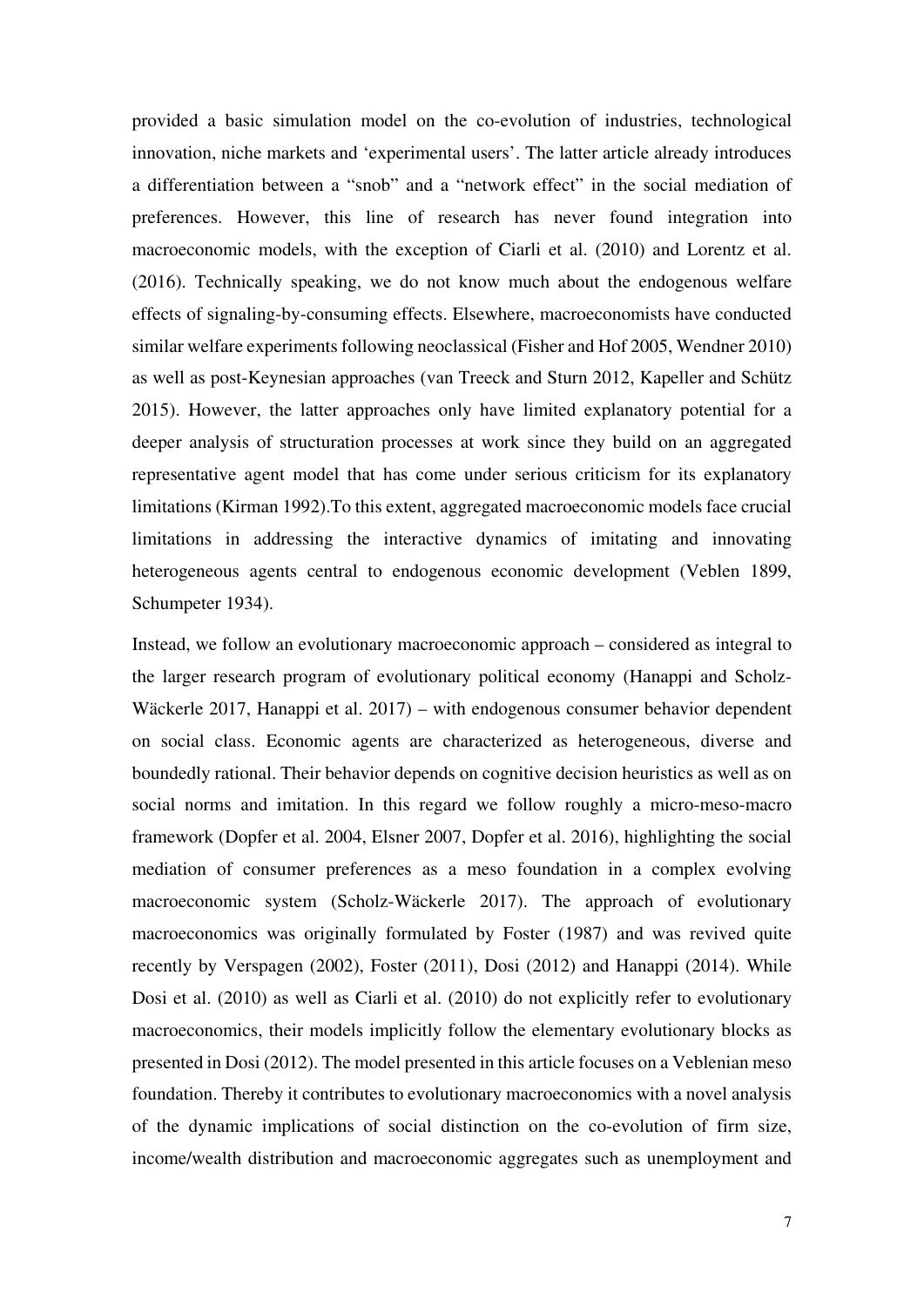GDP growth. Computational simulation experiments indicate that a wide adoption of conspicuous consumption behavior in the household population drives the macroeconomic system into turmoil, leading to unsustainable unemployment as well as severe losses in aggregate demand. We also show the simultaneous microeconomic effects on firm specialization due to different consumption behavior.

The remainder of this article is organized as follows. The characteristics of the Veblenian meso foundation and the corresponding class dynamics are expressed in Section 2. The general structure of the agent-based macroeconomic model, the goods market, the labor market, the credit market as well as the government and the central bank are explained in Section 3. Section 4 discusses the computational simulation experiments and its results. Section 5 concludes.

# **2. Household behavior: the Veblenian meso foundation of the agent-based macroeconomic model**

Veblen's (1899) 'Theory of the leisure class' provides a model of conspicuous consumption behavior with basic political economic origins where consumer preferences are a matter of social rank. In contrast to the Marxian model of social class based upon the conflict over the societal means of production and the further development of the productive forces (Marx 1867) – thereby reshaping the relations of production – Veblen's model focuses on leisure time and on property-based status. 'To own property is to have status and honor' (Trigg 2001: 100). The noble leisure class consumes conspicuously; thereby, it aims to show its wealth in public, whereas the ignoble industrious class is always one step behind in emulating this behavior. As shown by Trigg (2001), this economic motive of 'social distinction' is not just bound to the American society of the 19th century. The sociologist Pierre Bourdieu has empirically shown that taste – conceived here as a consumer preference – is subject to social mediation and class fractions (Bourdieu 1984). To this extent social distinction provides an illustrative example of cultural hegemony, a way for the ruling class to dominate the aesthetics of the working class. Consumer preferences represent cultural reflections of class conflict in capitalist societies and contribute to the social reproduction of economic inequality (Bourdieu 1998). Trigg (2001) explained that Thorstein Veblen considered this social emulation of consumer preferences simply as a trickle-down process while Pierre Bourdieu pointed out that a trickle-around process was at work.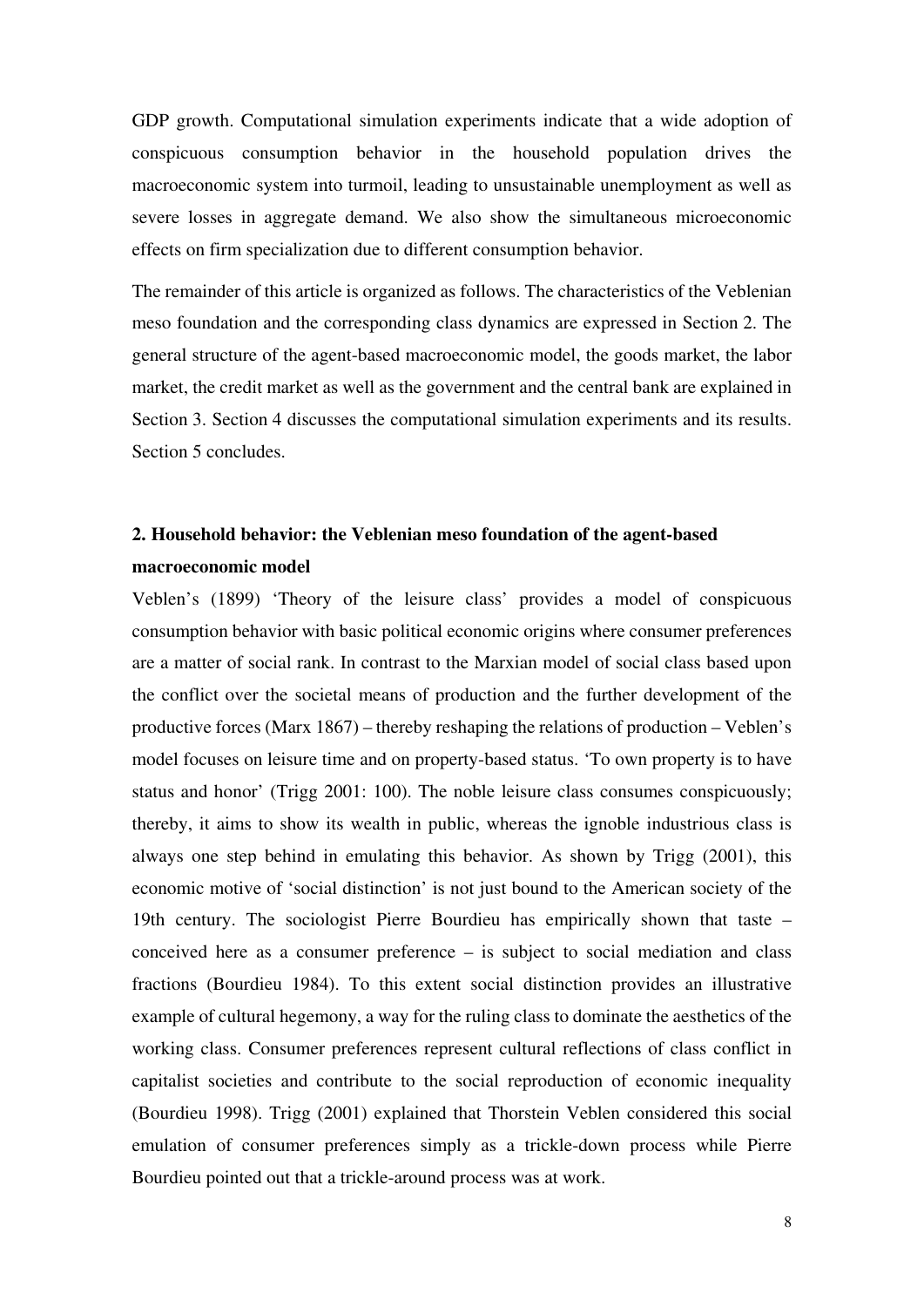The model presented in Section 3 allows for the computational simulation of these features and therefore differs from other agent-based macroeconomic approaches in a number of ways, notably including distinct ownership (capitalist and working class) and consumption behavior following different norms. In addition, the model can generate the emergence of specialization patterns of firms reacting on the variety in consumption. In particular, a firm can for example initially produce goods that mainly serve basic needs, and over time shift to serving wants. The demand elasticities for each individual firm's goods are thus changing over time, resulting from shifts in the perception of individual households. This avoids the more common approach of starting with a fixed classification of firms or sectors with particular goods that permanently retain their character. Our approach is parsimonious (simplified) without sacrificing richness in explanatory power.

The meso foundation is described as dependent on agent networks and their dynamics. This causes consumption behavior to take the form of imitation (bandwagon effects) and signaling-by-consuming effects by different consumer classes. In the latter case, we consider Veblen effects (conspicuous consumption) and snob effects; both with a focus on luxury goods, where the first is about high price and the second about rare goods (Leibenstein 1950). Households do not optimize their consumption behavior (Valente 2012) but are instead assumed to be rather loyal, or rigid, in their choice of vendors, while also being open to new opportunities that arise. Their decisions (namely, which firms' products to buy) are linked to two different motivational aspirations: needs and wants (Witt 2001). The tendency to buy from a specific firm then depends on the respective aspiration, the current product's relative price and the firm's reputation. The latter two are based on well-documented consumer behaviors: bandwagon, Veblen and snob effects. The consumption decision differs with respect to social class with capitalist households and wealthy workers having a higher saving rate than workers.

Households choose their seller in a boundedly rational way, by having a shortlist of preferred 'vendors' at any given time (similar to Lengnick 2013). They try to buy equal amounts from each firm on their list, as firms' stock and household budgets permit. Households actually employ two lists, one for needs and one for wants. Initially, each of these lists consists of *n* randomly chosen firms. During the simulation, households change the composition of these lists based on their preferences, slowly improving them in each period (an artificial timespan which loosely represents a month). As preferences are assumed to be different for needs and wants, these two lists tend to contain different firms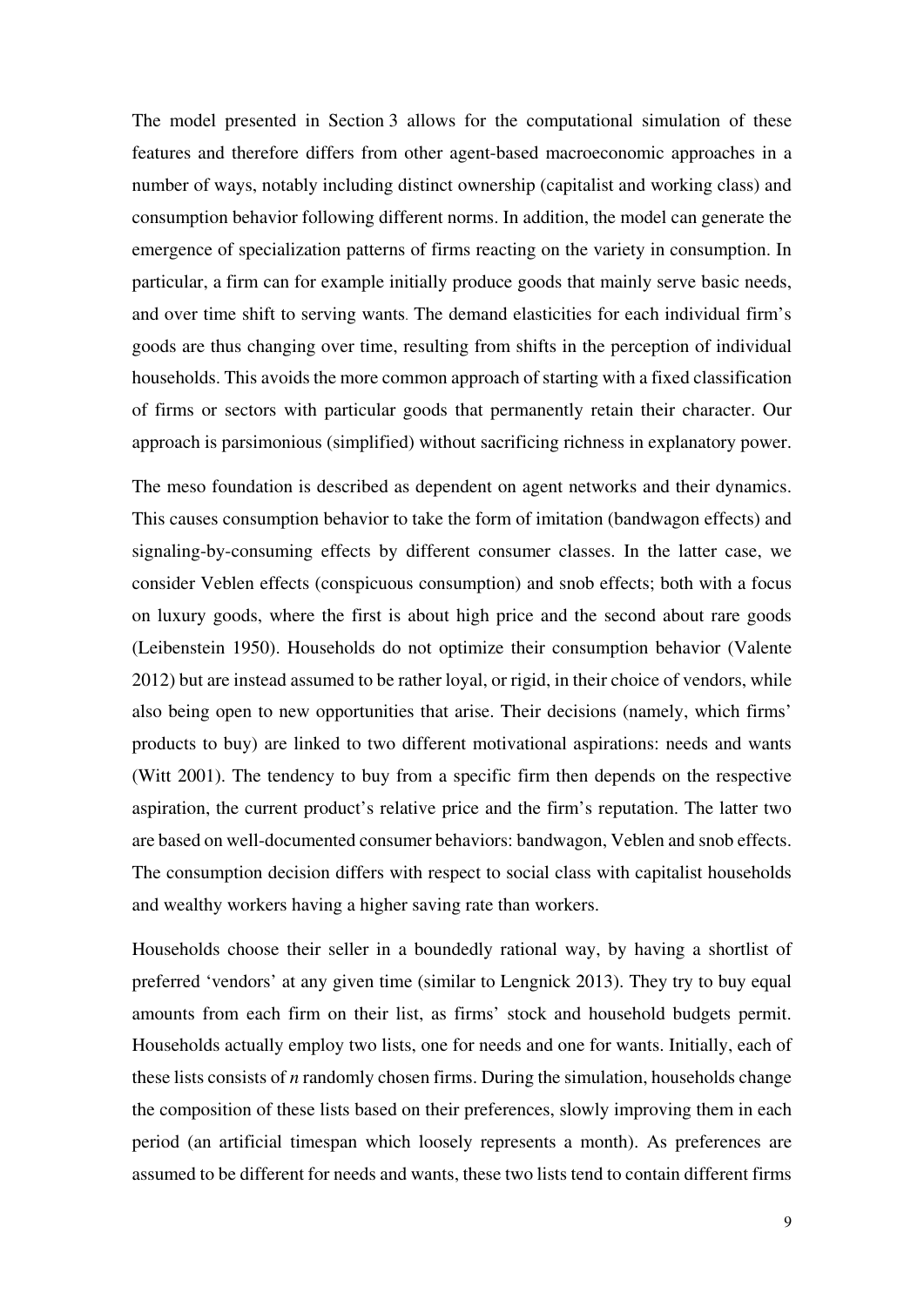after some time. In the case of needs, households will replace a firm that could not deliver – because of insufficient production or inventory – by another, randomly chosen one. In the wants case, households do not immediately replace a firm that could not deliver, as wants involve goods which are highly sought after. Instead, they wait up to three periods before randomly choosing a new one.

If a seller (firm) is considered for potential replacement and is perceived to be better (by some small but noticeable degree) in terms of price and firm reputation (implying a utility premium for a household consuming that firm's good) than the one selected for potential elimination from the list, the replacement is effectuated. The rules employed in this comparison partially depend on prices and firm reputation (market shares) as well as on personal wealth, following the dynamics of imitation and signaling-by-consuming (conspicuous consumption à la Veblen 1899). Technically speaking, we assume that there are 'signaling-by-consuming' effects at work, i.e. '…households engage in consumption not only for intrinsic value but also for its value as a signal', following Heffetz (2011: 1101) who provides evidence in support of this household behavior.

In particular, Heffetz (2011) on the one hand extends the typical neoclassical consumption model by introducing the 'visibility of a consumption good' that is determining the agent's elasticity to purchase it. On the other hand he shows the empirical validity of this model with U.S. household data on the relation between 'expenditure visibility' and 'elasticity estimates', where '…the former can indeed predict the latter' (Heffetz 2011: 1102). Otherwise the author adds that '…the evidence is limited to one country, at one point in time, with consumer expenditures divided into only 29 categories' (Heffetz 2011: 1117). However, we are confident that these results will be replicated for other countries once the data on consumption expenditure become more robust and can be analyzed in depth.<sup>[1](#page-6-0)</sup> The resulting Engel curves – relations between total expenditures and expenditure for a particular good – for a changing consumption basket (Heffetz 2011: 1108 – 1109) provide first evidence why a certain commodity is purchased as a necessity (need) and the other as a luxury (want). To this extent the empirical analysis exercised by Heffetz (2011) delivers empirical correlations for Engel's law: '…the poorer the family is, the larger the budget share it spends on nourishment' (Chai and Moneta 2010: 225). In the following, we take this analysis as empirical foundation for the social mediation of

<u>.</u>

<span id="page-6-0"></span><sup>&</sup>lt;sup>1</sup> Compare recent work on the "Household Finance and Consumption Survey for the European Union" by Fessler et al. (2014) and Rehm et al (2016).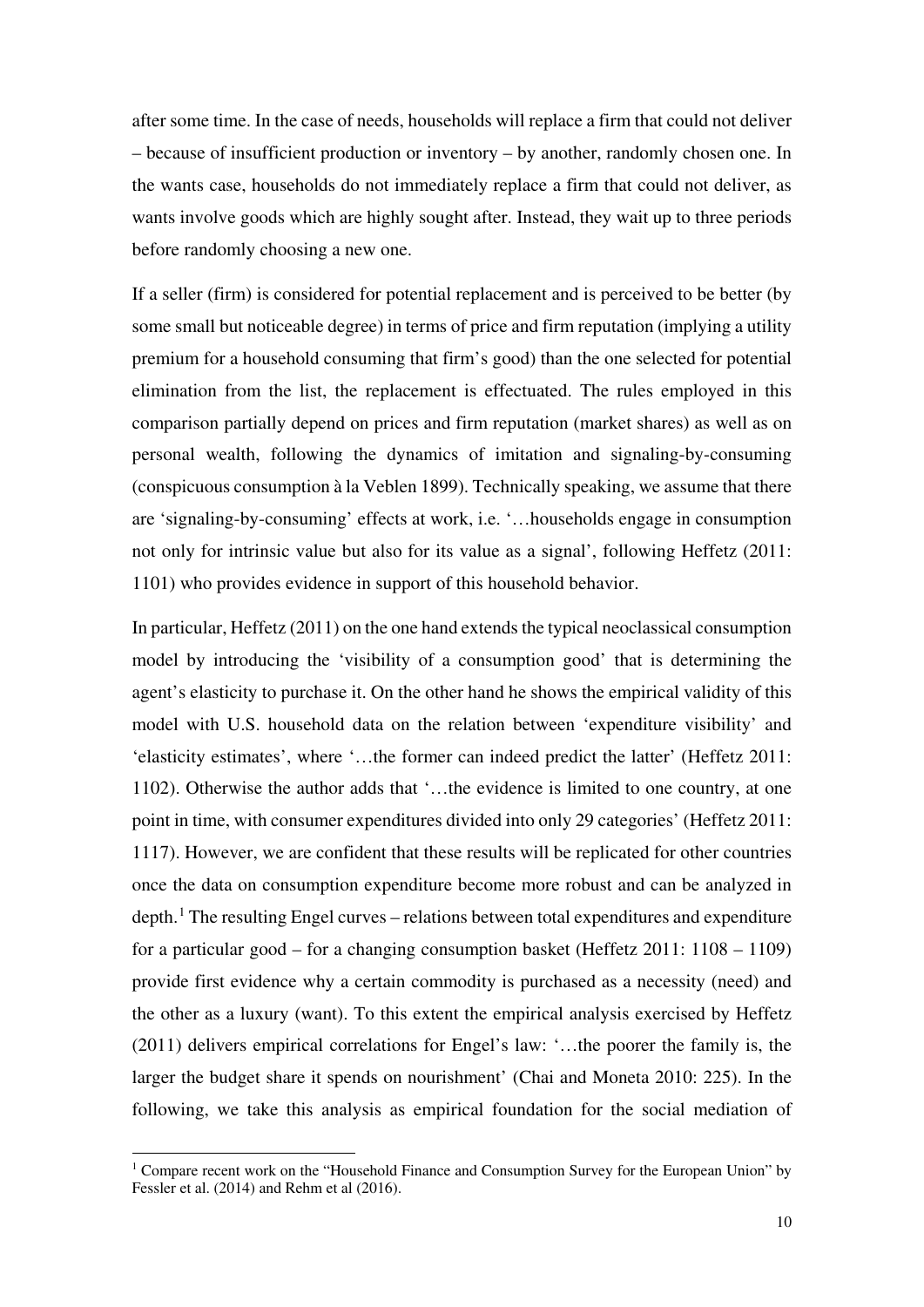consumer preferences in our model, i.e. we explicitly model the observed 'signaling-byconsuming' in an agent-based way and then further specify it following different effects such as bandwagon, Veblen and snob.

In this context we follow on the one hand Veblen's general suggestion of trickle-down effects in social structure (Trigg 2001), due to working-class consumers imitating capitalist-class consumers. And on the other hand we are inspired by Leibenstein (1950), who specified consumption dynamics as resembling a bandwagon effect (imitation of other consumers) and contrasted it to the signaling-by-consuming effect described by Thorstein Veblen (luxury consumption) and snob effect (consumption striving for rare goods – 'exclusiveness'). We model Veblenian consumer dynamics in a similar manner as Kapeller and Schütz (2015) but with substantially more details on differences in quantity and price effects as well as about the underlying social dynamics. Additionally we employ a snob effect that roughly represents Bourdieu's (1984) model of tricklearound (Trigg 2001). Snob consumption is modeled as pure distinction, as the opposite to the bandwagon effect. This distinction is crucial for our setting, because it avoids potential lock-ins in market dynamics. Due to this effect, even already established firms may crash after many years and allow for a complete restructuring of the economy.

 'Any real market for semi durable or durable goods will most likely contain consumers that are subject to one or a combination of the effects discussed heretofore.' Leibenstein (1950: 205) concludes that there are four possible combinations dependent on price (normal price and Veblen effect) and firm reputation (bandwagon and snob effect). We extend his framework by including needs and wants aspirations as well as social class. This leads us to combinations of aspiration (wants and needs) and social class (workers, wealthy workers, capitalists), compare Figure 1.

Wright (2015) distinguishes between three different modes of class analysis: Marxian, Weberian and stratification class analysis. The Marxian class analysis associates classes with its 'systemic level of power' and the 'locations within the relations of domination and exploitation in production' (Wright 2015: 13), it links it to the 'conflict over production'. The Weberian class analysis focuses on the institutional level of power and locates it in the 'conflict over distribution'. Eventually the stratification mode of class analysis highlights the 'situational level of power' and indicates class as '…how to best realize interests under fixed rules'. Wright (2015: x). The latter approach obviously works at the individual level and it would literally allow an infinite number of social classes.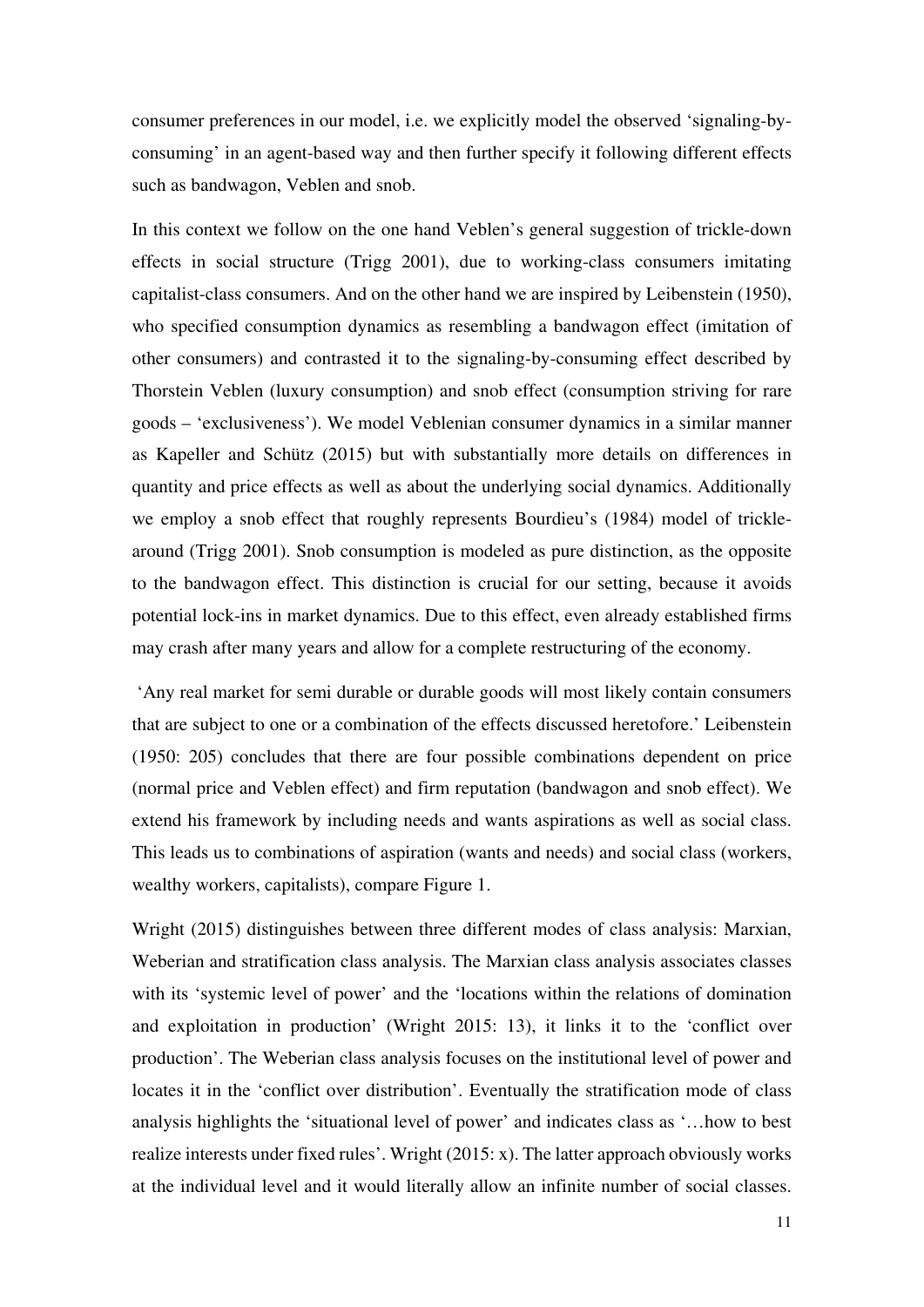The Veblenian and Bourdieusian system of social class fits perfectly into this situational approach. The Weberian system addresses what Wright (2015: 6) calls 'opportunity hoarding' and is related to the meritocratic society that creates social closure via skills, education or other criteria of job exclusion. This model of social class is represented in the agent-based macroeconomic model of Ciarli et al. (2010) and Lorentz et al. (2016: 225), where 'firms are composed of distinct hierarchies of labor'. The consumer preferences differ with regard to these job levels, but are not socially mediated. The model we present here explicitly implements ownership and is thereby able to address conflicts over production as well. In particular we implement a mixture of Marxian classes and Veblenian social stratification. McIntyre (1992: 43) emphasizes that 'Marx understood the social construction of needs in a manner that partly anticipates Veblen. … Marx argues that conspicuous consumption can convince financiers of the likelihood of loans being repaid, giving capitalists access to more credit, or credit on better terms'. Eventually our model features basic material as well as cultural properties of consumption in capitalist production systems thereby (Fine 2002). Capitalists gain individual dividends from firm profits and workers gain income from wages. In our model, we do not distinguish workers by skill or education and job level but by income and wealth, hence we feature a middle class representing wealthy workers.

Changes within social class are endogenously possible (capitalists may go bankrupt with their firm, wealthy workers may found a firm, etc.), which will not be recognized by the society immediately; meaning in particular that if there is a change in social class it happens with a lag (set at three months). Workers, wealthy workers and capitalists have different preferences and behaviors as highlighted in Figure 1. Workers' needs consumption has a high normal price effect (indicating a strong preference for the cheap over the expensive) and a low bandwagon effect. Workers imitate the behavior of all needs consumers. Worker wants aspirations have a low normal price effect (indicating a weak preference for the cheap over the expensive) and a high bandwagon effect (they imitate the capitalist wants aspirations). Whereas wealthy workers follow the same bandwagon, they further consume showing a weak Veblen effect (i.e. they weakly prefer the expensive over the cheap).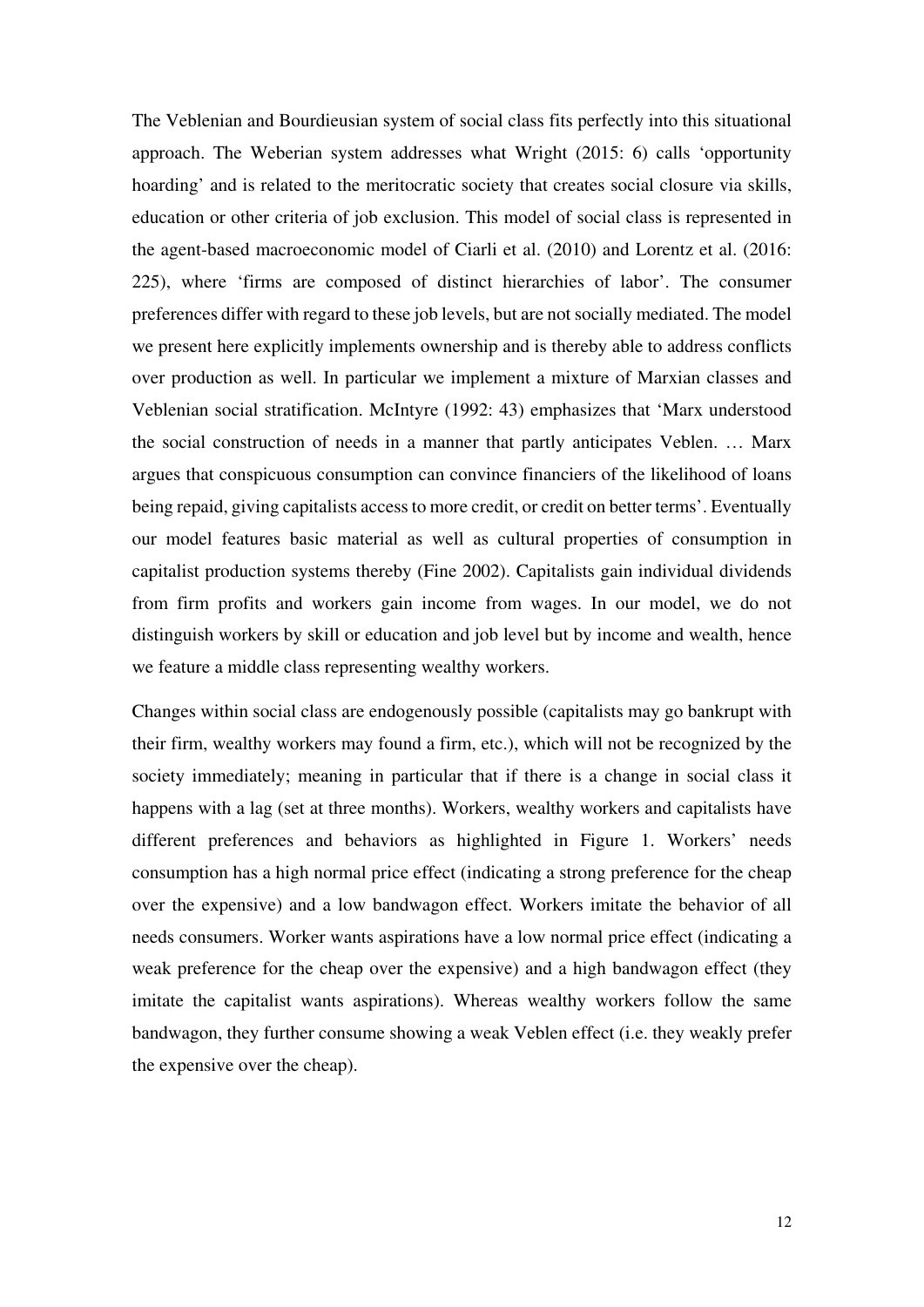

*Figure 1: Signaling-by-consuming effects dependent on social class*

Finally, capitalist (firm and bank owners') needs are triggered partially by a snob effect (searching for rare goods – inverted imitation) and partially by a normal price effect. Capitalist wants work with the same partial snob effect but additionally with a Veblen effect (they prefer the expensive over the cheap). Consumption behavior is thus not static but a co-evolving process between behaviors of consumers and social structure.

As indicated before, our model households employ shortlists of preferred firms for each consumption case. These lists are updated every period by considering a random firm, which is not yet part of the shortlist and comparing the utility of purchasing from this specific firm with that of purchasing from a random firm on the shortlist. This evaluation follows the behavioral modes (as described above and sketched in Figure 1) and thus differs for the households' social class and consumption aspiration. As an exemplary case for how the utility is derived for the worker needs in period  $t$ , see the following equations:

$$
b_{1,i,t} = \left(\frac{p_{max,t} - p_{i,t}}{p_{max,t} - p_{min,t}}\right)
$$
 (1)

$$
b_{2,j,t} = \left(\frac{m_{max,t} - m_{j,t}}{m_{max,t} - m_{min,t}}\right)
$$
 (2)

$$
b_{3,i,t} = \left(\frac{v_{i,t} - v_{min,t}}{v_{max,t} - v_{min,t}}\right)
$$
\n(3)

$$
U_{i,j,t} = b_{1,i,t} b_{2,j,t} \xi + b_{3,i,t} (1 - \xi)
$$
\n(4)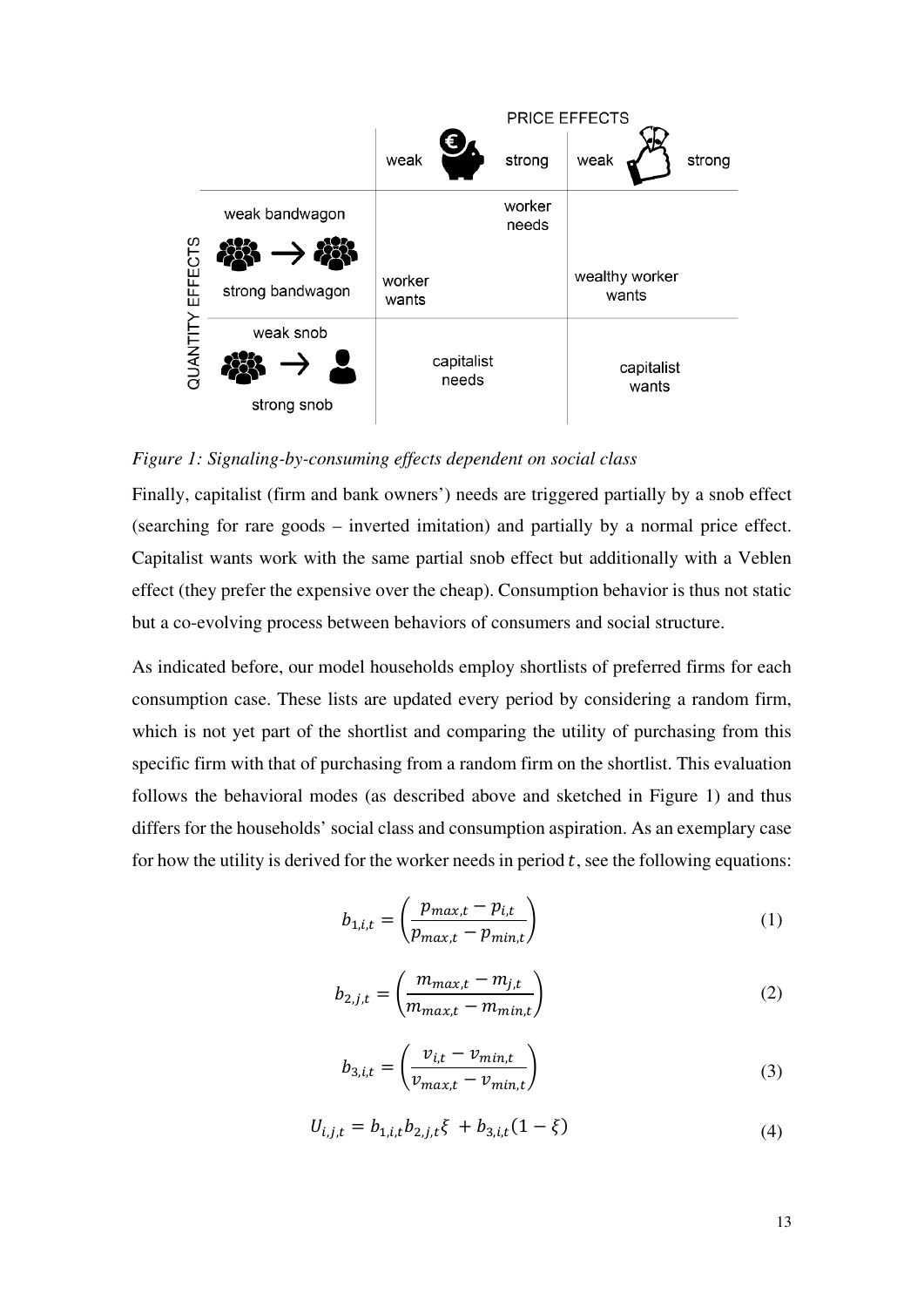where *i* denotes a firm, *j* denotes the household and *t* the time period. Now  $b_{1,i,t}$ represents the firm's normalized relative price in comparison to the prices of all other firms and  $b_{2,j,t}$  represents the household's normalized relative wealth in relation to all other households. Furthermore  $b_{3,i,t}$  represents the firm's normalized reputation, while v is calculated from firms' past sales; in this exemplary case of worker needs, it directly corresponds to firms' market shares to reflect the bandwagon effect. Finally the utility  $U_{i,j,t}$  is derived by weighting the price component  $b_{1,i,t}$  with the relative wealth  $b_{1,j,t}$  and the parameter  $\xi$ , then by adding the firm's reputation and weighting it with  $(1 - \xi)$ . By choosing  $\xi$  in a meaningful way ( $\xi = 0.75$  in our simulations) we arrive at a combined utility, which makes households in the worker needs case strongly prefer cheaper firms (which is less important for wealthier households) and at the same time less strongly prefer relatively successful firms. The remaining four cases of worker wants, wealthy worker wants, capitalist needs and wants are defined similarly, compare Appendix 3.

### **3. The general structure of the agent-based macroeconomic model**

In our model, agents are heterogeneous and endogenously adapting their behavior in terms of bounded rationality (Simon 1996: 38; 166), following satisficing rules (Simon 1996: 27 – 30). The model does not contain any aggregate exogenous (re)distribution function from top down, i.e. the markets are self-organizing systems and thus interdependently developing from the bottom up. The basic object categories and their relations are shown in Figure 2.

Firms and households interact on a goods and labor market. Firms produce and sell a homogeneous good – representing a fictitious basket of diverse goods – to households. The good is produced with the same production inputs (physical capital and labor), but may differ with regard to branding and price from firm to firm. All households have to satisfy their basic needs in every period and thus always try to buy the minimum amount for subsistence consumption (while trying to keep a reserve worth one period of subsistence consumption). However, households can demonstrate their wealth in conspicuous terms and buy additional quantities above subsistence level (wants). Capitalist households do so in self-organization, determining which firm sells the same good in a conspicuous way, because worker households seek to imitate and follow this call for reputation by a given weighting, as explained in the previous section.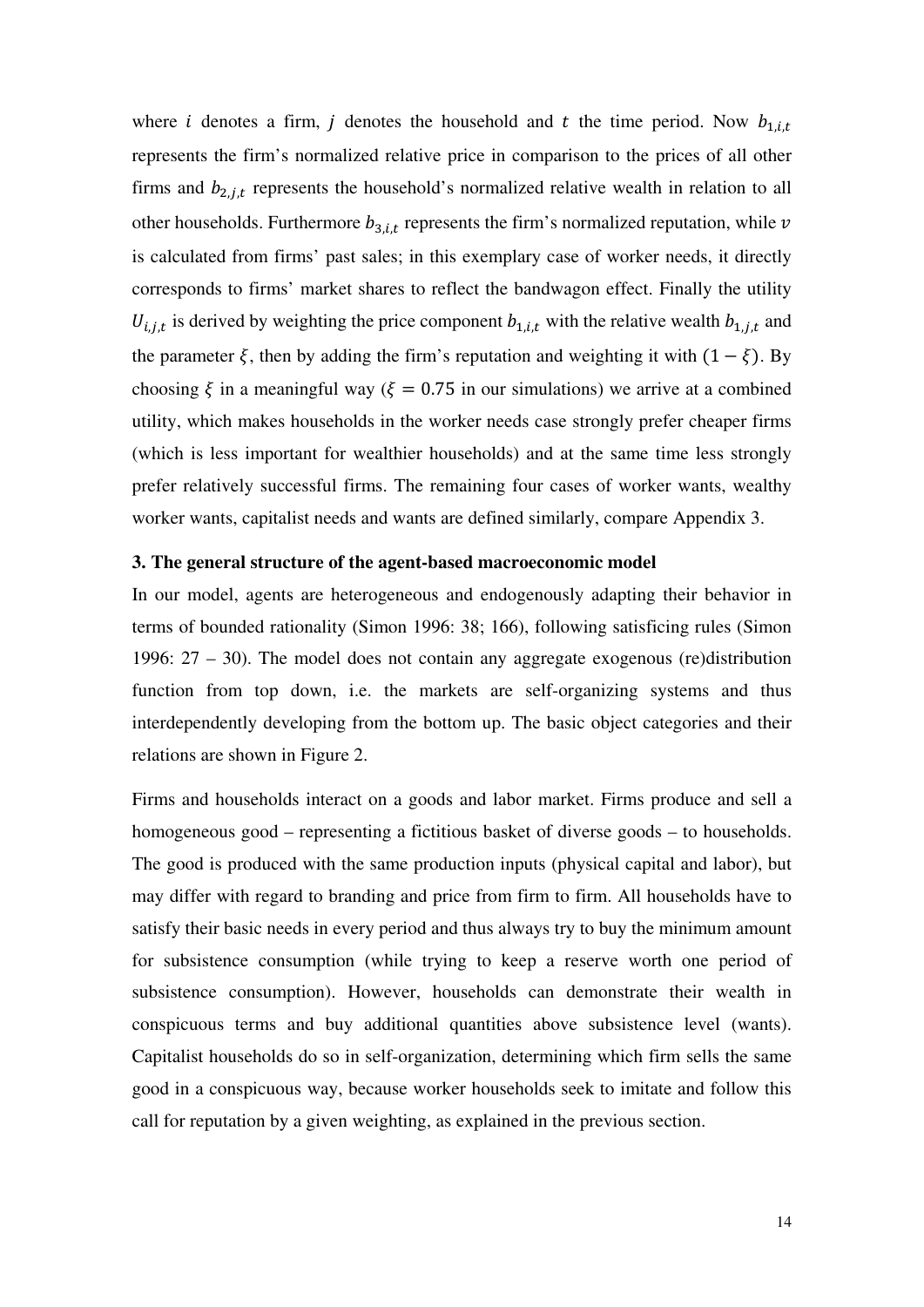

*Figure 2: General structure of the agent-based macroeconomic model* 

Firms and banks interact on a simplified credit market, and banks interact with the central bank. The state (government) collects taxes and uses them to finance social transfers to pensioners and unemployed households. Government surpluses are equally redistributed in the economy. As a very crude proxy to government bonds we assume that banks and households finance the sovereign debt that exceeds available funds.

### *3.1. Firms: Consumer and capital goods production*

We distinguish between two types of firms: producing capital goods and consumer goods. In the simulation experiments presented in Section 4, a single capital goods producing firm provides all consumer goods firms with machines and equipment, i.e. the physical capital input for production. We maintain stock-flow consistency since capital goods profits made on behalf of consumer goods producers' investments are redistributed equally among capitalists in the economy. We simply assume that investment goods are owned and thereby controlled collectively by the capitalist class.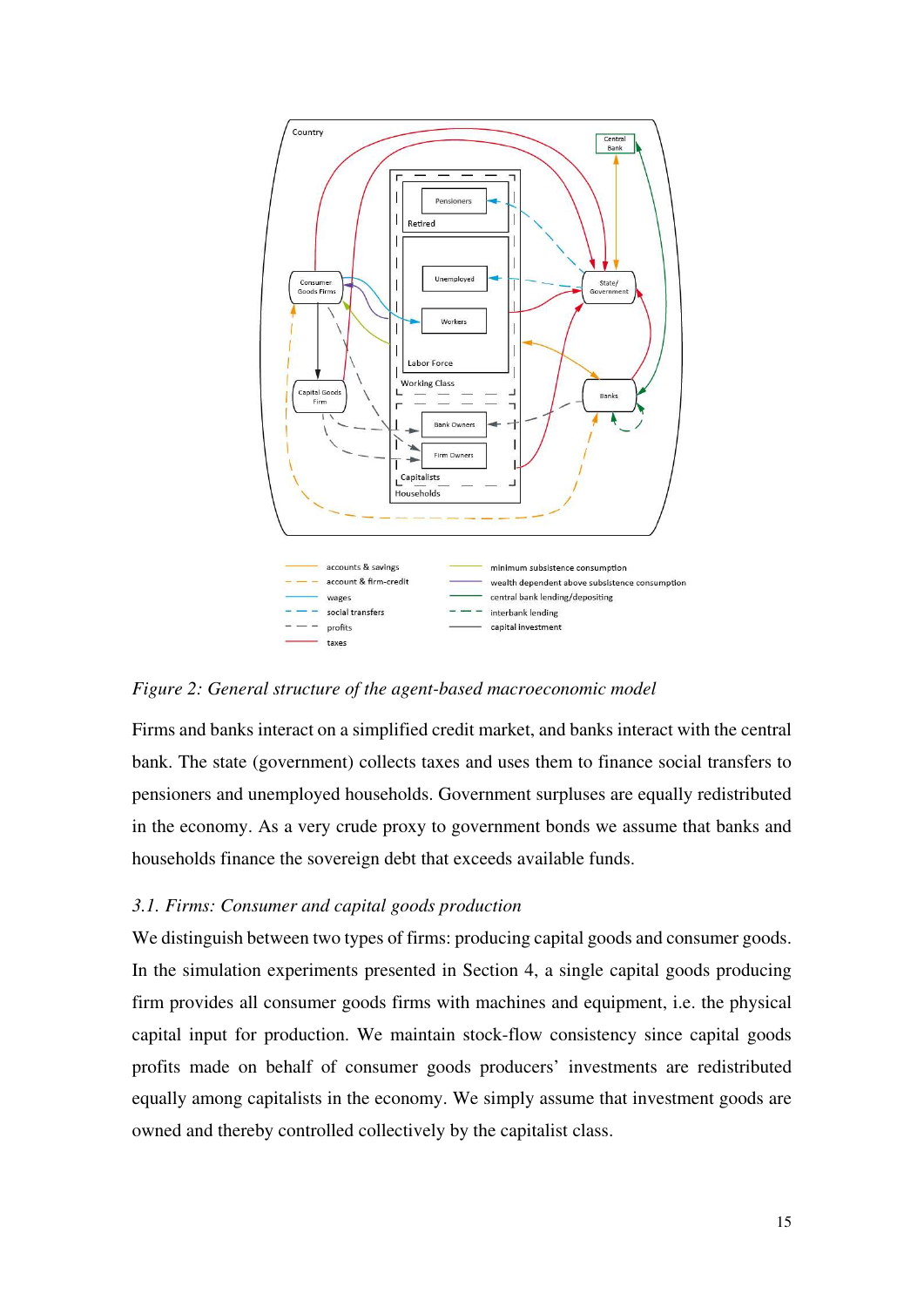Each consumer goods firm has only one private owner, who is the sole receiver of the firm's profits. We choose this contrary to other published mechanisms, such as dispersing profits to the whole population in relation to their wealth, as a proxy for shares, e.g. Dosi et al. (2010), Cincotti et al. (2010) or Lengnick (2013). The latter more aggregate and distributive approach also leads to the rich getting richer but ignores the possibility of individual failure – i.e. rich households can never make a bad investment and thus go bankrupt more seldom than they should. We regard this mechanism as highly problematic given the huge impact that extreme developments of single agents can have in complex and highly interconnected adaptive systems<sup>[2](#page-12-0)</sup>.

We assume that consumer goods firms are on a market with boundedly rational buyers, who show satisficing rather than optimizing behavior, which on the household side has different implications for needs and wants as previously elaborated in detail in Section 2. Firms initially determine the price on the basis of their costs, adding some individual random markup – as empirically shown by Fabiani et al. (2006) for the Euro area – while adapting price and output during the regular simulation solely based on changes in consumer demand. There is no such mechanism in mainstream macroeconomic theory; compared to traditional microeconomics this assumption can get associated with basic market power – in our case we would interpret the boundedly rational behavior in conjunction with a preference to buy locally, leading to a market form with monopolistic competition. Usually publications of macroeconomic ABMs avoid mentioning specific market forms, instead stating that the interaction on markets should be empirically microfounded (Dosi et al. 2013), arguing that adding markup to costs is absolute common practice in most real firms, see e.g. Fabiani et al. (2006). Lengnick (2013) stresses the argument even further that there is no market form in the traditional microeconomic sense, only the result of endogenous interactions of agents, which one could call market.

Consumer goods firms use a simple short-run adaption strategy to determine required production and pricing, which is based on the assumption that overall demand might shift due to changes in consumer behavior, but that huge deviations from previous prices are too risky. Preliminary simulation experiments have shown that the influence of consumer behavior leads to much more stable economies, when assuming that firms' production schedules are directly determined by expectations about sales, rather than assuming only

-

<span id="page-12-0"></span> $2$  Compare Lengnick (2013) who devoted a whole section to the consequences of a small individual shock.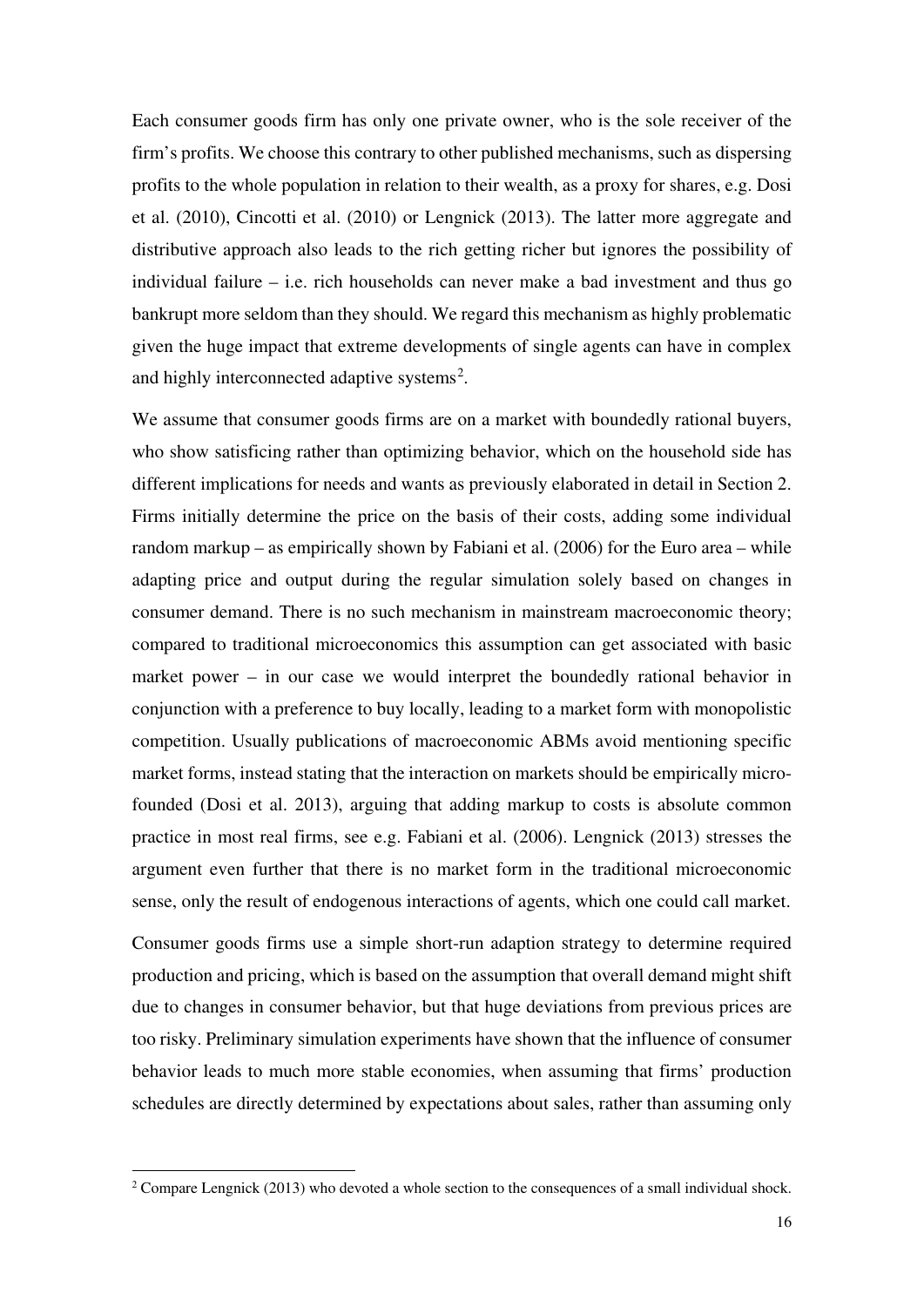slight adaptions of previous production schedules, based on previous sales. Thus, firms expect to sell as much as in the last period  $(q_{i,t-1}^s)$  but factor in excess demand  $(q_{i,t-1}^{ed})$ .

$$
q_{i,t}^e = q_{i,t-1}^s + q_{i,t-1}^{ed} \tag{10}
$$

Nevertheless, in the spirit of Godley and Lavoie  $(2012)$ , each firm  $i$ 's target is to keep their inventory after sales (unsold goods)  $(q_{i,t-1}^{ps})$  at an optimal reserve level  $(q_{i,t}^{opt})$ , which is proportional to the previous production  $(q_{i,t-1}^{pp})$ , as they are prepared that actual sales might deviate from their expectations:

$$
q_{i,t-1}^{opt} = \frac{q_{i,t-1}^{pp} \alpha_1}{1 + \alpha_1} \tag{11}
$$

Firms try to meet this level by on the one hand directly adjusting production and on the other hand consider slightly adapting prices. Produced goods can be sold in the same period as they are produced (firms produce and sell goods directly to consumers). Overproduction (unsold stock) is stored until the next period but depreciates. The intended production amount  $(q_{i,t}^{p})$  then factors in the expected sales in t  $(q_{i,t}^e)$ , the intended reserve stock as well as the depreciation of unsold goods  $(q_{i,t}^{ps})$ :

$$
q_{i,t}^{p'} = q_{i,t}^{e}(1 + \alpha_1) - q_{i,t}^{ps}(1 - \delta_1)
$$
 (12)

Thus, in the unique case that there are more goods in the reserve inventory than expected sales, the firm would even choose not to produce anything in this period.

Independently of the planned production schedule, firms base their price on the previous period's price ( $p_{i,t-1}$ ) and consider changing the price by a fraction of a simulationspecific maximum amount  $(p_b)$ , which is based on the average initial price over all firms in  $t = 0$  ( $p_{t_0}^m$ ).

$$
p_b = p_{t_0}^m \alpha_2 \tag{13}
$$

The fraction depends on the deviation from the intended reserve stock  $(q_{i,t}^{opt})$  and the parameter  $\alpha_2$ , which is chosen rather small, assuming that firms will not increase or decrease the price strongly in one period. If sales were much lower than expected  $(q_{i,t-1}^{ps} > 2q_{i,t}^{opt})$ , then the price is decreased strongly:

$$
p'_{i,t} = p_{i,t-1} - (1 + \alpha_3)p_b \tag{14a}
$$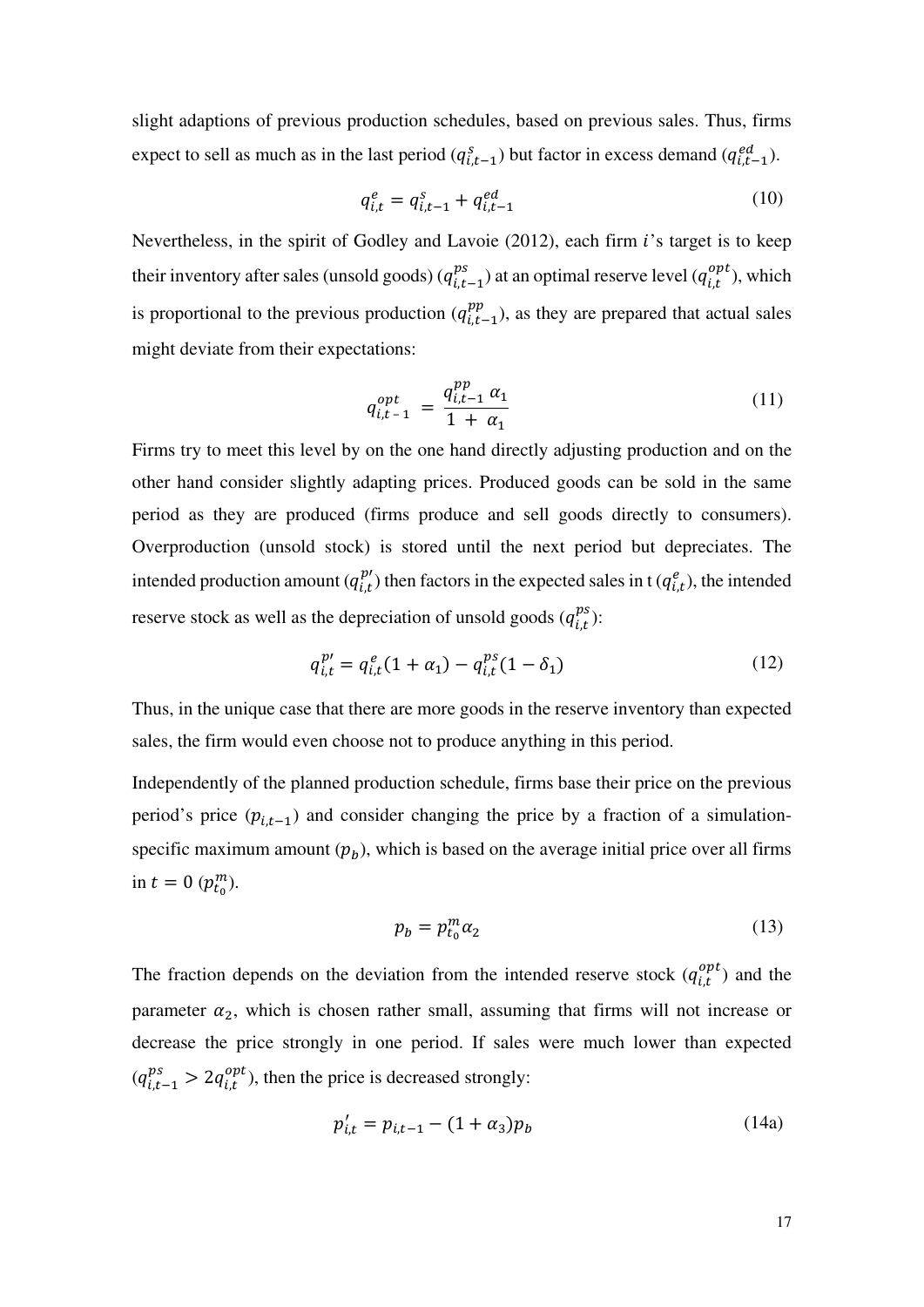If sales were noticeably lower than expected  $(q_{i,t-1}^{opt}(1 + \alpha_4)) < q_{i,t-1}^{ps} \le 2q_{i,t}^{opt}$ , then the price is decreased in relation to the deviation from the planned reserves:

$$
p'_{i,t} = p_{i,t-1} - \frac{q_{i,t-1}^{ps} - q_{i,t-1}^{opt}}{q_{i,t-1}^{opt}} p_b
$$
 (14b)

If sales were roughly as expected,  $\left(\frac{q_{i,t-1}^{opt}}{1+r}\right)$  $q_{i,t-1}^{u_{i,t-1}} \leq q_{i,t-1}^{opt}(1+\alpha_3)$ , then the old price is retained:

$$
p'_{i,t} = p_{i,t-1} \tag{14c}
$$

If sales were noticeably higher than expected (0 <  $q_{i,t-1}^{ps} < \frac{q_{i,t-1}^{opt}}{1 + \alpha_4}$  $1+\alpha_4$ ), then the price is increased in relation to the deviation from the planned reserves:

$$
p'_{i,t} = p_{i,t-1} + \frac{q_{i,t}^{opt} - q_{i,t-1}^{ps}}{q_{i,t}^{opt}} p_b
$$
 (14d)

Finally, if sales were much higher than expected and there were no reserves left  $(q_{i,t-1}^{ps} =$ 0), then the price is increased strongly:

$$
p'_{i,t} = p_{i,t-1} + (1 + \alpha_3)p_b \tag{14e}
$$

The per-unit production costs  $(AC_{i,t})$  serve as the lower limit of the new price.

$$
p_{i,t} = \max(AC_{i,t}, p'_{i,t})
$$
\n(15)

Finally, the new price  $(p'_{i,t})$  only becomes effective with a given probability  $(X_1 > \theta_1)$ with  $X_1 \sim U(0,1)$ ) to cope for the fact that firms do not change prices that often. Otherwise the old price  $(p_{i,t-1})$  will be retained.

Consumer goods firms need physical capital (machines and equipment  $(x_{i,t}^c)$ ) and labor  $(x_{i,t}^l)$  as input factors for the production of goods. As previously indicated, firms buy capital goods (i.e. physical capital in our model) from the capital goods firm. We employ a simple linear, transformative production function at the firm level which uses a simple capital intensity coefficient  $(\alpha_6)$ . Furthermore, the production function features an associated heterogeneous production-technology coefficient per firm  $(a_{i,t})$  which was assumed to be constant ( $a_{i,t} = \alpha_5$ ) for the performed simulation experiments presented in Section 4.

$$
q_{i,t} = a_{i,t} \min\left(x_{i,t}^c \alpha_6, x_{i,t}^l\right) \tag{16}
$$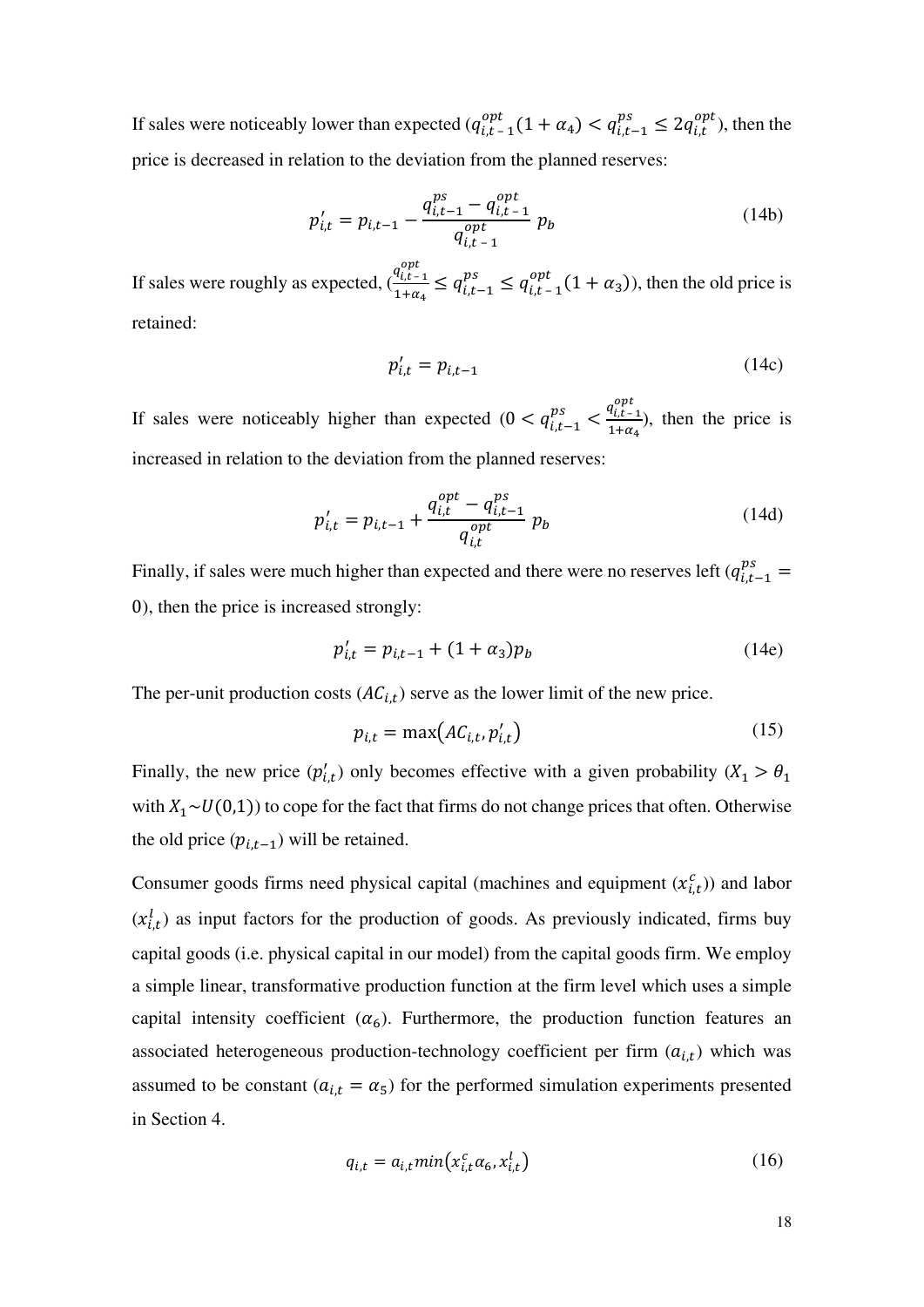After determining the intended production output as indicated, each firm  $i$  controls for the required production inputs in order to produce  $(q_{i,t}^{p})$ , starting with labor input  $(x_{i,t}^l)$ :

$$
x_{i,t}^{l'} = \frac{q_{i,t}'}{a_{i,t}} \tag{17}
$$

If firm  $i$  has not employed enough workers for the planned production schedule in the last period  $(l_i'_{i,t} > l_i_{i,t-1})$ , then it scans the labor market for the current number of unemployed ( $UN_t^*$ ).  $t^*$  indicates the point of time within the period  $t$  where a decision is made in random order. If the number of potential new employees is sufficient to realize its production plan, i.e. if  $UN_{t^*} \ge (x_{i,t}^{\prime\prime} - x_{i,t-1}^{\prime})$ , then the production schedule remains unchanged  $(q''_{i,t} = q'_{i,t})$ . If it is not sufficient, then firm *i* reduces the planned production output  $(q'_{i,t})$  to the highest possible quantity  $(q''_{i,t})$ , given the actual number of unemployed. Eventually it controls for the required physical capital input  $(x_{i,t}^{c})$ :

$$
x_{i,t}^{l'} = \frac{q_{i,t}'}{a_{i,t}} \tag{18}
$$

If firm *i* is confronted with less available physical capital than required  $(x_{i,t-1}^c < x_{i,t}^{c'}),$ then it seeks to reinvest. Firms finance investments into physical capital by means of loans, as assumed in the initial setup of the simulation. They obtain further loans as long as their expected short-term profitability remains high enough and their expected debt low enough. Thus, commercial banks will not grant additional credit to firms if the debt exceeds the bankable collateral, in order to limit their risk. To this effect, the aggregate loan volume so far (with  $o$  indicating the period in which the loan was granted and  $b$ indicating the respective bank) plus the newly requested loan amount  $({cr'}_{i,t,b})$  may not exceed the current value of their physical capital after investing. As the value of physical capital regularly depreciates (each year by a fixed percentage), the current value has to be calculated with  $w_{i,t}$  representing the mean value of firm *i*'s machines and  $c_t^c$  being the price of one machine in  $t$ . Furthermore, as there is much uncertainty associated with the future performance of the firm and the consumer goods market in general, banks will only lend up to a fraction of this sum, which is obtained by factoring in a bank-specific risk aversion disposition ( $ra_b$ ). The latter is identical ( $ra_b = \phi_1$  for all banks b) for the simulation experiments explained in Section 4. Ergo, the first firm loan condition has to hold:

$$
\sum cr_{i,o,b} + cr'_{i,t,b} \le (x_{i,t-1}^c w_{i,t} + (x_{i,t}^{c'} - x_{i,t-1}^c)c_t^c)ra_b
$$
\n(19)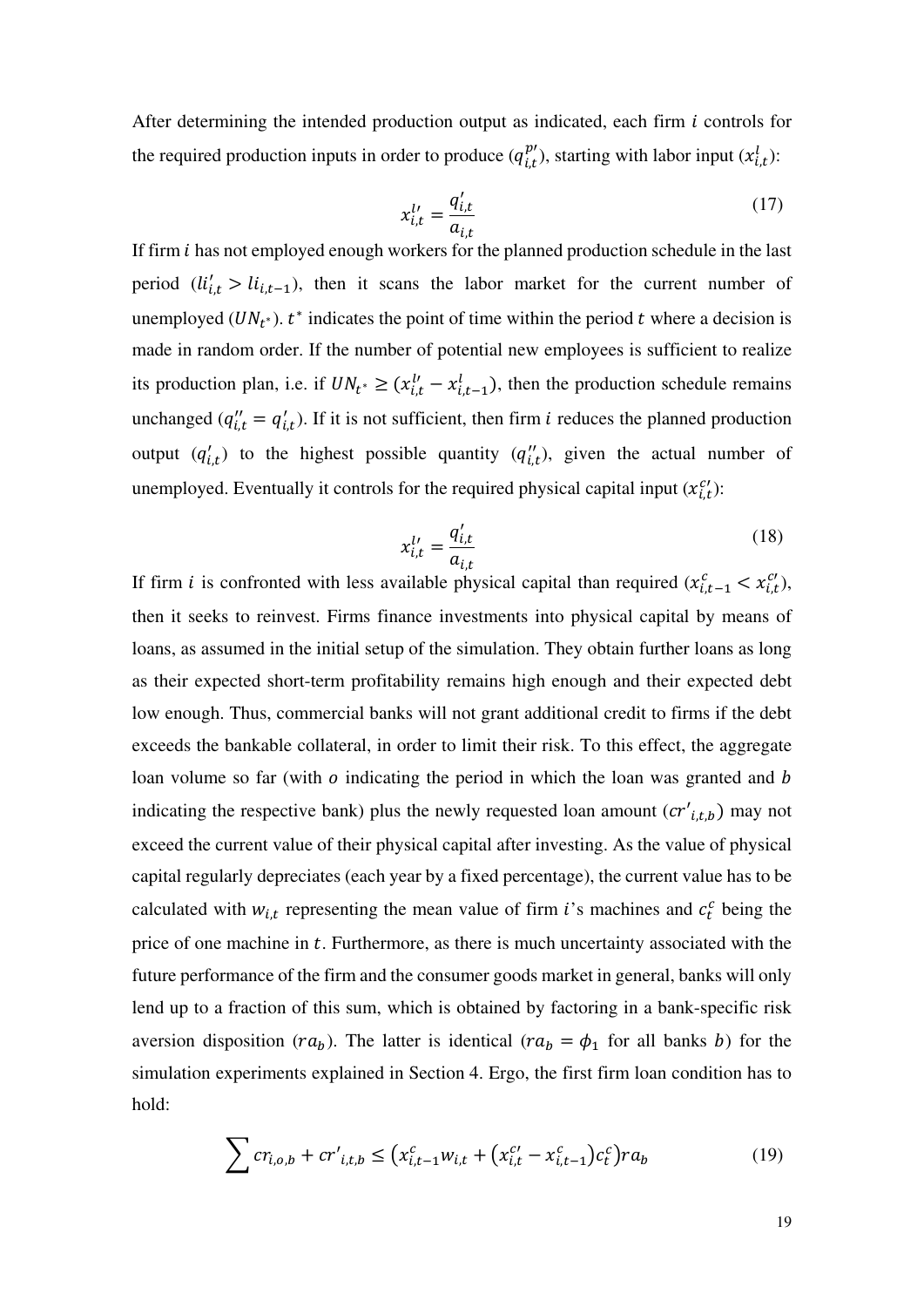Furthermore, banks will not grant more credit to firms whose estimated expected profit rate is lower than the bank's interest rate on firm loans  $(i_{b,t}^c)$ , so the second firm loan condition has to hold additionally:

$$
r_{i,t}^e \ge i_{b,t}^c \tag{20}
$$

The expected profit rate is based on last period's revenues and total costs per period  $(TC_{i,t-1})$ . Thus banks are more risk-averse than firms and assume that sales will remain constant  $(q_{i,t-1}^s)$ , while factoring in the additional costs for new loans plus additional staff  $(\Delta T C_{i,t}).$ 

$$
r_{i,t}^e = \frac{12\left((q_{i,t-1}^s p_{i,t}) - (TC_{i,t-1} + \Delta TC_{i,t})\right)}{x_{i,t}^c w_{i,t}}
$$
(21)

Firms now apply for the biggest loan  $cr'_{i,t,b} \leq (x_{i,t}^{c'} - x_{i,t-1}^{c})c_t^c$ , that is not violating the two firm loan conditions set by the bank. Consequently, this notion might even result in not applying for additional credit. Firms use this credit to buy additional physical capital from the capital goods firm and thus arrive at a new level  $(x_{i,t}^c)$ . Finally, firm *i* determines the highest possible production output ( $q_{i,t} \leq q_{i,t}^{p'}$ ), and derives the corresponding required labor input  $(x_{i,t}^l)$ . As the job market is highly abstracted in this model, if firms need to hire additional workers (if  $x_{i,t}^l > x_{i,t-1}^l$ ), the required number of households is randomly drawn from the number of unemployed households and employed at the respective firm. If the firm has not received any additional loan to finance the necessary physical capital or if it faces decreasing demand, labor input is reduced by firing random workers from its staff. Otherwise, workers are employed with a legal protection period (see Seppecher 2012 for an ABM), as wages have to be paid two more months, thus decreasing the effective production capacity.

If the situation worsens, and a firm's expected profit rate  $(r_{i,t}^e)$  is no longer positive while at the same time its net liabilities exceed a multiple of its bankable collateral, it goes bankrupt. As a consequence, the firm is foreclosed on, it leaves the market, its customer relations are dissolved and the remaining assets plus remaining loans are transferred to the bank where the firm had open credit liabilities. In addition, if the firm defaults the capitalist household transforms into a worker agent but keeps its previous private account.

Workers in the same firm get the same wage, which may differ between companies, but there is a countrywide minimum wage that has to be obeyed. At the end of each year,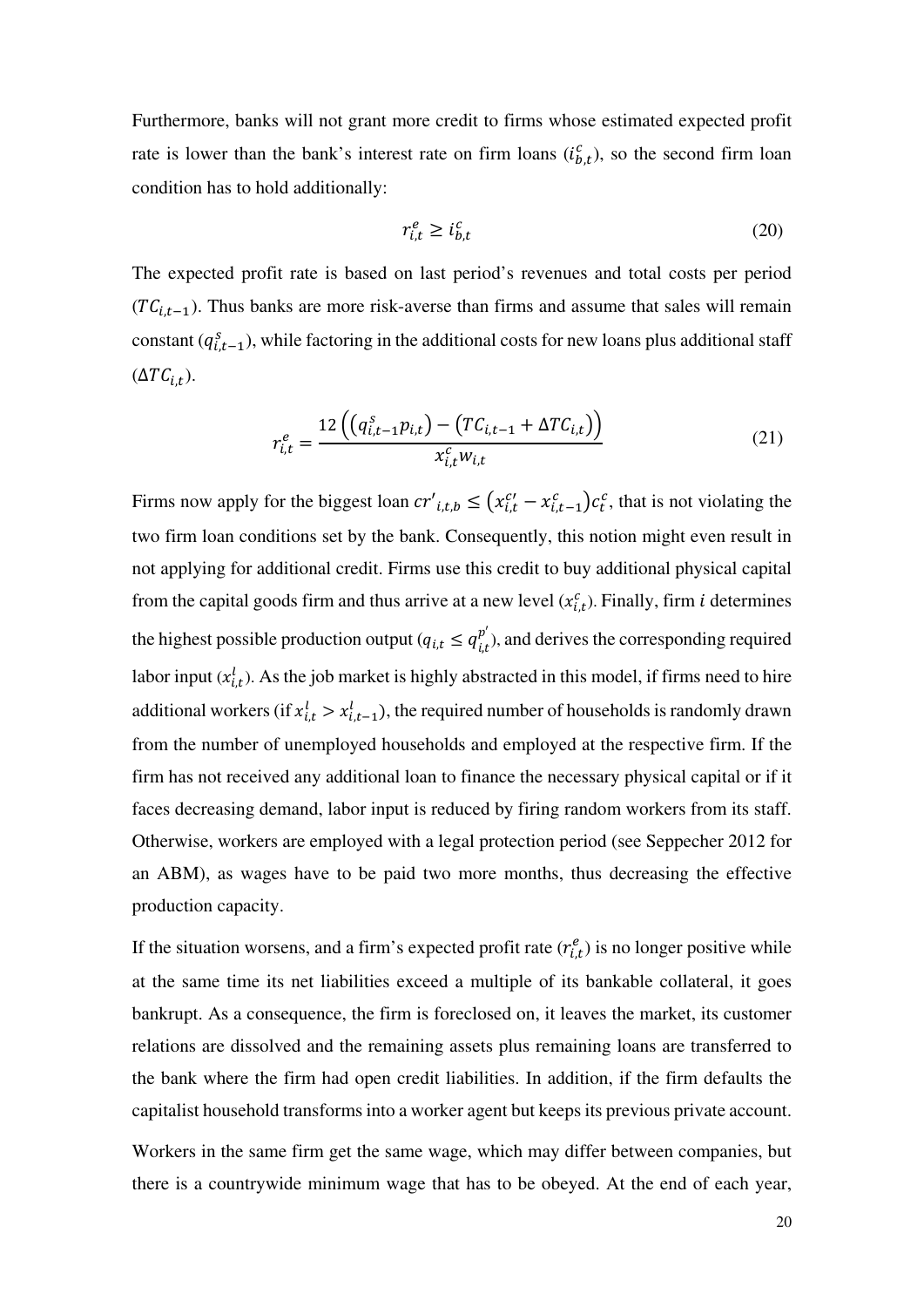firms with positive profits increase wages based on the increase of consumer prices, whereas firms without or with negative profits keep wages constant, i.e. wages are downward rigid.

At the end of a fiscal year, all firms calculate their profits, pay corporate taxes to the government/state and distribute a large part of profits (after taxes) to the firm's owner, while the rest remains with the firm to cover future operational costs (if positive profits existed).

#### *3.2. Households*

Additionally to the Veblenian meso foundation, explained in Section 2, households employ the following characteristics. In line with Lengnick (2013) wealthier households are inclined to consume less of their disposable income. Presupposing class-specific behavior, we assume (as a simplification) that workers tend to consume a large share of their income ( $\beta_1$ ), wealthy workers tend to consume a slightly smaller share ( $\beta_2$ ), while finally capitalists tend to consume an even smaller share again than the wealthy workers  $(\beta_3)$ . The disposable income  $(m_{j,t}^a)$  for workers is their monthly wage, whereas for capitalists we assume a fictitious income equal to one-twelfth of last year's dividends. Furthermore we assume that households with positive savings of all classes set aside a very small share of their savings for additional consumption  $(m_{j,t}^s \gamma_1)$ . Thus, depending on their class-specific consumption share ( $\beta_c$ , that is  $\beta_1$ ,  $\beta_2$ ,  $\beta_3$ , respectively), households set their intended savings  $(s_{j,t}^e)$  and consumption  $(c_{j,t}^e)$  to:

$$
s_{j,t}^e = m_{j,t}^a (1 - \beta_c) \tag{22}
$$

$$
c_{j,t}^e = m_{j,t}^a - s_{j,t}^e + m_{j,t}^s \gamma_1 \tag{23}
$$

As prices and stock vary between vendors, these are the ex-ante decisions of the household before consumption. The actual consumption therefore depends on the respective prices and available stock of goods of each firm on household *j*'s preference list in  $t$ :

$$
c_{j,t}^{needs} = \sum_{k=1}^{n} p_{k,t} q_{k,t}^{needs} \tag{24}
$$

Each household *j* tries to buy equal quantities  $(q_{k,t}^{needs})$  from each firm *k* on its preference list as long as that firm is not yet out of stock ( $n \leq \gamma_1$ ). In the special case that household j's total wealth in  $t (m_{j,t})$  is negative, i.e. when the household has no savings left ( $m_{j,t}^s =$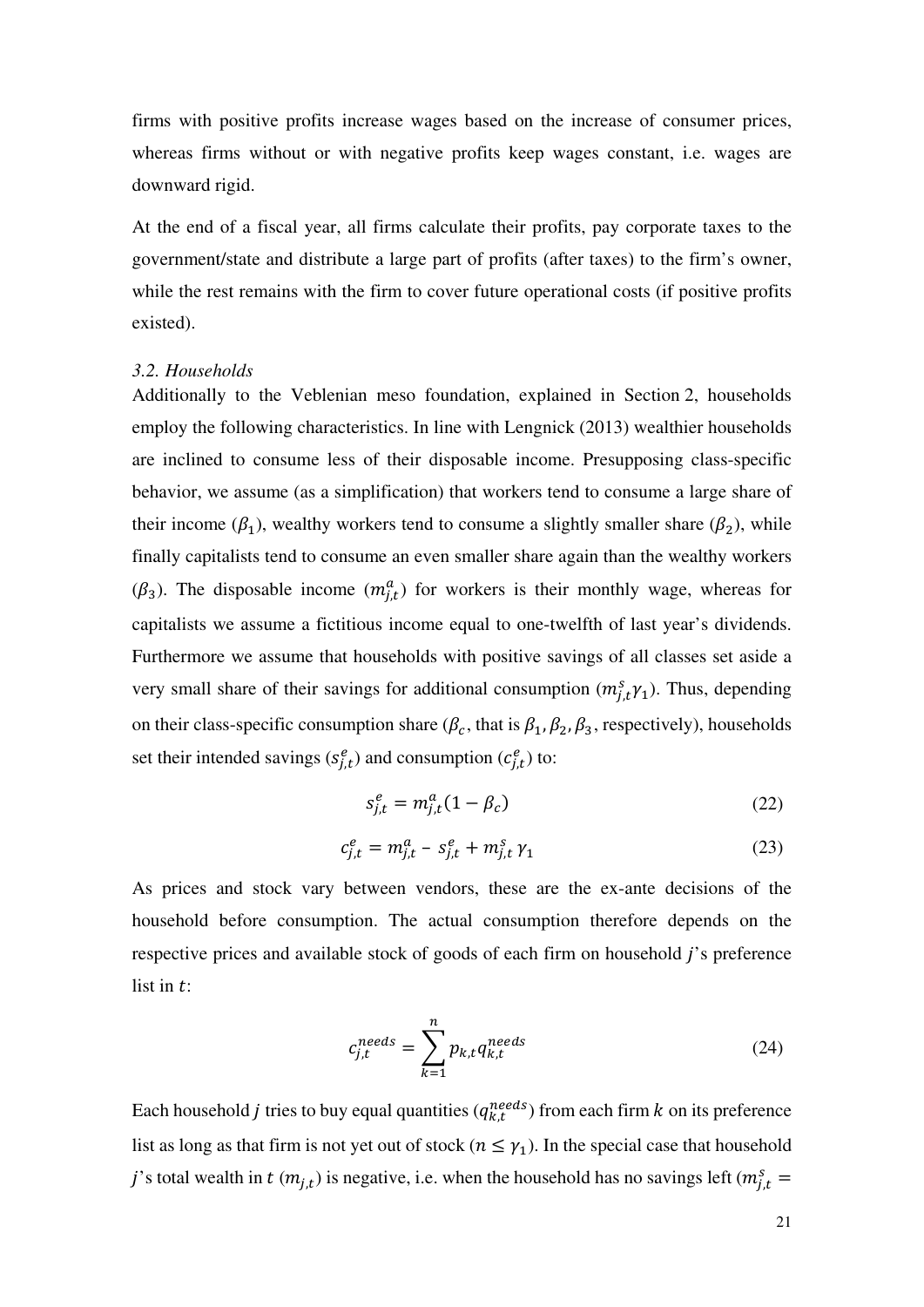0) and the bank account is empty or overdrawn ( $m_{j,t}^a \le 0$ ), which is the only form of household debt in the model, it is regarded as bankrupt. Households of all classes may in this case only satisfy their needs by minimal subsistence consumption (a fixed amount of goods purchased on overdraft) from their preferred vendors on the respective shortlist (as explained in Section 2), i.e.  $c_{j,t} = c_{j,t}^{needs}$ . In this context we refer only to the bankruptcy of household agents. Since the account of the capitalist household is listed separately from the firm's account we need to distinguish between firm and household bankruptcy. Households that are not bankrupt try to satisfy their wants by buying from their preferred vendors on the respective shortlist until the remainder of their consumption budget (which was left after satisfying their needs) is spent or until their preferred vendors are outsold. To avoid unrealistic goods allocation situations, we split each period's consumption 'phase' in multiple simulation phases (as can be seen in Appendix 1), where in a first phase all households satisfy their needs  $(c_{j,t}^{needs})$ . The remainder of household j's budget set aside for consumption left after this first phase is then available to satisfy their wants:

$$
c_{j,t}^{wants,e} = c_{j,t}^e - c_{j,t}^{needs} \tag{25}
$$

Thus, all households that still have some consumption budget left after satisfaction of their needs  $(c_{j,t}^{wants,e} > 0)$ , enter a second phase, in which capitalist households may satisfy their wants first and worker households may satisfy their wants afterwards. Inside these phases and thus within classes, order is random. Similarly, households now try to buy the same quantity from all vendors on their respective preference lists, but have to obey a budget restriction  $(c_{j,t}^{wants,e})$ . They thus again pay different prices for goods of each vendor.<sup>[3](#page-18-0)</sup> As a result, actual want  $(c_{j,t}^{wants})$  and finally total consumption  $(c_{j,t})$  may be smaller than the originally intended consumption (i.e.  $c_{j,t} \leq c_{j,t}^e$ ), where:

$$
c_{j,t} = c_{j,t}^{needs} + c_{j,t}^{wants}
$$
 (26)

After the consumption phase, all households evaluate their preferred vendor lists as elaborated in Section 2, seeking to find firms that better match their preferences, which is a co-evolving process.

-

<span id="page-18-0"></span><sup>&</sup>lt;sup>3</sup> In the simulation this is achieved by consecutively buying small amounts from each vendor until the budget left for the satisfaction of needs  $(c_{j,t}^{want,e})$  is used up or the vendors on the list are outsold.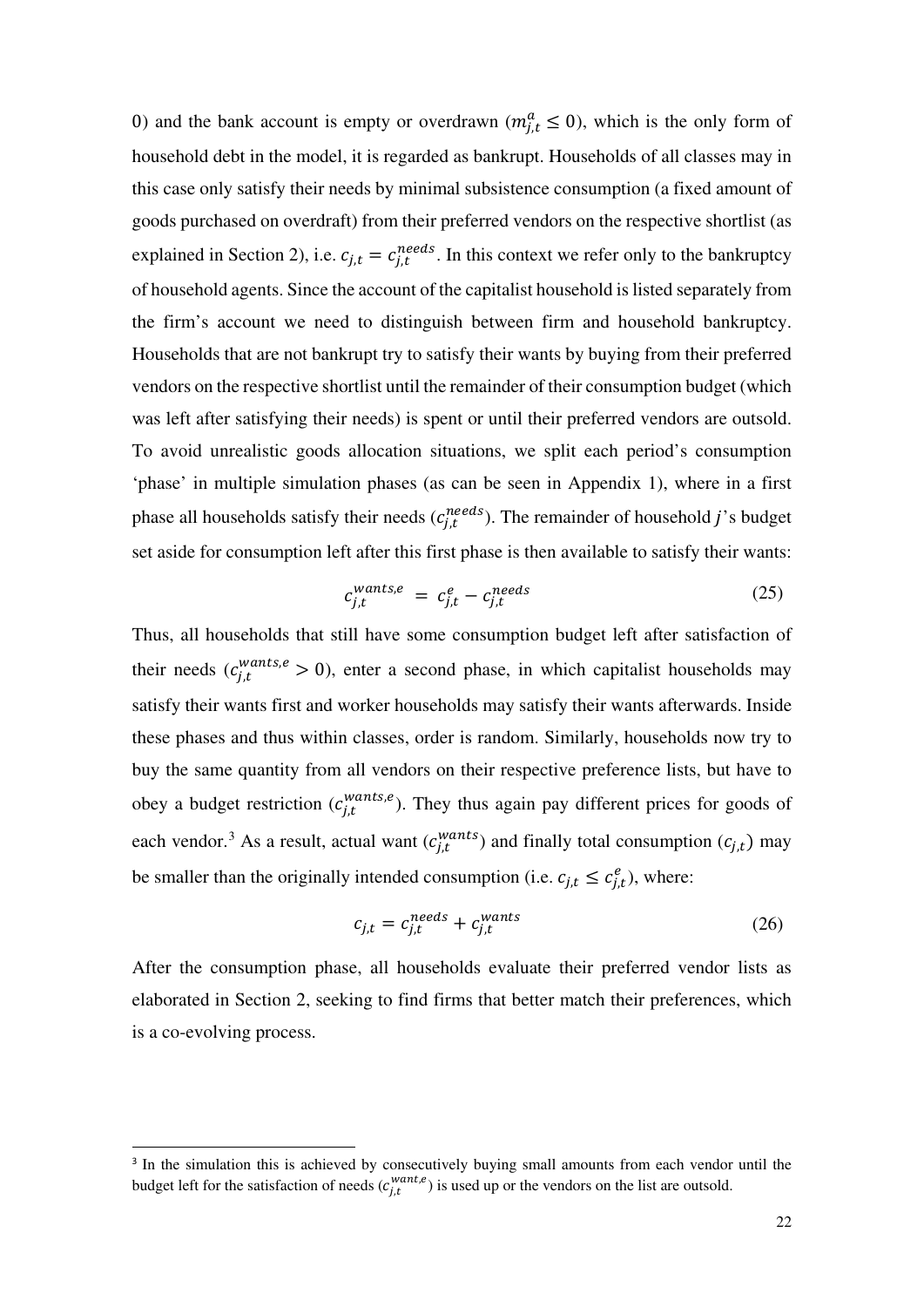That part of household  $j$ 's income which was not set aside for consumption in  $t$ , i.e. intended savings  $(s_{j,t}^e)$ , or could not be spent on consumption for whatever reason is transferred from the bank account  $(m_{j,t}^a)$  to the household's savings account  $(m_{j,t}^s)$ , with:

$$
s_{j,t} = s_{j,t}^e + c_{j,t}^e - c_{j,t}
$$
 (27)

With a low probability, which increases for a quarter of a year after a firm has gone bankrupt, a wealthy worker household may found a new firm of a given small initial size. The firm will only be founded if there still are enough unemployed workers available on the labor market. The wealthy worker who turned into a capitalist will then invest and thus transfer money to the newly founded firm, to the amount which equals the cost of the physical capital as well as operating cost for a given amount of periods. In case the household does not have enough savings to cover these founding costs, as a simplification the bank will implicitly lend the money to the household (private debt) by allowing it to overdraw its bank account. The new firm will initially pay a wage equivalent to the average of all wages paid by firms in that period. Banks are assumed to act carefully rather than with greed regarding the granting of additional credit. As a consequence, newly founded firms can only grow slowly at best, as they would then have more credit than bankable collateral (i.e. physical capital).

#### *3.3. Government and the state*

The government assumes various roles in the model. It makes transfers to unemployed and retired households, and collects taxes on labor, income and capital gains, corporate profits made by banks and firms and by the capital goods firm, and value-added of sales. The government budget in the model is never in perfect balance because of uncertainty about both tax revenues and government expenditures – just as in reality. As unemployment benefits and pensions are downward rigid, the government has no means to cut costs and has to begin deficit spending if necessary. If indebted, it pays interest to banks and households (in relation to their wealth) as a proxy for government bonds. As a simplification, the government redistributes surpluses equally in the economy after every fiscal year.

#### *3.4. The monetary sector: central bank and commercial banks*

The central bank is lender of last resort for banks, and furthermore it provides commercial bank services for states as a minor secondary/tertiary function. The central bank keeps current accounts for the government (including overdraft functionality) and banks, as well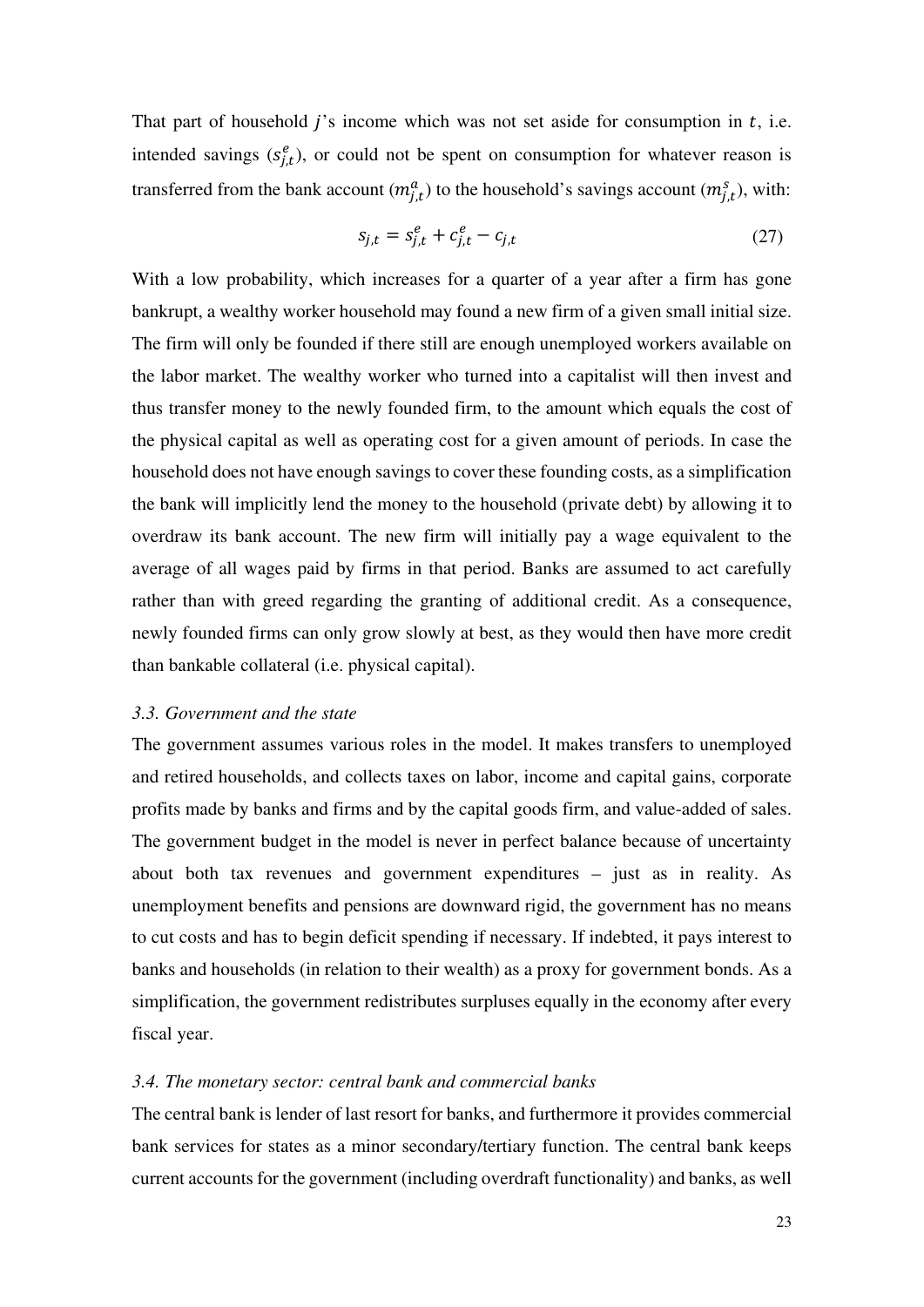as deposit facilities for banks, involving the paying or charging of interest. Banks keep current accounts for firms, the capital goods firm (which has equally sized accounts with every bank as not to distort the banking system) and households (allowing for deficits) as well as separate savings accounts for households. In addition, they grant firm loans as described in section 3.1, whereas households cannot apply for loans in a regular way, as described in section 3.2. They pay and charge interest for these different financial services applying distinct rates, limited by central bank interest rates. Banks have to refinance themselves by monitoring assets (loans) and liabilities (savings). If banks lack liquidity they request loans at the central bank. Regular money is stored in bank accounts (which can – under specific conditions – also be overdrawn, i.e. be negative) or in savings accounts (households). At the end of a fiscal period, banks calculate their profits, pay corporate taxes to the government/state and transfer a large part of profits (after taxes) to the bank's owner.

# **4. Computational simulation experiments and results**

In the following we choose a number of very different but highly artificial combinations of household consumption behavior to demonstrate the endogenous self-organized structuration of firm populations and corresponding macroeconomic outcomes. In order to show the implications of the co-evolutionary dynamics in this agent-based macroeconomic model<sup>[4](#page-20-0)</sup> we have experimented with various configurations of consumption behavior, in particular effecting the households' replacement rules for needs as well as wants.

# *4.1. Simulation experiments and scenarios*

#### *Scenario CB1*

<u>.</u>

Scenario CB1 is characterized – in Veblen's terminology – by the instrumental proclivities of the industrial society.<sup>[5](#page-20-1)</sup> In this scenario we simply assume that all agents consume according to the consumption behavior of 'worker needs', i.e. the needs and

<span id="page-20-0"></span><sup>4</sup> See Appendix 2 for technical details of the computational simulation.

<span id="page-20-1"></span><sup>5</sup> Compare Tool (1977) for an introduction into Veblen's conception of two different institutional systems in the industrial society, *"…they are institutions of acquisition or of production…they are pecuniary or industrial institutions…"* (Tool 1977: 827) Instrumental proclivities are associated with the instinct of workmanship that characterizes e.g. the engineer and the common production of goods. Otherwise we find pecuniary proclivities associated with the business enterprise and the leisure class. The latter tend to crowd out the former in capitalist societies, a central thesis in Veblen's work.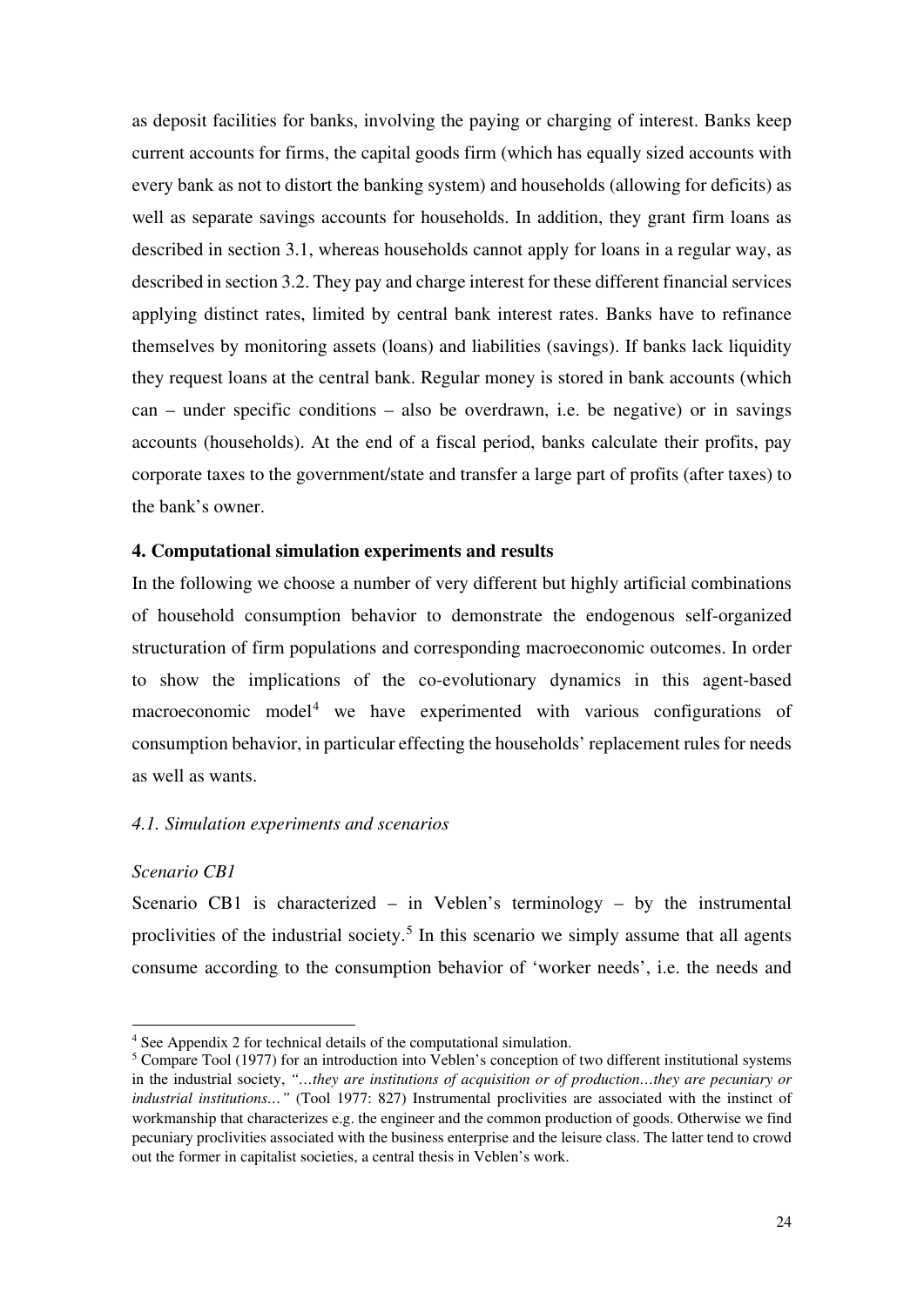wants replacement rules for the individual agent's list of local firms follows equations (1), (2), (3) and (4). Thus, all households consume only on behalf of a strong normal price effect and a weak bandwagon quantity effect.

# *Scenario CB2*

Scenario CB2 follows the same assumptions as CB1 but introduces a stronger social mediation for wants. In this scenario all households of all classes again replace their individual firms' preferences lists for needs as well as wants by equations (1), (2), (3) and (4). Contrary to scenario CB1, all households now discern needs and wants consumption by assuming a stronger bandwagon effect for the latter ( $\xi = 0.25$ ). Imitation of wants consumption thus affects the whole population of households.

### *Scenario CB3*

Scenario CB3 introduces a distinct consumption behavior of capitalists to CB1, i.e. capitalists replace their firms' preferences lists concerning wants consumption with emphasis to snob-guided signaling-by-consuming. Capitalists replace their individual firm lists in both the needs and the wants case with regard to the snob effect but follow a normal price effect. In this scenario, social distinction (Bourdieu 1984) dominates the capitalist consumers concerning their wants, i.e. they aim to buy at rare firms and thus act against the logic of bandwagon. Specifically, trickle-around effects (Trigg 2001) are at work here since the snob effect may drive capitalist households to firms that have previously been sought by workers.

#### *Scenario CB4*

Scenario CB4 represents a similar experiment as CB3 but with emphasis on signalingby-consuming just via the Veblen effect, while not acting on behalf of the snob effect. In particular, capitalists aim to buy more expensive goods to satisfy their wants. This scenario represents the Veblenian meso foundation of the social mediation of preferences (Veblen 1899) at best, where snob effects are not at work and social mediation works just via trickle-down imitation (Trigg 2001). This scenario comes closest to the one used by Kapeller and Schütz (2015) in their aggregated model.

#### *Scenario CB5*

Scenario CB5 substantiates Veblen's dystopian vision of a society that has already crowded out the instrumental proclivities and conspicuous consumption dominates in population. All households of all classes replace their firms' preferences lists for needs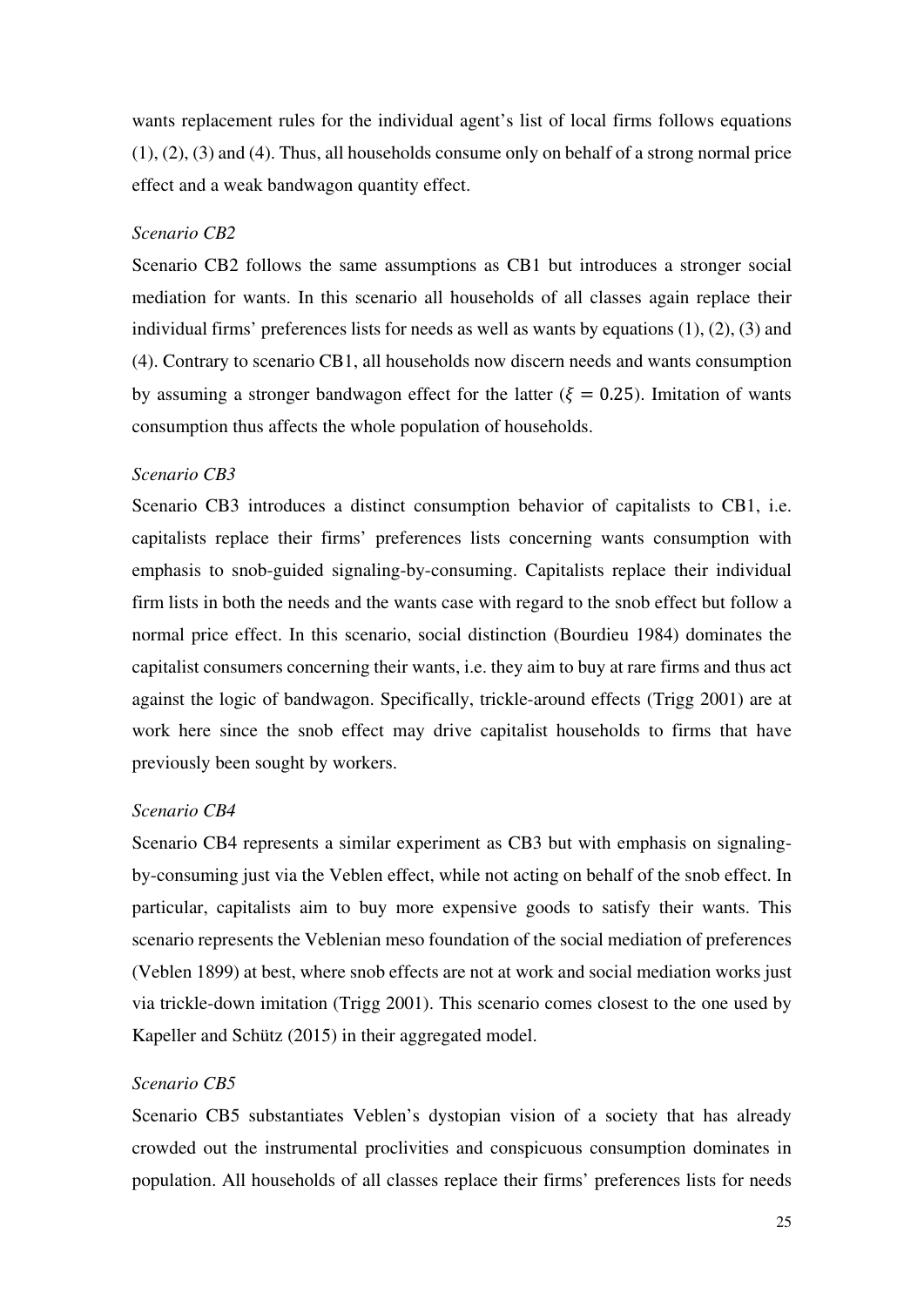and wants as assumed for the capitalist needs and wants case, compare Figure 1. In this scenario, neither bandwagon nor normal price effects are active anymore. Households aim to follow solely snob (quantity) and Veblen (price) effects.

# *Scenario CB6*

Eventually, scenario CB6 is to be considered as the most likely scenario for Western industrialized societies as illustrated in Figure 1. We assume all four modeled consumer behaviors are performed in this scenario, according to Leibenstein (1950). Workers imitate capitalists with regard to their wants, wealthy workers follow a weak Veblen effect. Capitalists aim to act snobby in context of needs as well as wants but give emphasis to conspicuous consumption in the wants case only. This scenario combines all the mechanisms introduced in Section 2.<sup>[6](#page-22-0)</sup>

### *4.2. Discussion of results*

<u>.</u>

The data set generated via the previously described simulation experiments is characterized by a high degree of complexity that we aim to analyze in our following discussion of results. The simulation features high-granular 'monthly' data over 360 periods for a number of aggregated measures. Those figures that show micro data contain the results of all 30 repetitions for each scenario. A number of figures show annual numbers, which are averages over annual aggregates of each scenario's repetitions.

In our model, we have highlighted the role of consumption and class in an evolving macroeconomic complex system. Social class was assumed – in line with Wright (2015) – as a result of conflict over production on the one hand and the expression of the situational level of power – 'how to best realize interests under fixed rules' – on the other hand. Figures 3a and 3b show the evolution of the Lorenz curve that is first of all characterized by a kink separating working from capitalist class as a function of ownership over the means of production. As we assumed a simple governmental social transfer mechanism in this experiment, which redistributes potential budget surpluses equally, it is to be expected that the distribution of wealth will become more equal over time under optimal economic conditions. Figure 3a shows that scenario CB5 leads to a less equal distribution of wealth over time, as unemployment eventually reaches a level where the government budget goes into deficit. Figure 3b on the other hand shows that

<span id="page-22-0"></span><sup>6</sup> Compare Appendix 3 for the analytical specifications of individual updating rules for signaling-byconsuming effects.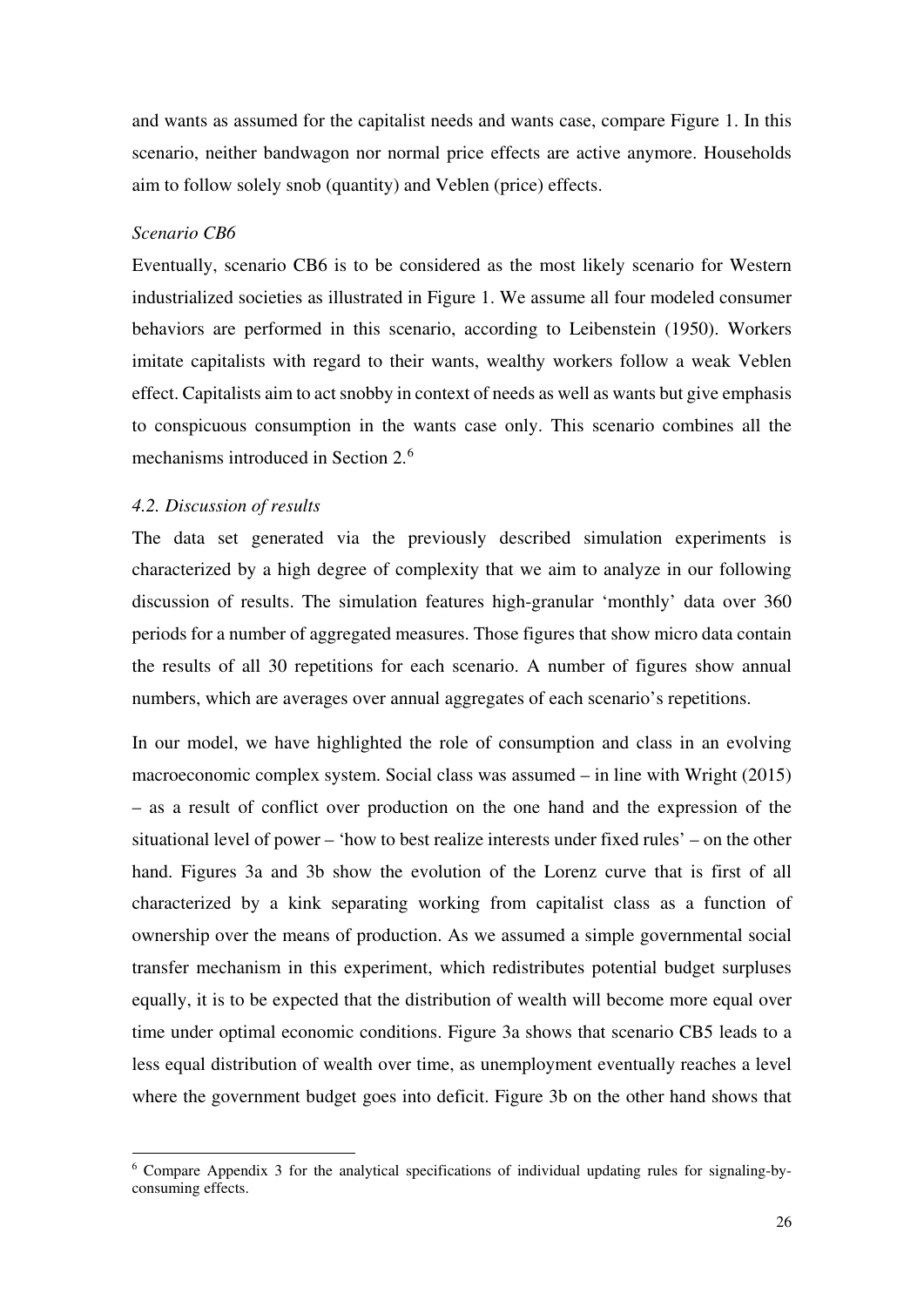income, which is the sum of wages and capital gains per household, does not change that strongly after the initial phase and that scenario CB5 leads to income being more equally distributed than in the other scenarios (compare Figure 4). The main reason for this starkly different development of CB5 is that there are not any regular price effects. Initially, the excess demand for the goods of individual firms lead to high prices and to more frequent increases in prices than in wages – as the former can change monthly and the latter is settled annually. Correspondingly, this effect decreases wants consumption, as an increasing share of the wages has to be paid for needs consumption. In consequence, we are dealing with excess labor capacities in the short run. Although these would even out in the long run, some households become unemployed and further reduce their demand before they would receive a wage increase (due to the cumulated increase in prices) countering the effect. The different speeds of adaptation – that our model centrally features – lead to lags and thus imperfections across the markets (goods, labor and credit). In addition, some firms go bankrupt and as all households show the same behavioral inclinations in CB5, their demand focuses on fewer firms, which furthermore are unable to grow quickly enough – no Cobb-Douglas adaptation of input factors – to deal with the excess demand. Eventually, these effects lead scenario CB5 into stagflation until the economy stabilizes at higher nominal price and wage levels (compare Figures 7, 8, 9).



*Figure 3a: Evolution of the Lorenz curve – wealth*



*Figure 3b: Evolution of the Lorenz curve – income*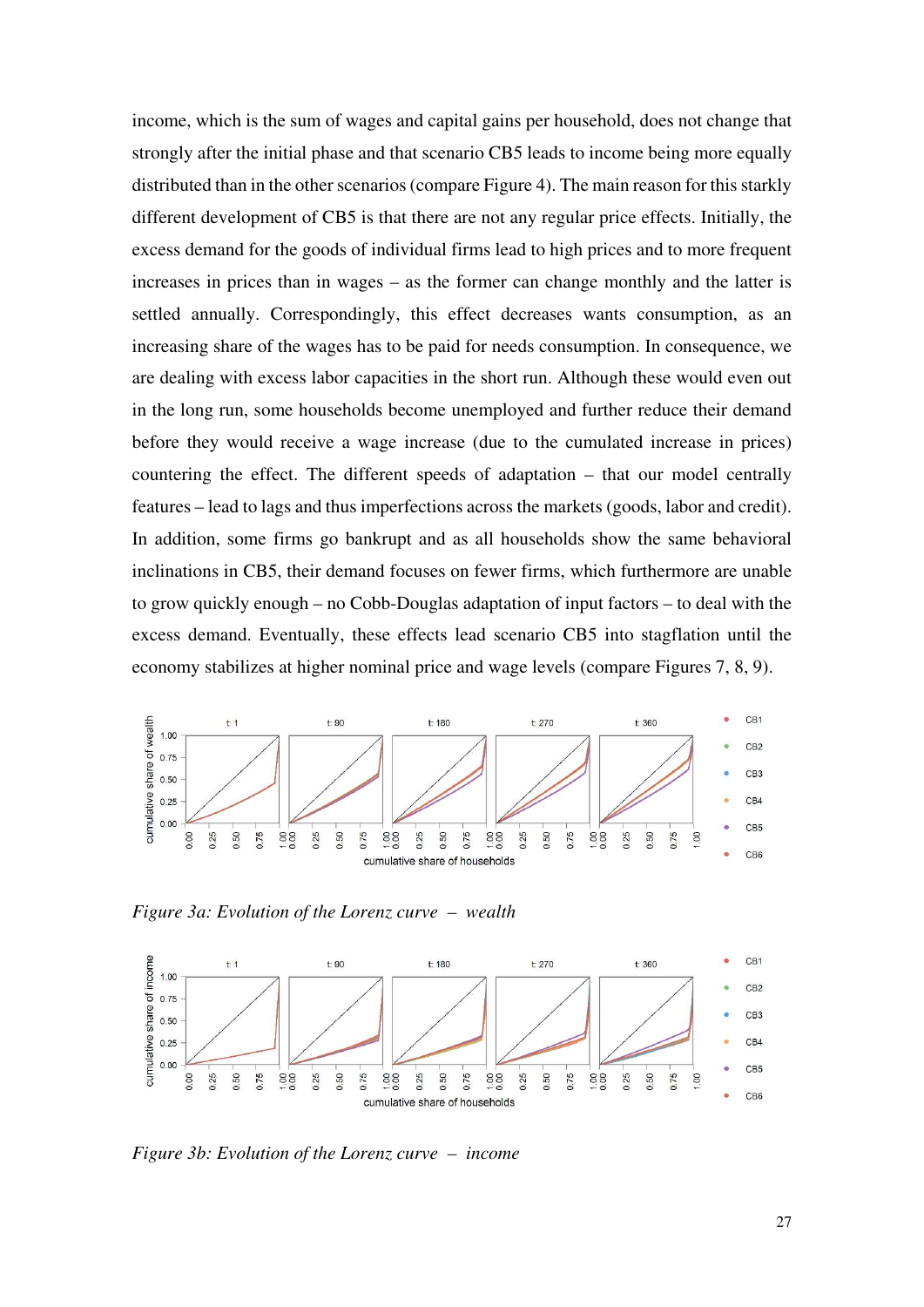

#### *Figure 4: Distribution of wages*

Social class conditions particular patterns of consumption behavior which otherwise influences firm specialization. Figure 5 illustrates micro data from the conducted experiments – including all repetitions – for relative price in relation to each firm's share of needs consumption. It especially highlights the different effects stemming from the meso foundation with regard to snob (CB3) as well as Veblen (CB4) consumption in the capitalist class on firm evolution. The resulting dynamics indicate that in general a high relative price corresponds to a low needs share in consumption. That said, we otherwise observe a high wants share if relative prices are high, with exception of scenario CB5, where households purchase needs in a conspicuous fashion as well. The specifications of CB5 undermine firm specialization and hence the emergence of a deeper structure in the industry. This conclusion is also true for CB1, where households follow just the normal price effect and a rather weak bandwagon effect. On the contrary, CB6 leads to the emergence of such a deeper structure in the industry and resembles a scenario of firm specialization as it is common to Western industrialized societies. Firm populations endogenously evolve with broad price spreads where a subpopulation of firms specializes on the production of expensive wants. This simulation result demonstrates the evolutionary core of this agent-based macroeconomic model.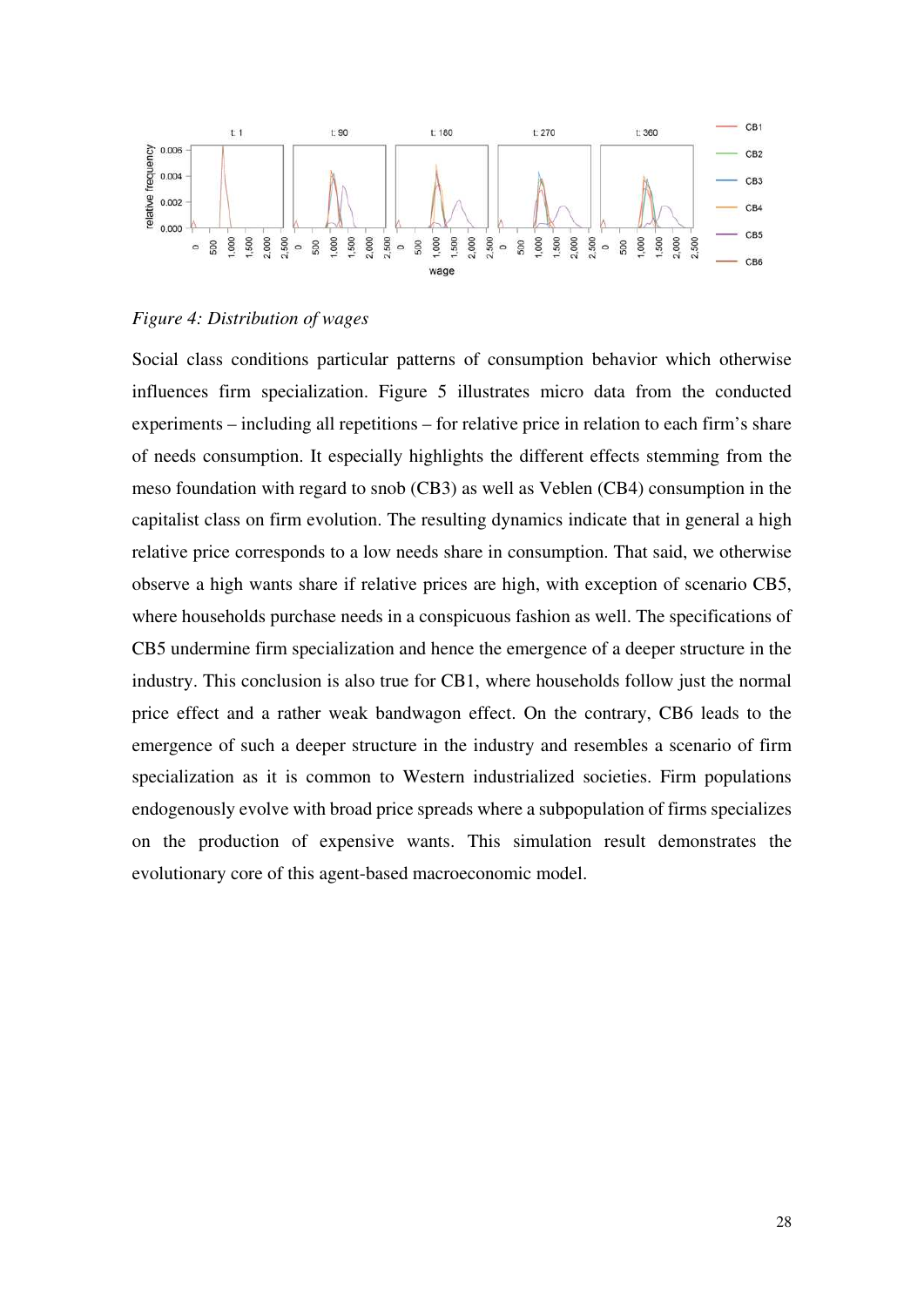

*Figure 5: Firm specialization: needs share vs. relative price*

Figure 6 shows the distribution of just capitalist consumers over firms for all scenarios over time by showing the results of all repetitions (reruns). All scenarios start rather homogeneously in  $t = 1$ , while evolving quite distinct behavioral capitalist consumption patterns for the different scenarios, which furthermore are rather well defined with regard to the variation of the random element (repetitions). Here we can particularly differentiate the dynamics of CB3 and CB4. The snob effect drives capitalists to smaller firms in CB3 and leads to a distinguished set of firms with a newly emerging peak in the relative frequency. Signaling-by-consuming leads hereby to a self-organized structuration process that is reshaping the almost normal distribution of capitalist consumers over firms in the very beginning. After 15 – 20 years, capitalist consumers are distributed differently, resulting in a bimodal distribution with two local maxima. Otherwise in CB4 capitalists follow a Veblen effect and act conspicuously. As a consequence capitalist consumers are more uniformly distributed in this scenario but prefer firms with higher prices, thus spreading over a higher number of firms. In scenario CB2 all households, including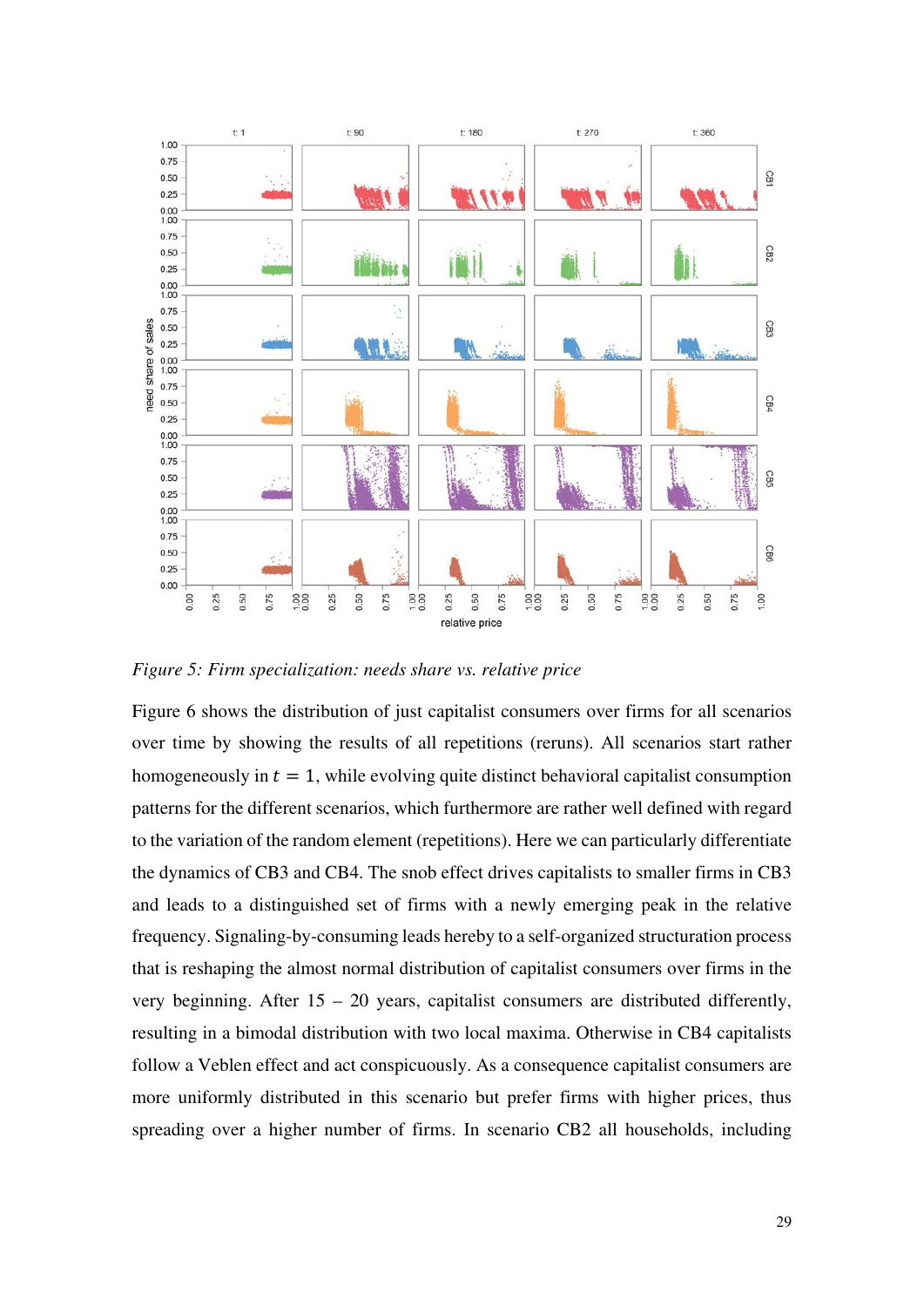capitalists, are subject to a stronger bandwagon effect, which leads capitalist households to spread over an even higher number of firms.

In conclusion, the snob effect – as a contradictory force to bandwagon – may be even "innovative" in this regard – compare Tarde (1903: xiv) and Lepinay (2007: 531-535) for invention and imitation – since it creates variety and diversity. In this regard, our results reproduce the microeconomic conclusions drawn by Malerba et al. (2007) or Safarzynska and van den Bergh (2010) on larger scale. This diversity in firm specialization guarantees a steady movement of consumers and a replacement of firms by consumers if a bandwagon effect is at work (CB3 and CB6).



*Figure 6: Firm specialization: capitalist consumer share*

Analysis of the firm specialization processes (Figures 5 and 6) reveals different pathdependent structuration patterns characterized by different price levels plus the share of needs and wants. That said, the investigated signaling-by-consuming effects – the Veblenian meso foundation – have a significant influence on the price level of the economy which we aim to highlight in Figure 7. It shows the development of the price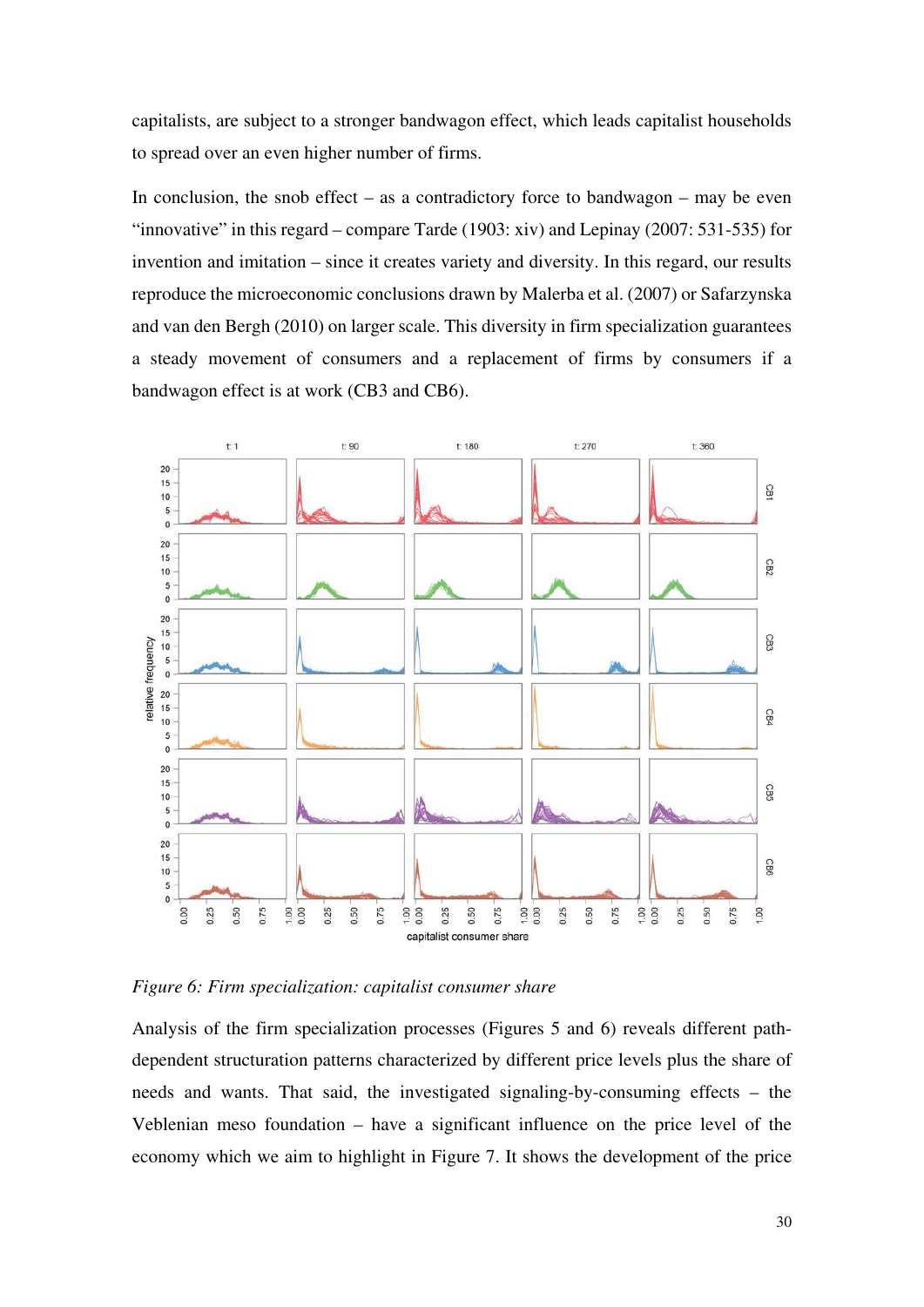level in terms of a weighted consumer price index. Due to the random initial household – firm matching, households' initial behavior does not very well reflect their true preferences on the consumer goods market. As a result, households are unsatisfied and often change their firms' preferences lists, since the firms' specialization – and hence, its adaptation to differentiated demand – has not come through yet on the supply side. Thus, the price level rises quickly during the first five years, as firms often face excess demand during this period, which results in frequent price increases. Scenario CB5 is again special as it leads to a much longer phase of price increases that stabilizes only after 15 years of high price inflation. All the other scenarios indicate a rather steady development in the consumer price index.





Moreover, the analysis of the dynamics in the consumer price index corresponds very well with the simulation data on excess supply. Since our model works without a market clearing mechanism, actual sales might deviate from the firms' expectations. To this extent, the relative excess supply – shown in Figure 8 – demonstrates the deviation from the planned reserve stock for the various scenarios. This notion means in particular that in all scenarios – except CB5 – firms are fighting with grave expectation mismatches in the very first years, but lock into an effective inventory reserve rate  $-5.5\%$  away from the intended rate ( $\alpha_1 = 0.1$ ) – for the inventory of ~4.5% on average thereafter. By contrast, firms in CB5 are far away from their planned reserves in the inventory, i.e. they are regularly outsold. Only after 15 years do firms reach the same practical reserve rate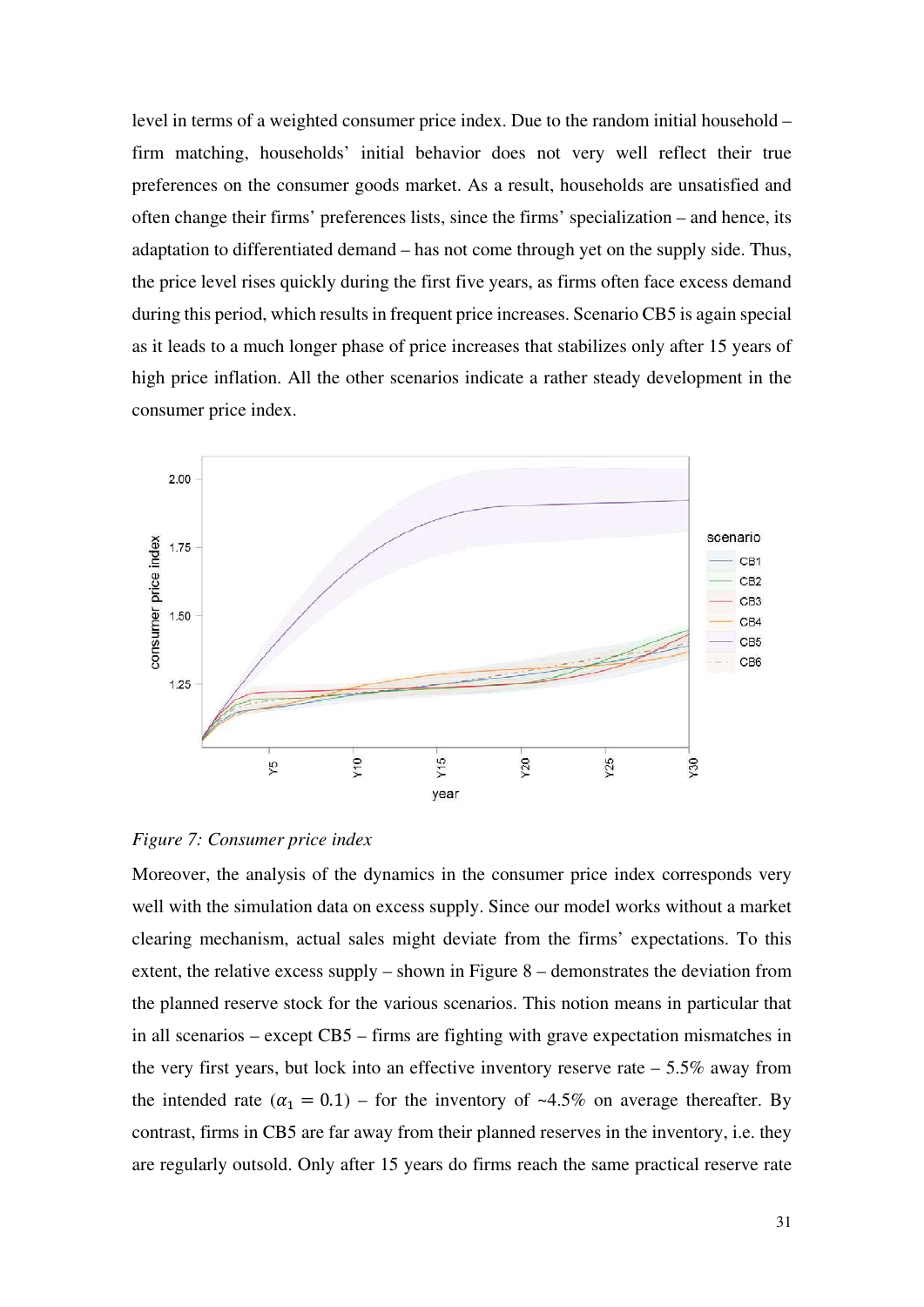of ~4.5% as achieved in the other scenarios. Within those first 15 years, the demand for a specific firms' goods is too high due to the snob effect and conspicuous consumption prevalent in all classes. However, households change their firms' preference lists far too often and therefore prohibit steady capacity adjustments for the firms. The intuitive response on the supply side is given by substantial price increases as we have already highlighted in Figure 7.



*Figure 8: Excess supply in relation to total supply* 

Furthermore, the excess supply and the corresponding high price inflation in CB5 translate into higher firm profits, as shown in Figure 9. The profit rates are in general rather low  $(-2 - 3\%)$  if bandwagon and normal price effects are active in the working class. Otherwise in CB5 we see firms' profits growing very fast, peaking at a profit rate of ~15%. These additional capital gains make the Veblen effect even more pronounced and luxury want consumption increases because of this feedback loop, therefore the economy destabilizes endogenously.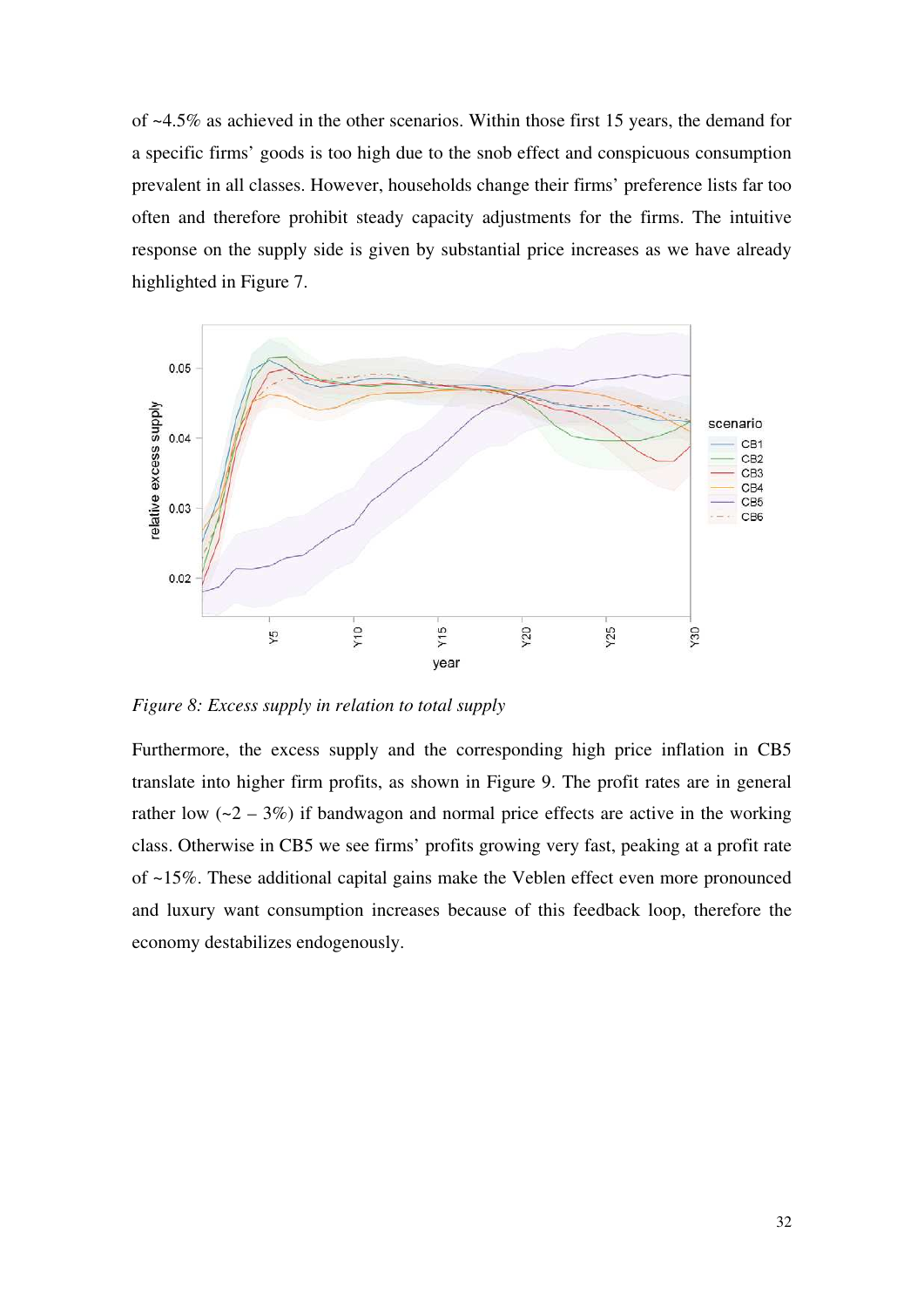

*Figure 9: Mean profit rate of firms*

Turning the attention to a central macroeconomic measure – aggregate demand – reveals the structuration stemming from the dynamic interdependency of the endogenous social mediation of consumer preferences and firm specialization. Results are illustrated in Figure 10 showing the aggregate demand for consumer goods in the economy, separated for the previously described artificial scenarios. The Veblenian meso foundation is decisive for the emergent outcome on the macro scale since aggregate demand differs substantially around 5% between the different path-dependent developments. The exception is again given by CB5 where only the snob and Veblen effects are active. In this scenario, aggregate demand immediately decreases by 10% over the first 10 years, resulting in a difference of 15 – 20 percentage points to the other scenarios. Note that aggregate demand equals household consumption, but does not include unsatisfied demand of households, i.e. it does not equal the sum of the intended consumption of households.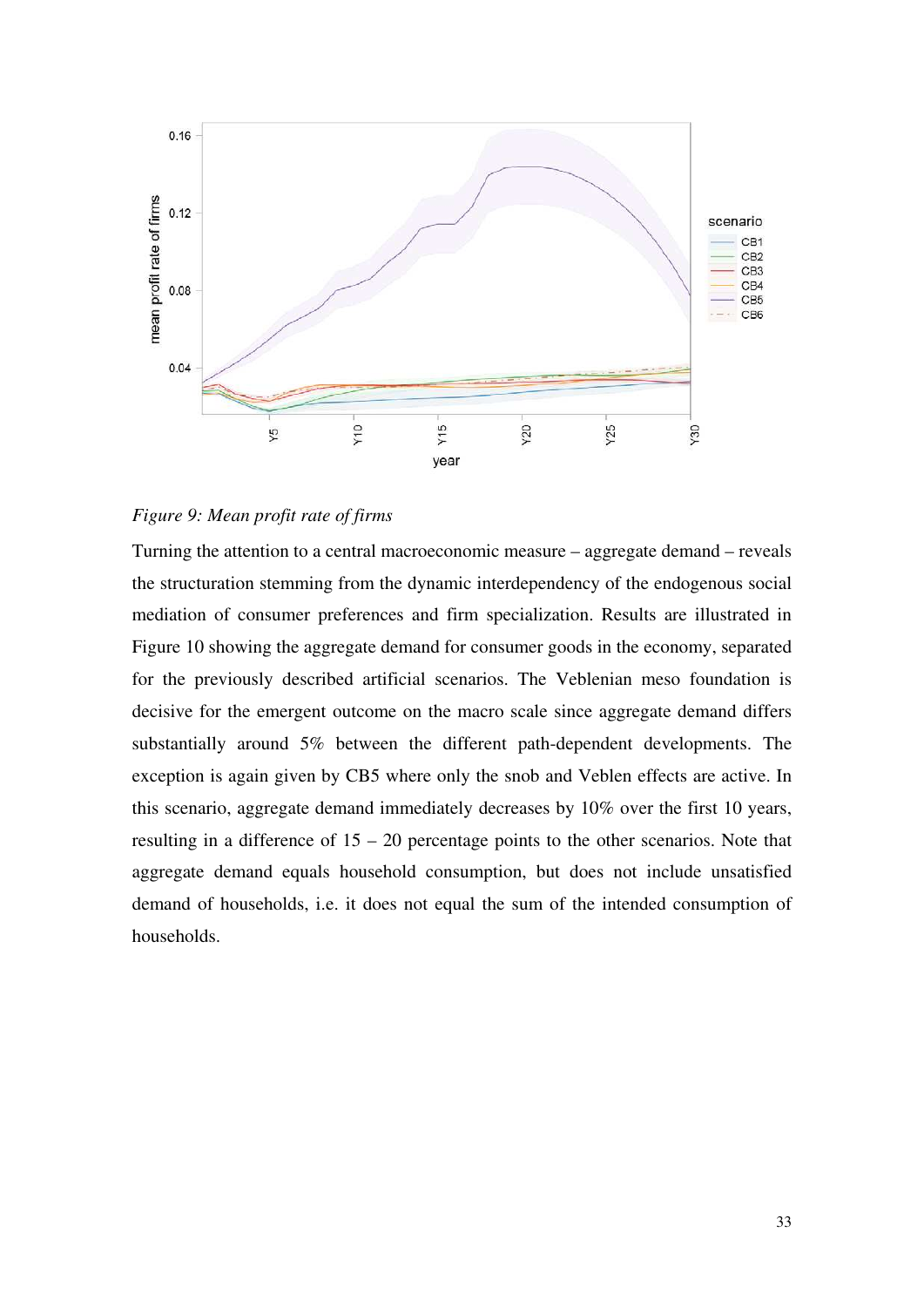

*Figure 10: Aggregate demand – annual* 

Why is there such a slump in aggregate demand in CB5 within the first 10 years while all the other scenarios indicate a steady growth in aggregate demand? On the one hand it is not possible for all households to consume rare and luxury goods in an economy that starts out with medium-sized firms. On the other hand, the bandwagon effect – active in all scenarios except CB5 – functions as a social stabilizer for the macroeconomic performance, it guarantees a persistent flow of household consumption. Thus firms followed by a critical mass of households – 'jumping on the bandwagon' – can grow steadily into large-scale corporations with a high needs share and a low price (see Figure 5 again). Furthermore, these firms are then able to sustain the slowly increasing demand via continuous capacity adjustments in comparison to smaller firms selling a higher wants share with relatively higher prices. These latter firms serve the capitalists' desires and do not contribute to an increase in aggregate demand as high as the larger firms which are followed on the basis of the bandwagon effect. Otherwise, this notion means that in the absence of bandwagon and normal price effects accompanied by a stark presence of snob and Veblen effects – as it is the case in CB5 – the economy destabilizes dramatically owing to snob effect and conspicuous consumption. Firms on the one hand cannot expect a comparable persistence in consumption flows and on the other they cannot increase steadily their prices as a reaction to the demonstrative spending behavior in all social classes now as shown in the previous figures. The increasing inflation (Figure 7) eventually leads to the slump in aggregate demand since prices are adjusted monthly (see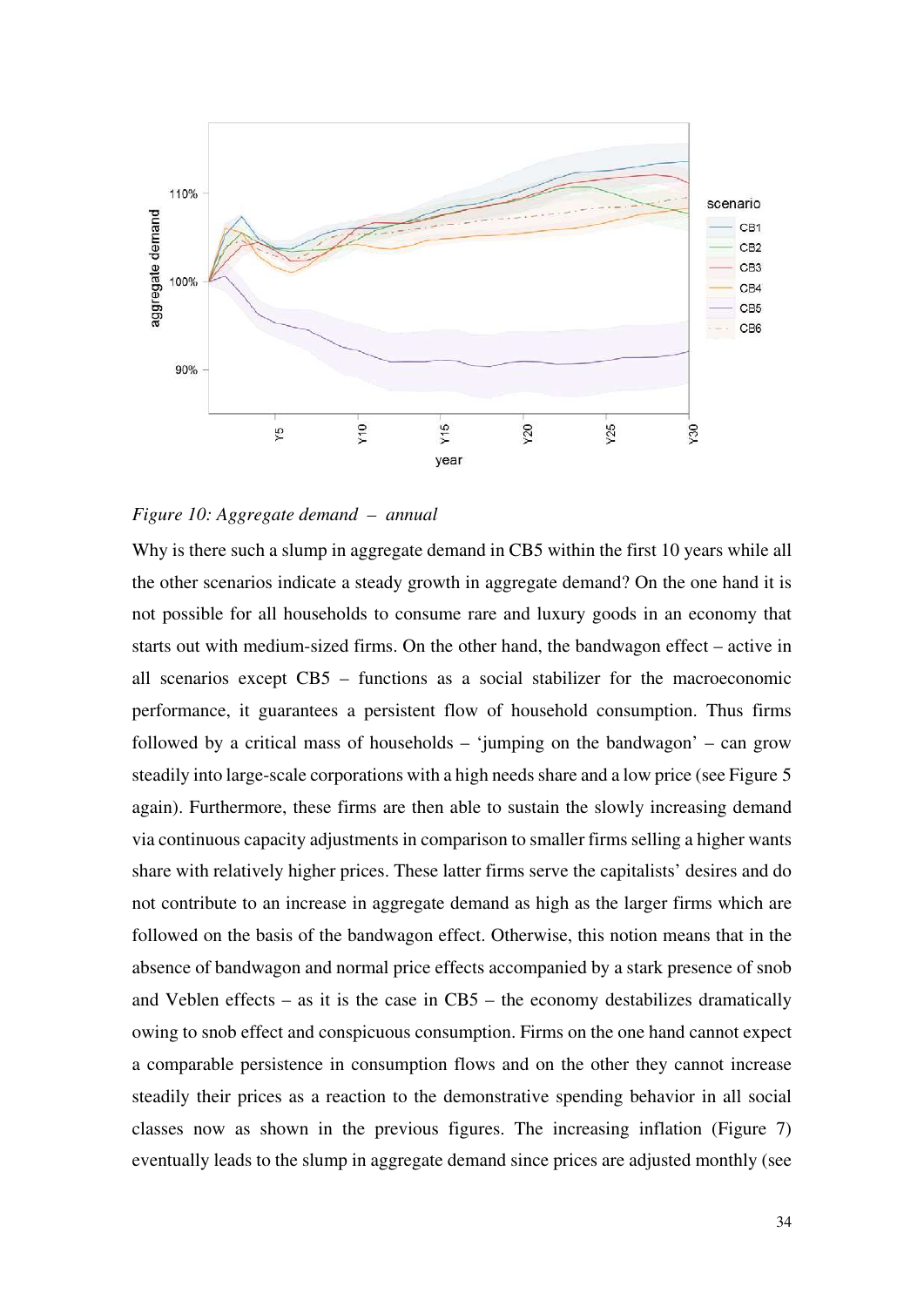Figure 11) but wages only annually. As a consequence, we can observe these fundamentally different macroeconomic developmental paths.





In addition to that, we aim to highlight that these macroeconomic conclusions are significantly robust, having been drawn from the analysis of a stable system behavior generated by our simulation experiments. The robustness of such results depends of course on the complexity of the agent-based model, but more specifically on the proportional relations of assumptions made. Monthly data as presented in Figure 11 for aggregate demand show the slight seasonal fluctuations. These are also influenced by annual changes in capital gains which are distributed once per year and thus affect capitalist household consumption behavior more strongly. Moreover, repetitions of the same parameter combinations (scenarios) fluctuate less strongly between repetitions of more stable scenarios, e.g. CB6, and more strongly for rather unstable scenarios, e.g. CB5.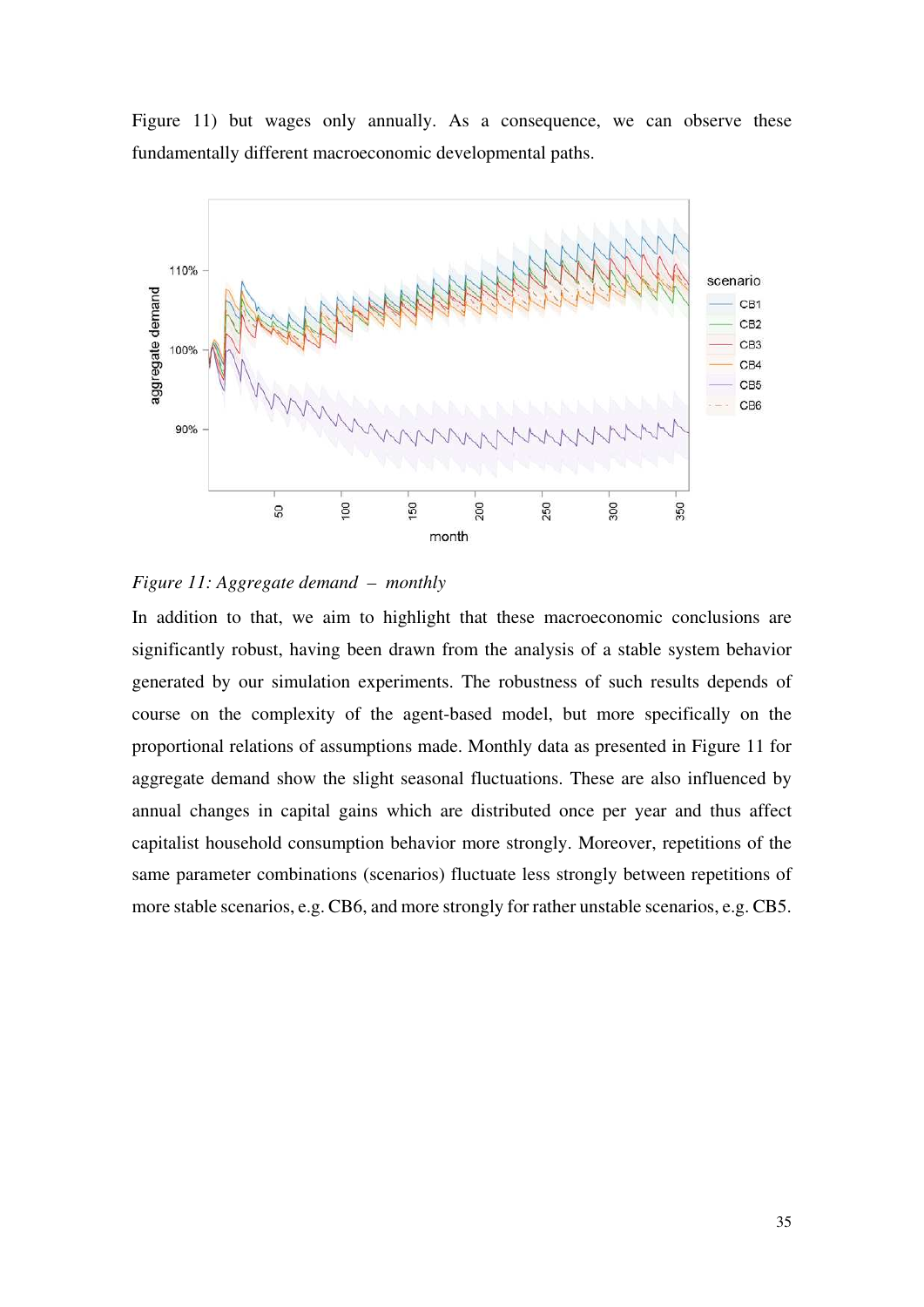

*Figure 12: Unemployment rate*

Eventually Figure 12 shows the path-dependent development in the labor market by indicating the unemployment rate in the economy. The differences among the scenarios are pronounced and substantiate the previous analysis. A close inspection of scenario CB5 shows a maximum unemployment rate peaking at 16%, and more specifically a higher variance between repetitions than in other scenarios. Although reducing to lower levels in the long run, this particular social mediation of consumer preferences turns the economy into severe macroeconomic turmoil. Otherwise, all other scenarios tend to stabilize after peaking between years 5 and 10 to very low unemployment rates between 2 and 4%. The comparatively volatile developments during the first ten years represent the manifestations of the self-organization process restructuring the market for consumer goods, as it develops away from the artificial initial conditions. Furthermore, the analysis of the unemployment rate substantiates our previous conclusions about the role of the bandwagon effect for evolutionary macro dynamics. We can report its stabilizing role, this time with regard to long-run employment.

At this point we could project that a further introduction of a complementary Schumpeterian meso foundation – on innovation and technological change – would increase labor productivity and counteract the bandwagon effect. This setting would lead to technological unemployment at least in the short run – caused e.g. by increasing automation – and counteract the bandwagon effect in terms of aggregate demand and employment. However, a clear comparative analysis of both evolutionary meso effects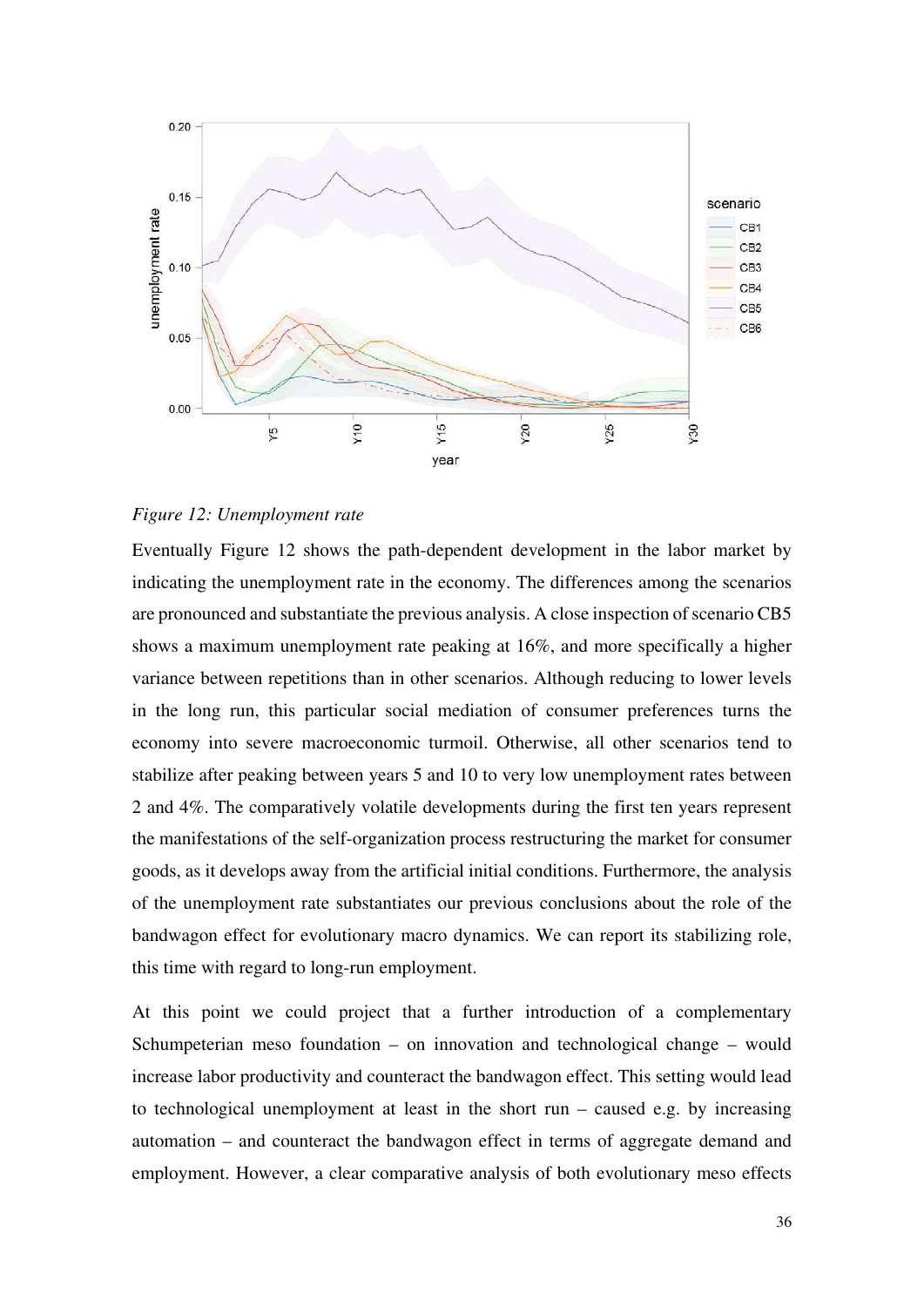(Veblenian plus Schumpeterian) in action goes far beyond the scope of this article, but indicates stimulating research potential for the future.

#### **5. Concluding remarks**

Evolutionary macroeconomics offers a new approach by employing computational social simulation of dynamic micro-meso-macro frameworks. We understand evolutionary macroeconomics as an integral part of evolutionary political economy that can shed light on the dynamic effects of specified agent heterogeneity and diversity for typical macro aggregates. These measures imply welfare effects for individual agents in political economy terms, with actual losers and winners. In our article we presented such an evolutionary macroeconomic model – specified along a Veblenian meso foundation – and analyzed the long-run welfare effects for capitalists as well as workers by means of artificial simulation experiments.

To this effect, the micro level of the macroeconomic system is not reduced to a representative micro foundation but entails a population of heterogeneous interacting agents and so evolves as a complex adaptive system. Basic information sharing among agents via simple communication structures is a necessary characteristic for a meso foundation that is socializing agent collectives through common patterns of political economic behavior. The significant difference between a micro and a meso foundation relates to this latter property. Micro may guarantee for heterogeneity but cannot involve diversity in a population of economic agents. Otherwise, a meso foundation generates a diversity of distinguishable agent collectives within the whole population (Scholz-Wäckerle 2017). It thereby modularizes the full set of heterogeneous agents into different subsets (Simon 1962) and creates social structure. In our model, this social structure is characterized by the endogenous development of Marxian social classes and Veblenian social stratification.

The agent-based methodology allows the implementation of such an evolutionary macroeconomic complex adaptive system with a specified meso foundation. In addition, this approach enables the complementary performance of bottom-up self-organization (households, firms, banks) vis-à-vis top-down governance (government, central bank). In this article, we have demonstrated the explanatory power of evolutionary macroeconomics with a concrete example, in particular a Veblenian meso foundation with signaling-by-consuming effects, dependent on social class. We have shown that the co-evolutionary dynamics between household behavior and firm specialization lead to the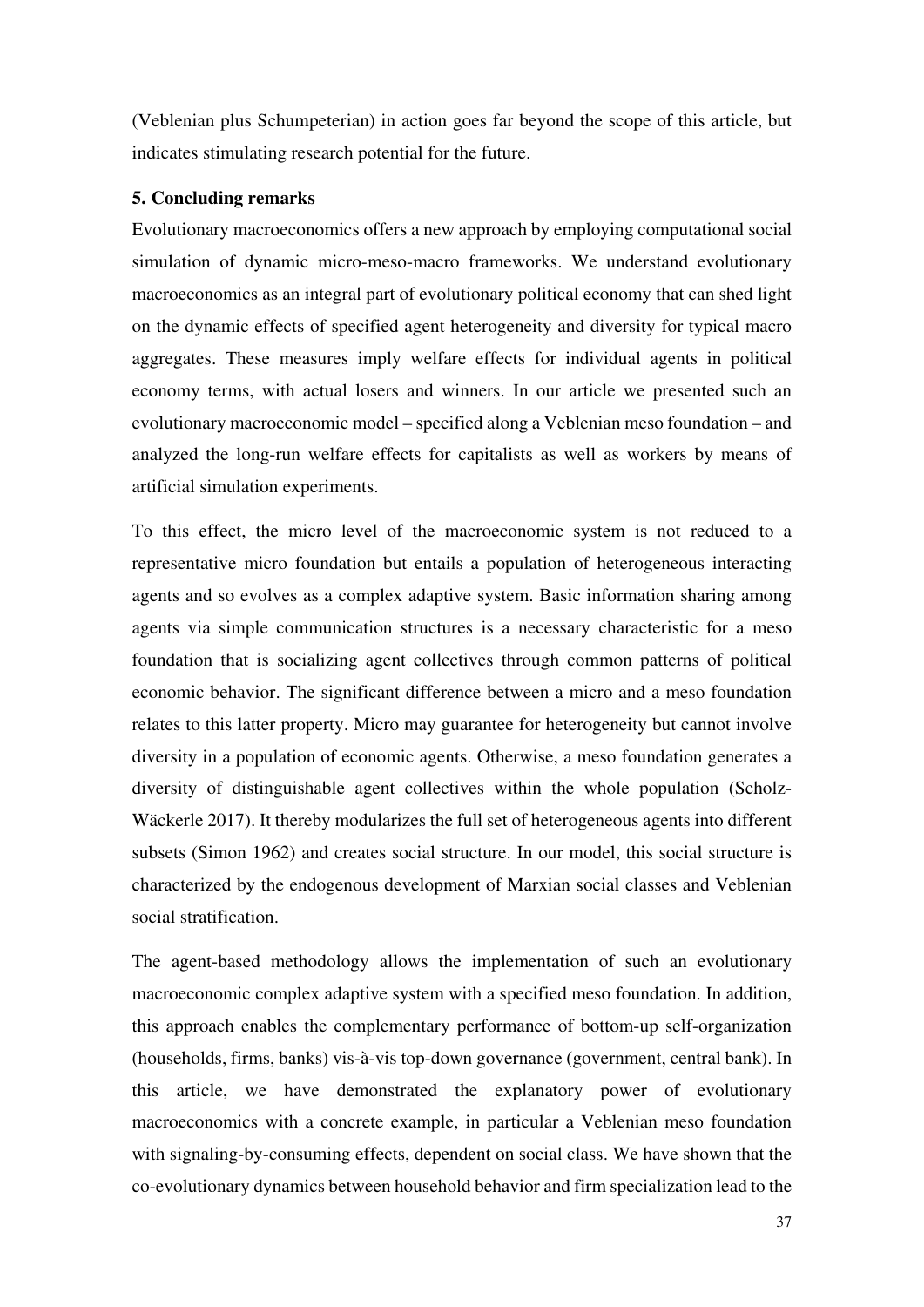emergence of some deeper structure in the consumer goods market on the one hand and to significantly different macroeconomic outcomes in simulation experiments on the other. The social mediation of consumption plays a crucial role for the path-dependent development of an economy.

First, the bandwagon effect acts as an endogenous stabilizer for the macroeconomic system. It facilitates steady growth in aggregate demand. Second, the snob effect leads to a bimodal distribution – by endogenously restructuring the market for consumer goods – of firms, with larger and relatively low-price firms serving the needs of the working class and smaller and relatively high-price firms serving the wants of the wealthy workers and capitalists. Third, the combination of snob and Veblen effect in the capitalist class is the only signaling-by-consuming mix that may cause stagflationary economic turmoil on the macro scale if it is not compensated by a normal price and bandwagon effect in the working class. To sum up, the working class stabilizes the macroeconomic system by consuming in accordance with a normal price effect with its bandwagon-guided needs consumption. The capitalist class destabilizes it by consumption according to the Veblen effect with its snob-guided wants consumption. Although the latter keeps the economy in continuous change, creates variety and diversity in patterns of consumption and changes the firm population endogenously, it needs to get complemented by working-class consumption behavior or it turns the economy down. If the banks are modeled as being risk-averse, grant loans quite conservatively and firms therefore do not grow explosively – as it is the case in our conducted simulation experiments – these complementary (and to some extent co-evolutionary) dynamics lead to a stable macroeconomic development path. However, the achieved stability may get disrupted once the working class switches to snob and Veblen effects in their needs consumption as well. This notion may be problematic in an economy where consumption is made exclusively on easily available private loans, as it is a tendency in financial capitalism.

In conclusion, evolutionary macroeconomics – following the agent-based methodology – provide new insights on the inner dynamics of an economy with regard to its multileveled structure. The advantage of the presented approach lies in the simultaneous analysis of micro, meso and macro components. One can test social theories of endogenous change – such as Veblen's theory of the leisure class – in macroeconomic environments. The individual agents are modeled under terms of bounded rationality and satisficing rules of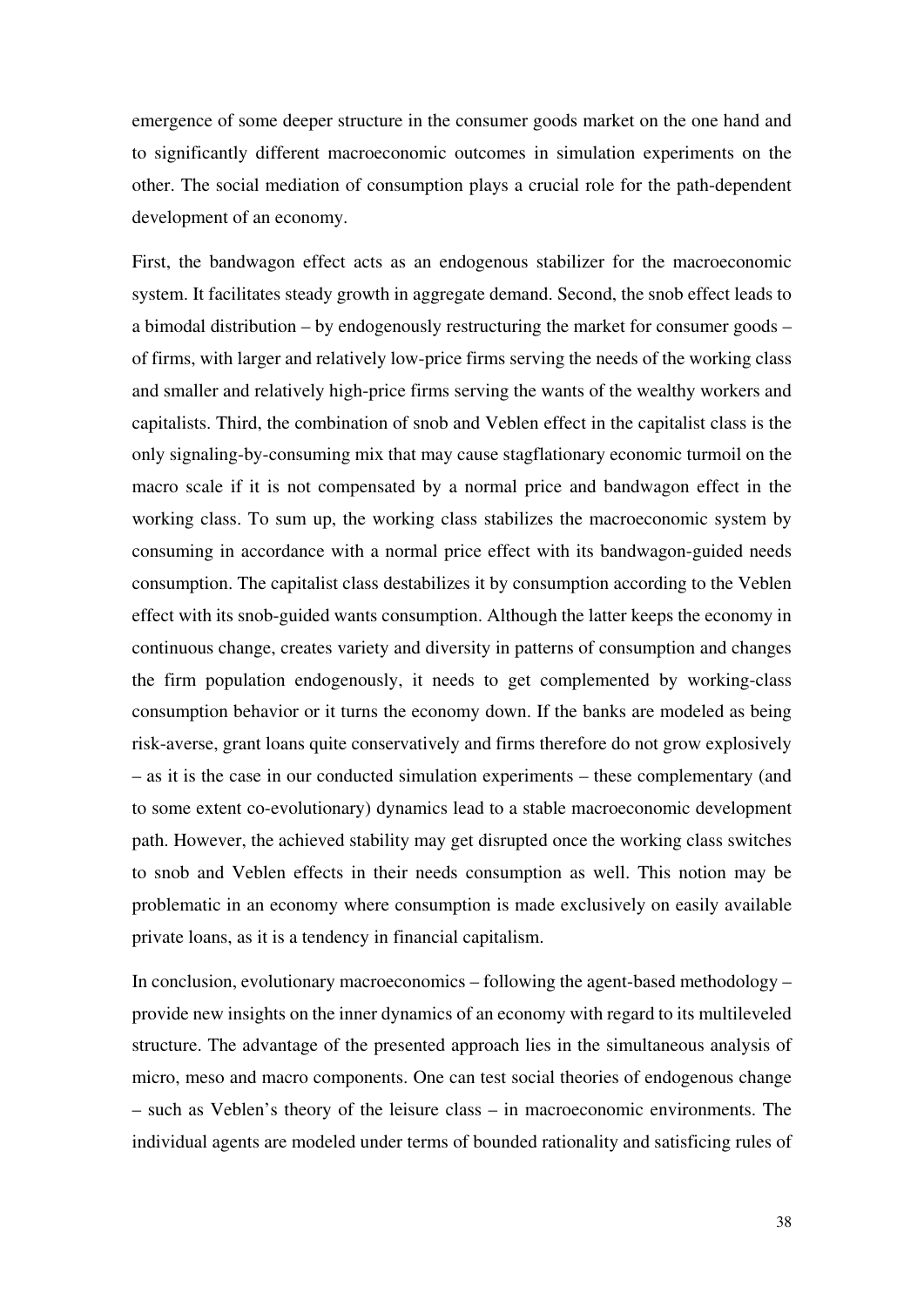thumb, but social adaptation characterizes them as heterogeneous and diverse decision makers within a complex evolving system.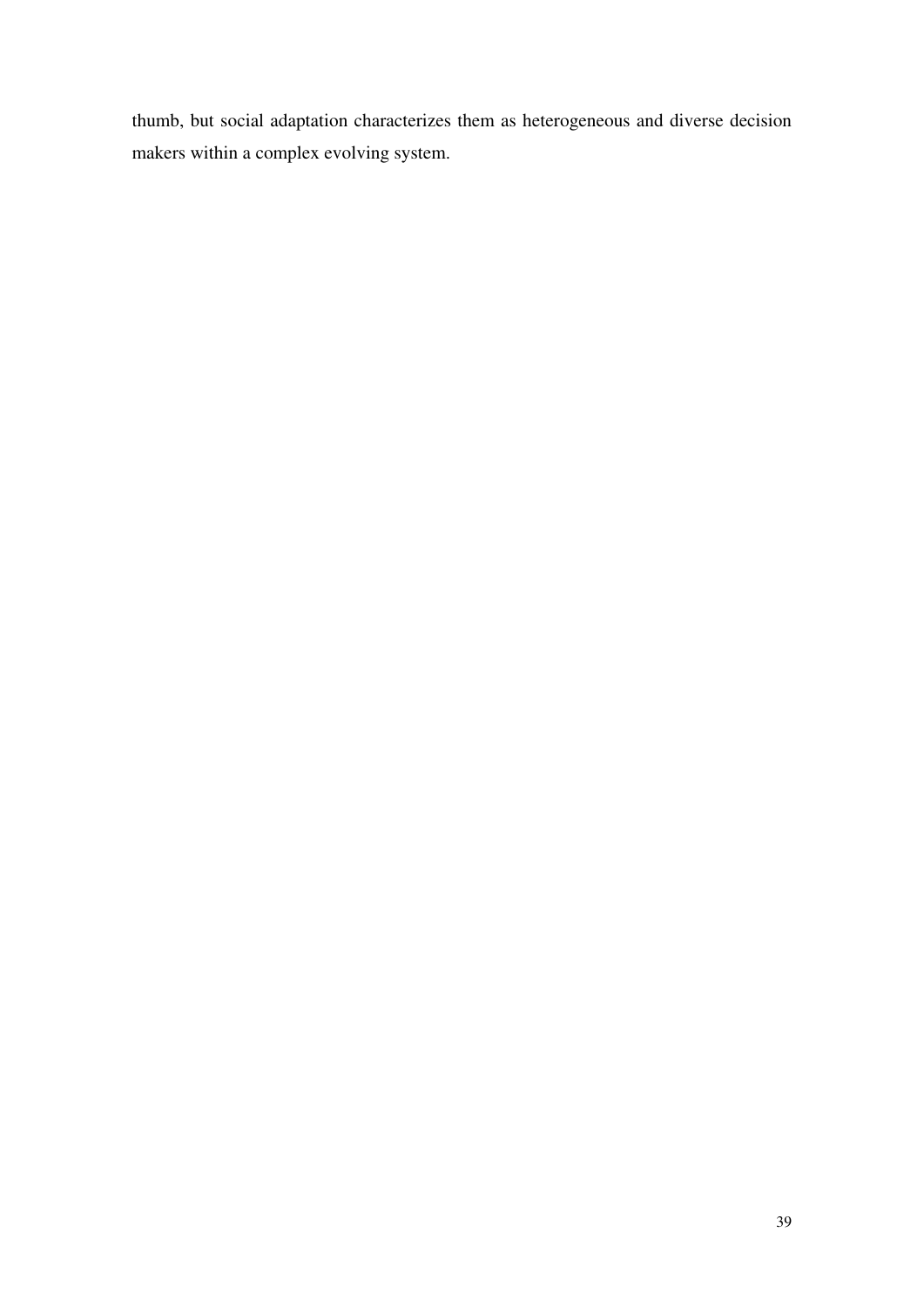#### **References**

- Bourdieu P (2010) [1984] Distinction: A social critique of the judgement of taste. Routledge, London/New York
- Bourdieu P (1998) Practical reason: On the theory of action. Polity Press, Cambridge  $(UK)$
- Bush PD (1987) The theory of institutional change. Journal of Economic Issues 21 (3): 1075-1116
- Caiani A, Godin A, Caverzasi E, Gallegati M, Kinsella S, Stiglitz JE (2016) Agent based stock-flow consistent macroeconomics: Towards a benchmark model. Journal of Economic Dynamics & Control 69: 375-408
- Chai A (2016) Tackling Keynes' question: a look back on 15 years of Learning To Consume. Journal of Evolutionary Economics. DOI 10.1007/s00191-016-0455-7
- Chai A, Moneta A (2010) Retrospectives: Engel curves. Journal of Economic Perspectives 24 (1): 225 – 240
- Chen SH, Chang, CL, Wen MC (2014) Social networks and macroeconomic stability. Economics: The Open-Access, Open-Assessment E-Journal 8 (2014-16): 1- 40
- Ciarli T, Lorentz A, Savona M, Valente M (2010) The effect of consumption and production structure on growth and distribution. A micro to macro model. Metroeconomica 61 (1): 180-218
- Cincotti S, Raberto M, Teglio A (2010) Credit money and macroeconomic instability in the agent-based model and simulator Eurace. Economics: The Open-Access, Open-Assessment E-Journal 4: 2010-2026
- Cowan R, Cowan W, Swann P (1997) A model of demand with interactions among consumers. International Journal of Industrial Organization 15: 711-732.
- De Bresson C (1987) The Evolutionary Paradigm and the Economics of Technological Change. Journal of Economics Issues 21 (2): 751-762
- Delli Gatti D, Gaffeo E, Gallegati M (2010) Complex agent-based macroeconomics: a manifesto for a new paradigm. Journal of Economic Interaction and Coordination 5: 111-135
- Delli Gatti D, Desiderio S, Gaffeo E, Cirillo P, Gallegati M (2011) Macroeconomics from the Bottom-up. Springer, Berlin
- Dopfer K, Foster J, Potts J (2004) Micro-meso-macro, Journal of Evolutionary Economics 14: 263-279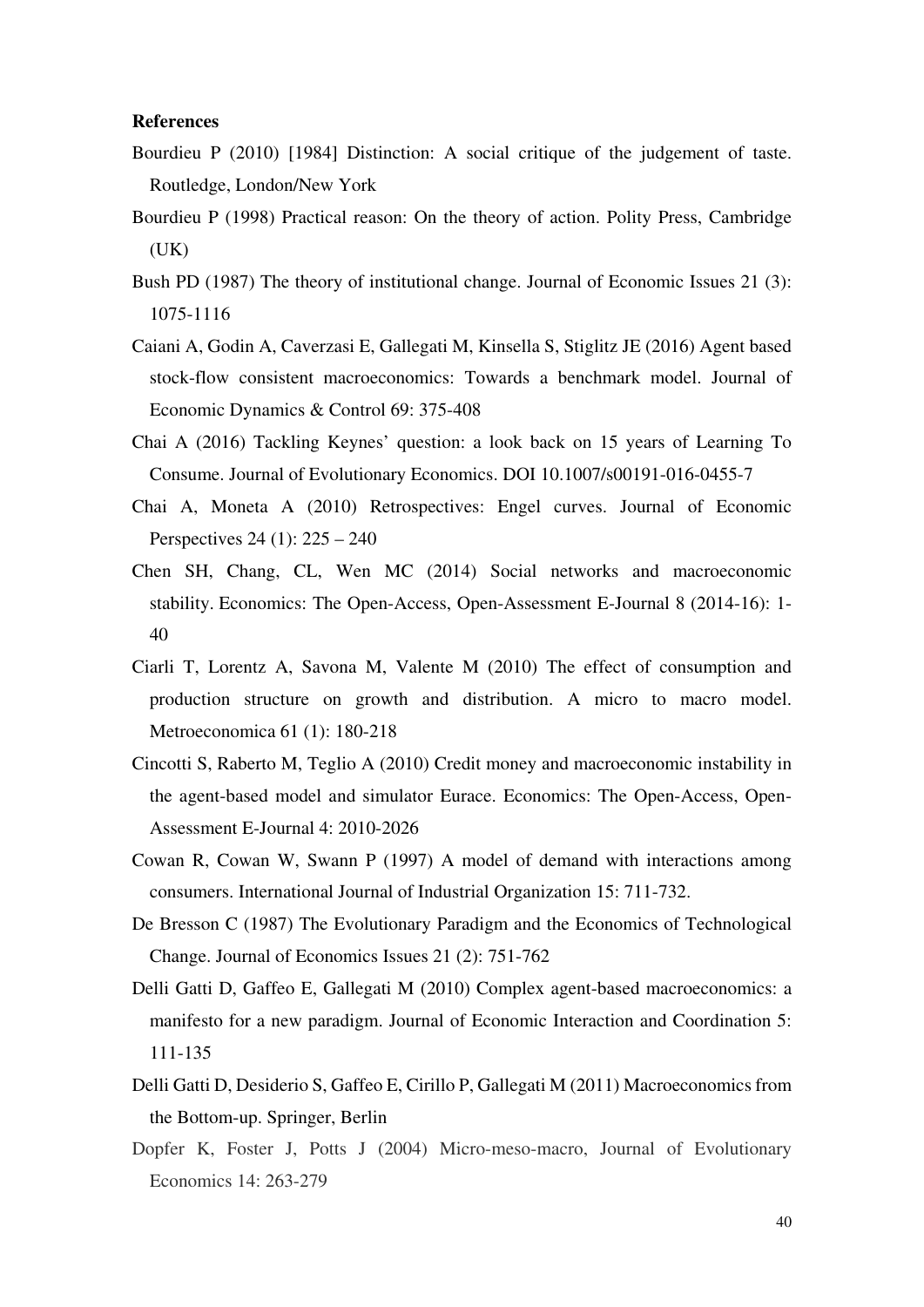- Dopfer K, Potts J, Pyka A (2016) Upward and downward complementarity: the meso core of evolutionary growth theory. Journal of Evolutionary Economics 26(4): 753-763
- Dosi G (2012) Economic coordination and dynamics: Some elements of an alternative "evolutionary" paradigm. LEM Working Article Series 2012/08
- Dosi G, Freeman C, Nelson R, Silverberg G, Soete L (1988) Technical Change and Economic Theory. Frances Piner, London
- Dosi G, Fagiolo G, Roventini A (2010) Schumpeter meeting Keynes: A policy-friendly model of endogenous growth and business cycles. Journal of Economic Dynamics and Control 34 (9): 1748-1967
- Dosi G, Fagiolo G, Napoletano M, Roventini A (2013) Income distribution, credit and fiscal policies in an agent-based Keynesian model. Journal of Economic Dynamics and Control 37(8): 1598-1625
- Elsner W (2007) Why Meso? On "Aggregation" and "Emergence", and Why and How the Meso Level is Essential in Social Economics. Forum for Social Economics 36(1): 1-16
- Fabiani S, Druant M, Hernando I, Kwapil C, Landau B, Loupias C, Martins F, Mathä Th, Sabbatini R, Stahl H, Stokman A (2006) What firms' surveys tell us about price-setting behavior in the euro area. International Journal of Central Banking 2(3): 1-47.
- Farmer JD, Foley D (2009) The economy needs agent-based modelling. Nature 460: 685- 686
- Fessler P, Lindner P, Schürz M (2014) Eurosystem Household Finance and Consumption Survey 2014. First results for Austria (second wave). Austrian Central Bank
- Fine B (2002) The world of consumption: The material and cultural revisited.  $2<sup>nd</sup>$  edition. Routledge, Abingdon
- Fisher W, Hof FX (2005) Status seeking in the small open economy. Journal of Macroeconomics 27 (2): 209-232
- Foster J (1987) Evolutionary macroeconomics. Unwin Hyman, London
- Foster J (2011) Evolutionary macroeconomics: a research agenda. Journal of Evolutionary Economics 21: 5-28
- Godley W, Lavoie M (2012) Monetary Economics. An integrated Approach to Credit, Money, Income, Production and Wealth, 2<sup>nd</sup> edition. Palgrave MacMillan, London
- Gruchy AG (1990) Three different approaches to institutional economics: An evaluation. Journal of Economic Issues 24 (2): 361-369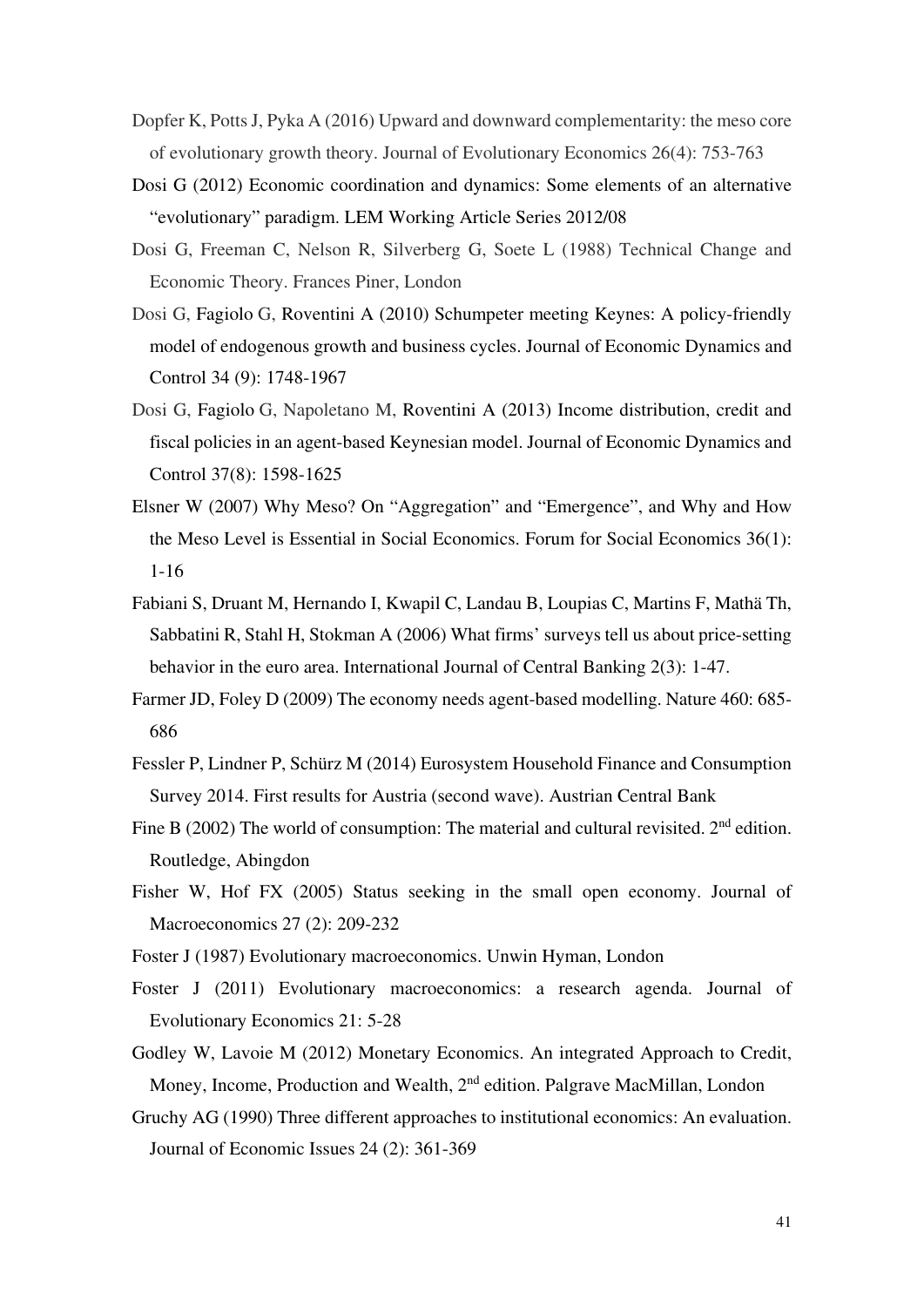- Hanappi G (2014) Bridges to Babylon: critical economic policy from Keynesian macroeconomics to evolutionary macroeconomic simulation models. In: Mamica L, Tridico P (eds) Economic Policy and the Financial Crisis. Routledge, Abingdon
- Hanappi H and Scholz-Wäckerle M (2017) Evolutionary political economy. Content and Methods. Forum for Social Economics.

http://dx.doi.org/10.1080/07360932.2017.1287748

- Hanappi H, Katsikides S, Scholz-Wäckerle M (2017) (eds) Theory and method of evolutionary political economy. Routledge, Abingdon
- Heffetz O (2011) A test of conspicuous consumption: visibility and income elasticities. The Review of Economics and Statistics XCIII (4): 1101-1117.
- Hodgson GM (1998) The approach of institutional economics. Journal of Economic Issues 36 (1): 166-192
- Kapeller J, Schütz B, Steinerberger S (2013) The Impossibility of Rational Consumer Choice - A Problem and its Solution. Journal of Evolutionary Economics 23 (1): 39-60
- Kapeller J, Schütz B (2015) Conspicuous consumption, inequality and debt: The nature of consumption-driven profit-led regimes. Metroeconomica 66 (1): 51-70
- Kirman A (1992) Whom or what does the representative individual represent? The Journal of Economic Perspectives 6 (2): 117-136
- Kirman A (2011) Complex economics: Individual and collective rationality. Graz Schumpeter Lectures. Routledge, London and New York
- LeBaron B, Tesfatsion L (2008) Modeling macroeconomies as open-ended dynamic systems of interacting agents. American Economic Review 98 (2): 246-250
- Leibenstein, H. (1950). Bandwagon, snob, and Veblen effects in the theory of consumers' demand. The Quarterly Journal of Economics 64 (2): 183-207.
- Lengnick M (2013) Agent-based macroeconomics: A baseline model. Journal of Economic Behavior & Organization 86 (C): 102-120
- Lepinay VA (2007) Economy of the germ: capital, accumulation and vibration. Economy and Society 36:4: 526-548
- Lorentz A, Ciarli T, Savona M, Valente M (2016) The effect of demand-driven structural transformations on growth and technological change. Journal of Evolutionary Economics 26 (1): 219-246
- Malerba F, Nelson R, Orsenigo L, Winter S (2007) Demand, innovation, and the dynamics of market structure: The role of experimental users and diverse preferences. Journal of Evolutionary Economics 17: 371-399.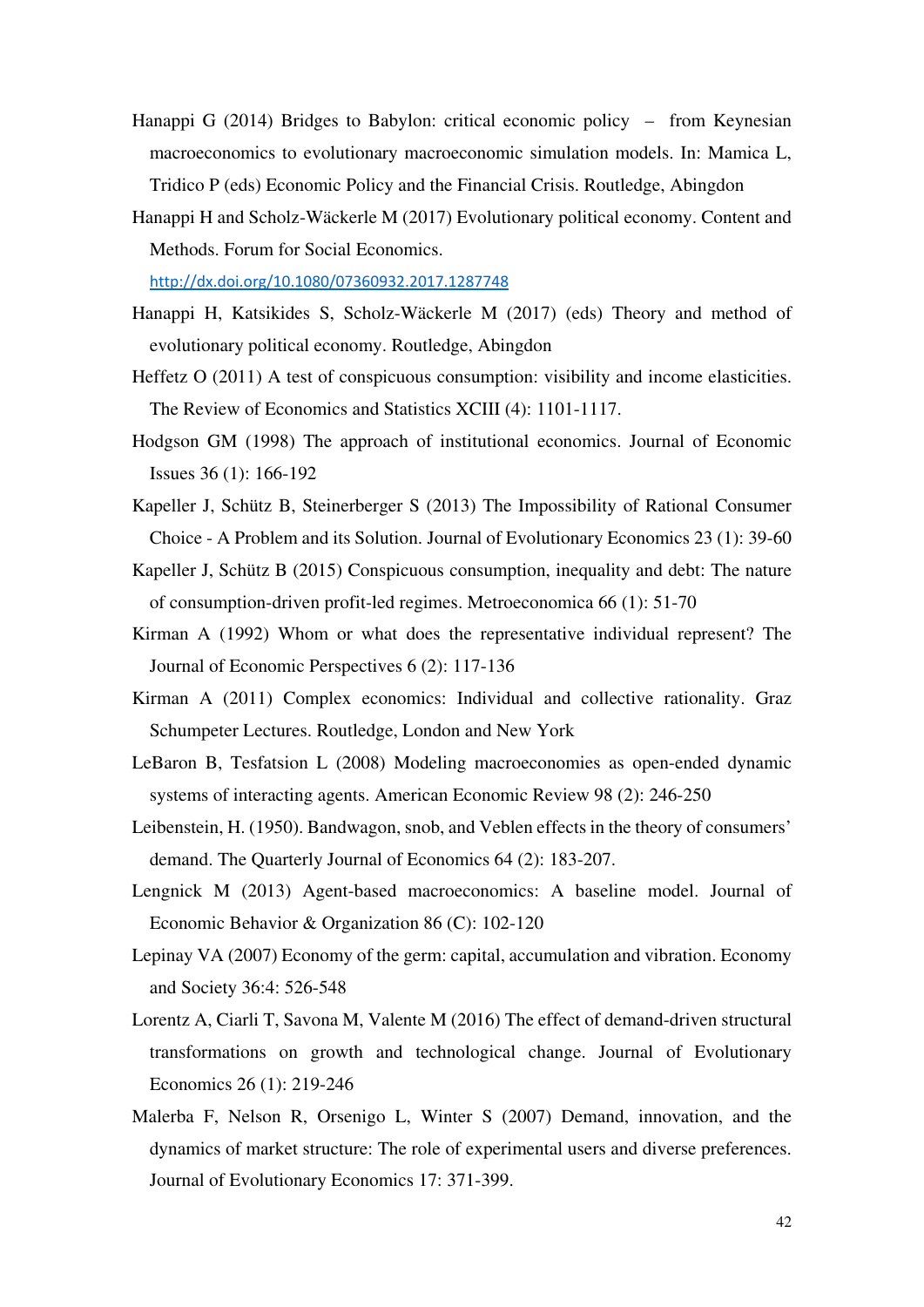- Marx K (2001) [1867] Das Kapital. Kritik der politischen Ökonomie. Band 1: Der Produktionsprozeß des Kapitals. 20. Auflage, Marx-Engels-Werke Band 23, Dietz Verlag, Berlin
- McIntyre R (1992) Consumption in Contemporary Capitalism: Beyond Marx and Veblen. Review of Social Economy 50(1): 40-60
- Nelson R, Consoli D (2010) An evolutionary theory of household consumption behavior. Journal of Evolutionary Economics 20 (5): 665-687
- Nelson R, Winter S (1982) An Evolutionary Theory of Economic Change. Belknap Press, Harvard
- Rehm M, Naqvi A, Hofmann J (2016) Different but equal? Classes, wealth, and perceptions in Europe. Working Article-Reihe der AK Wien Nr. 160.
- Rengs B, Wäckerle M (2014) A Computational Agent-Based Simulation of an Artificial Monetary Union for Dynamic Comparative Institutional Analysis. Proceedings of the 2014 IEEE Conference on Computational Intelligence for Financial Engineering & Economics (CIFEr): 427 – 434
- Rengs B, Scholz-Wäckerle M (2017) Fiscal policy and redistribution in an evolutionary macroeconomic model of an artificial monetary union. In Hanappi H, Katsikides S, Scholz-Wäckerle M (eds) Theory and method of evolutionary political economy. Routledge, Abingdon
- Riccetti L, Russo A, Gallegati M (2013) Unemployment Benefits and Financial Leverage in an Agent Based Macroeconomic Model. Economics: The Open-Access, Open-Assessment E-Journal 7 (2013-42): 1 – 44
- Safarzynska K, van den Bergh JCJM (2010) Demand-supply coevolution with multiple increasing returns: Policy analysis for unlocking and system transitions. Technological Forecasting and Social Change 77(2): 297-317.
- Saviotti P, Metcalfe JS (eds) (1991) Evolutionary Theories of Economic and Technological Change. Harvard Academic Publishers, Reading
- Scholz-Wäckerle M (2017) Generating meso behavior. In Frantz R, Chen Shu-Heng, Dopfer K, Heukelom F, Mousavi S (eds.) Routledge International Handbook of Behavioral Economics. Routledge, London and New York.
- Schumpeter JA (2012) [1934] The theory of economic development. Transaction Publishers, New Brunswick/New Jersey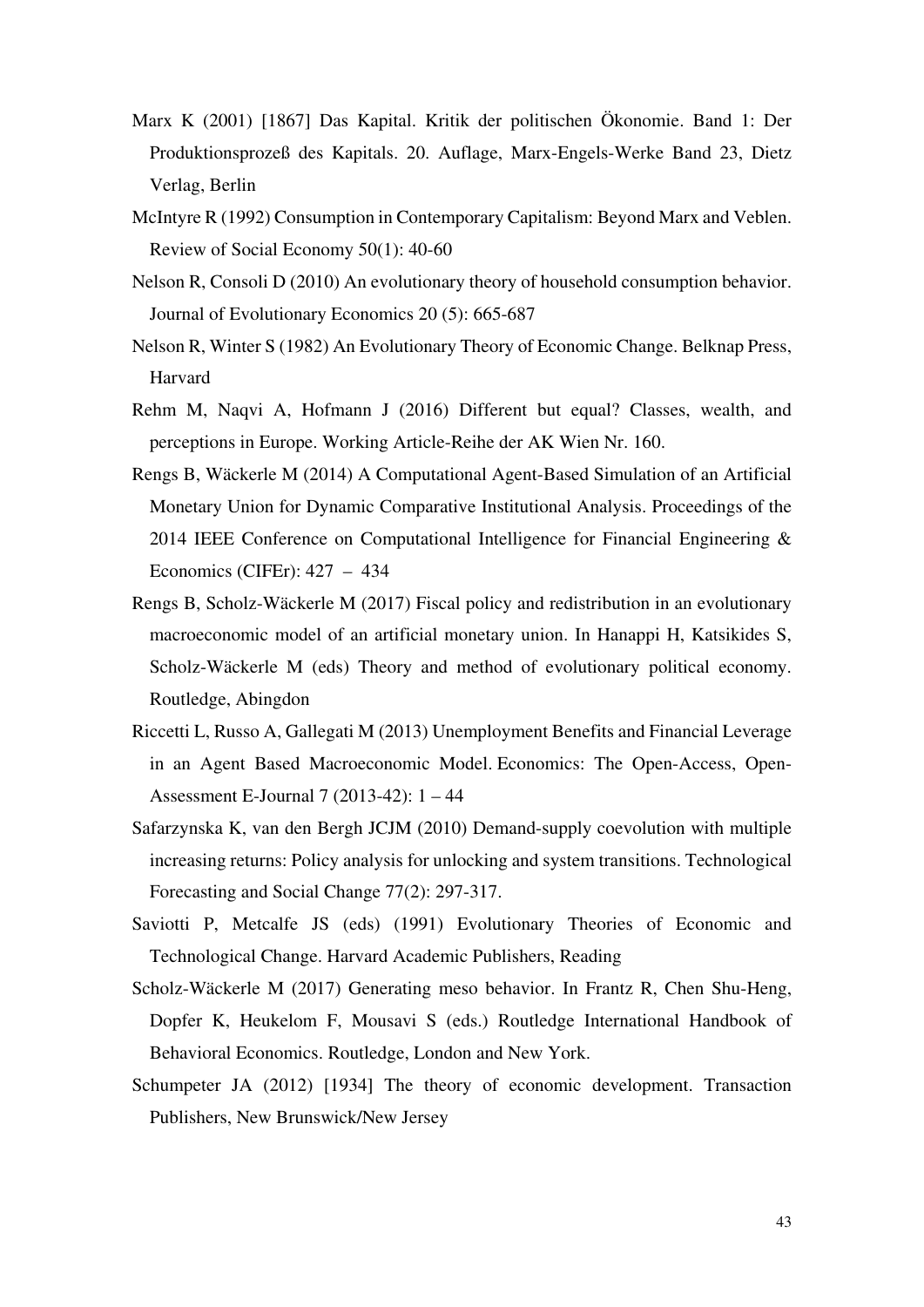- Seppecher P (2012) Flexibility of Wages and Macroeconomic Instability in an Agent-Based Computational Model with Endogenous Money. Macroeconomic Dynamics 16 (s2): 284-297
- Simon, H.A. (1962) The architecture of complexity. Proceedings of the American Philosophical Society Vol. 106 (6): 467-482
- Simon H.A. (1996) [1969] The Sciences of the Artificial, 3rd edition. Cambridge, MA: MIT Press.
- Stiglitz JE (2015) Reconstructing macroeconomic theory to manage economic policy. In: Laurent E, Cacheux JL, Le Cacheu J, Jasper D (eds) Fruitful Economics. Articles in honor of and by Jean-Paul Fitoussi. Palgrave MacMillan, 20-56
- Stiglitz JE, Gallegati M (2011) Heterogeneous interacting agent models for understanding monetary economies. Eastern Economic Journal 37 (1): 6-12
- Tarde G (1903) The laws of imitation. Henry Holt: New York
- Tesfatsion L, Judd KL (2006) Handbook of computational economics: Agent-based computational economics, Vol. 2, North Holland, Amsterdam
- Tool MR (1977) A social value theory in neoinstitutional economics. Journal of Economic Issues 11 (4): 823-846
- Trigg AB (2001) Veblen, Bourdieu and conspicuous consumption. Journal of Economic Issues 35: 99-115
- Valente M (2012) Evolutionary demand: a model for boundedly rational consumers. Journal of Evolutionary Economics 22 (5): 1029-1080
- Van Treeck T, Sturn S (2012) Income inequality as a cause of the Great Recession? A survey of current debates. ILO Condition of Work and Employment Series No. 39
- Veblen Th (2009) [1899] The theory of the leisure class. Oxford University Press, Oxford/New York
- Verspagen B (2002) Evolutionary macroeconomics: a synthesis between neo-Schumpeterian and post-Keynesian lines of thought. The Electronic Journal of Evolutionary Modeling and Economic Dynamics, no 1007 www.ejemed.org/1007/index.php
- Wendner R (2010) Growth and keeping up with the Joneses. Macroeconomic Dynamics 14 (S2): 176-199
- Wilensky U (1999) NetLogo. http://ccl.northwestern.edu/netlogo/. Center for Connected Learning and Computer-Based Modeling, Northwestern University. Evanston, IL
- Witt U (1992) Evolutionary Economics. Edward Elgar, London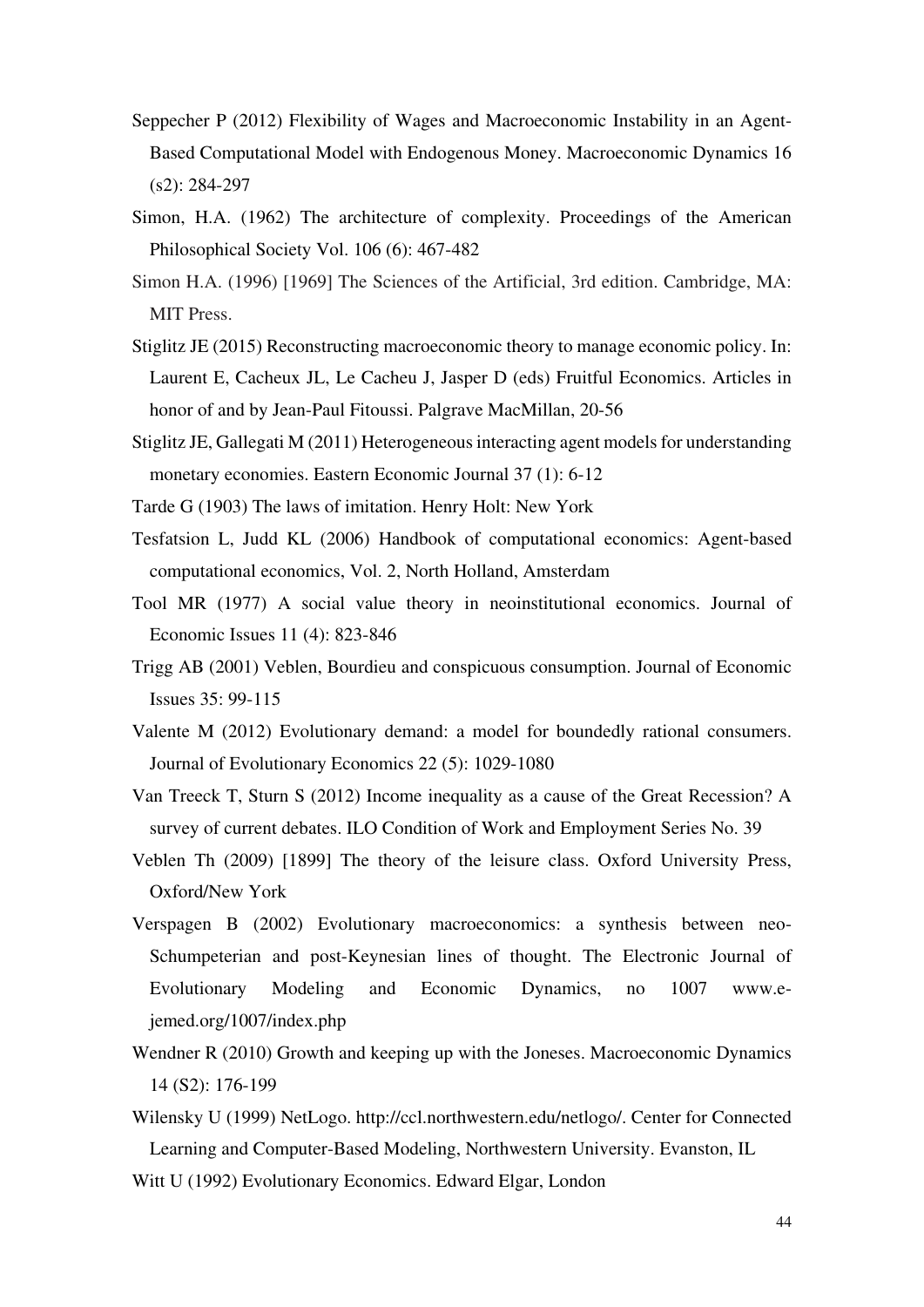Witt U (2001) Learning to consume – a theory of wants and the growth of demand. Journal of Evolutionary Economics 11 (1): 23-36

Wright EO (2015) Understanding Class. Verso, London/New York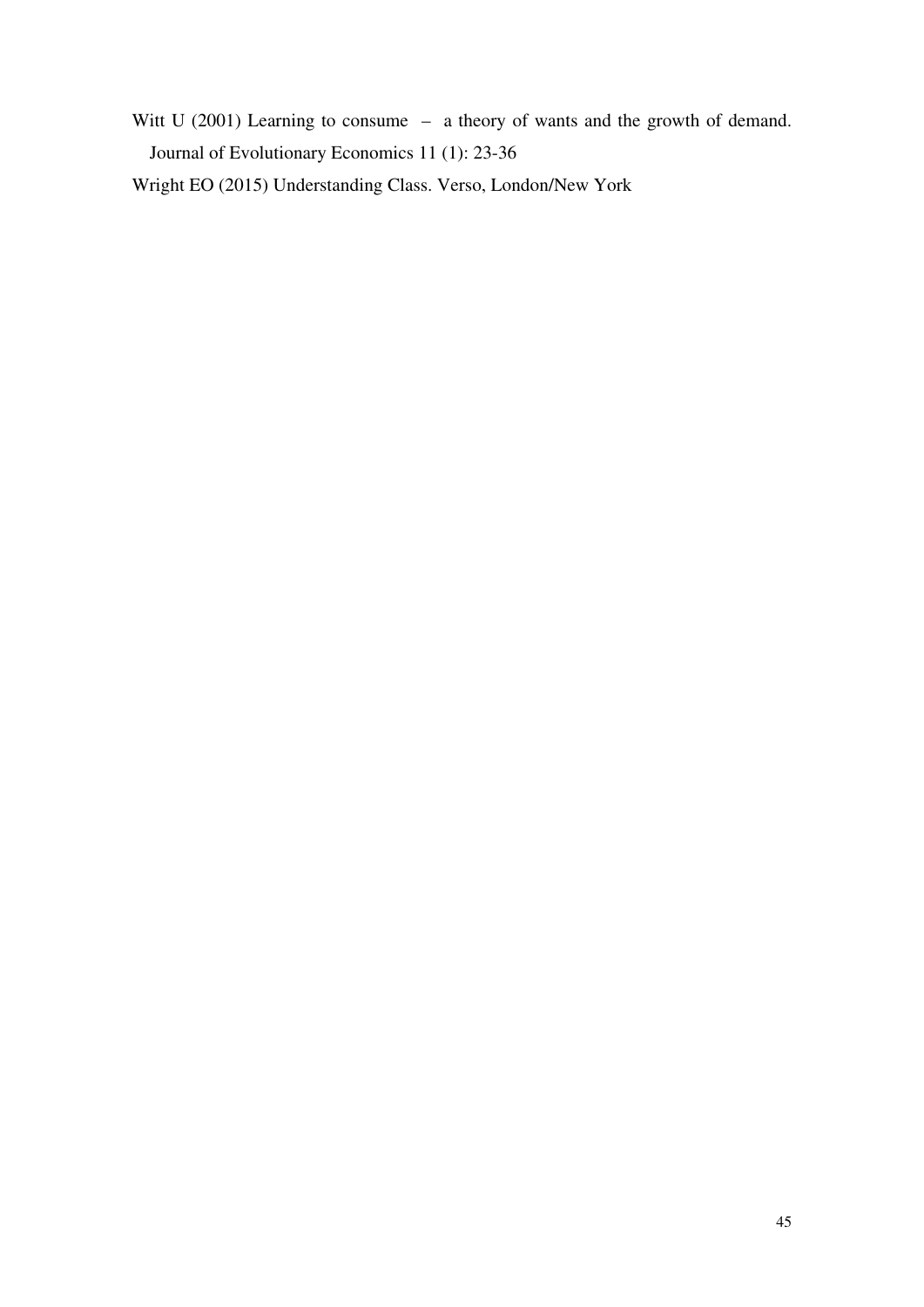#### **Appendix 1 – Timing of events**

#### **Monthly simulation phases**

**Founding phase** Households evaluate and initiate firm founding **Production phase** Firms make demand estimation and pricing Firms make credit adjustment and production Firms adapt prices **Sales and consumption phase** Households check financial status Households decide consumption budget Households buy needs goods Households (capitalists) buy wants goods Households (workers) buy wants goods Households update needs vendor lists Households update wants vendor lists Households balance accounts with savings if indebted or declare bankruptcy **Wages payment phase** Firms pay wages Government pays pensions Government pays unemployment subsidies **Saving phase** Households transfer money to savings accounts **Interest and consolidation phase** Banks collect loans interest Banks collect loans repayments Banks calculate accounts interest Banks calculate savings interest Banks pay central bank loans interest Banks pay central bank loans repayments Firms' monthly accounting Banks verify firms' solvency Banks' monthly accounting Banks calculate refinancing demands Banks refinance themselves at central bank Banks transfer funds to facilities at central bank Central bank pays reserve interest Central bank pays deposit facilities interest **Government refinancing phase Update macro indicators** Banks' monthly accounting Central bank's monthly accounting Government's monthly accounting Country updates macro indicators **Annual Simulation Phases Annual accounting phase** Banks collect and pay accounts interest Banks pay savings interest

Firms calculate profits and pay taxes Banks calculate profits and pay taxes Firms distribute profits Banks distribute profits Capital goods firms distribute profits Government updates annual statistics (annual taxes) Country compiles annual report Government checks minimum wage increase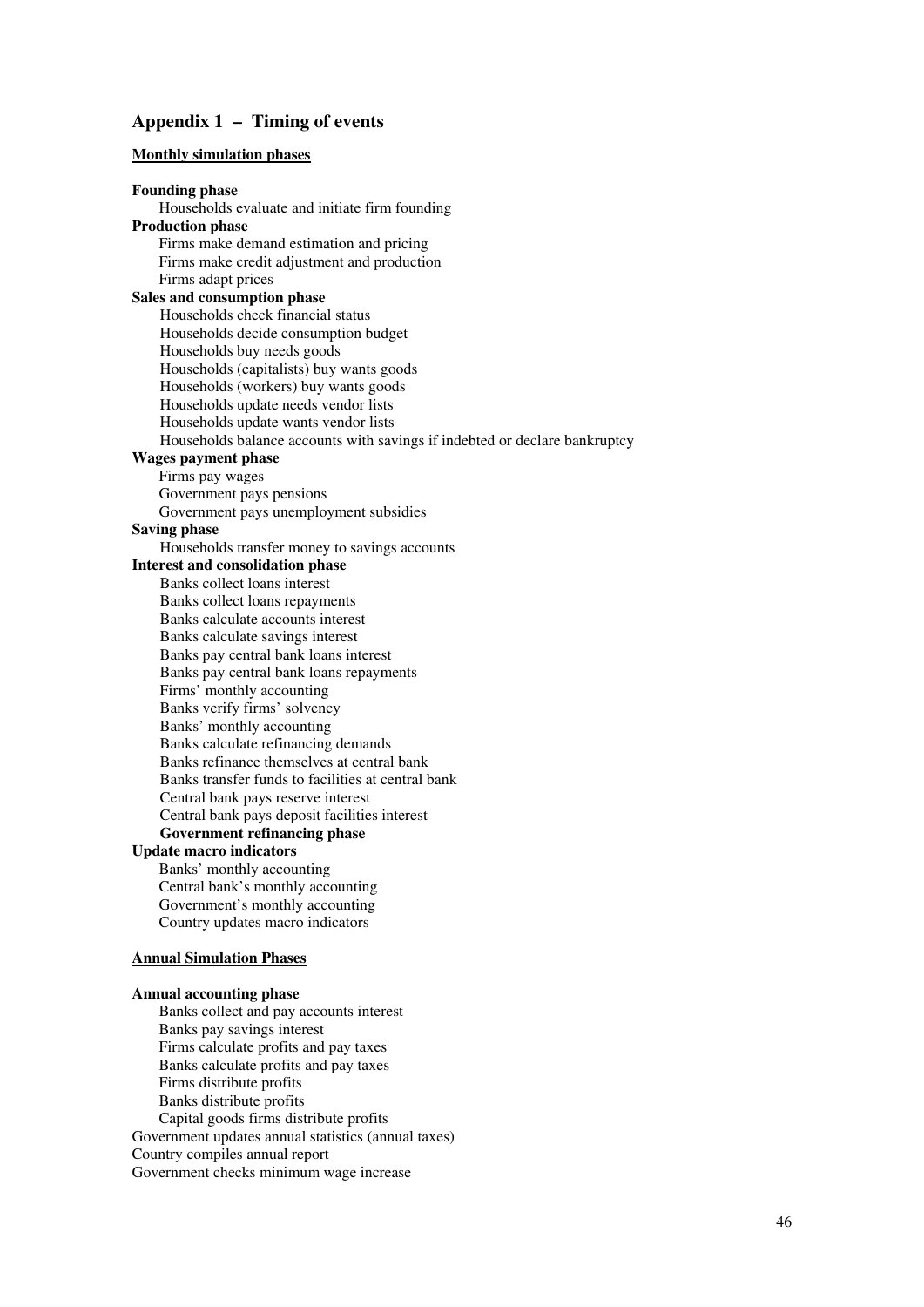Government increases unemployment subsidies if minimum wage increased Government evaluates pension increase based on CPI Firms evaluate wage increases based on CPI Capital goods firm adapts prices based on CPI **Firms depreciate production capital**

### **Appendix 2 – Technical details of the computational simulation**

To implement the computational simulation of the presented model we chose the widely used Netlogo simulation environment (Wilensky 1999) in the version 5.2 without any special Netlogo extensions. The presented experiment was set up using Netlogo's built-in BehaviorSpace experiment management engine to repeat each scenarios 30 times, each time using a different random seed to account for the random factors in the model. This resulted in 180 different simulation runs, which were calculated in parallel on multiple computers. Aggregate time series data were generated directly by BehaviorSpace for each period, whereas micro data were only saved for selected periods. Data analysis and visualization was realized using the R language (with the ggplot2 package). Annual data shown are either means over the periods representing a year (flows) or the state in the last period of an artificial year (stocks).

The experiments were run with 5000 households including workers, pensioners and capitalists, and started with an initial firm population of 250 firms. Additionally the experiment included five banks and a rudimentary capital goods firm, the government and a central bank. Other relevant simulation parameters are shown in the table below.

#### **Main simulation parameters**

#### **Households**

| Number of vendors on preferred lists $(\gamma_2)$                | 7                                                 |
|------------------------------------------------------------------|---------------------------------------------------|
| Number of regular replacement checks per month                   | 1                                                 |
| Reserves of needs                                                | 1 period                                          |
| Intended consumption rate, worker households $(\beta_1)$         | 0.1                                               |
| Intended consumption rate, wealthy worker households $(\beta_2)$ | 0.15                                              |
| Intended consumption rate, capitalist households $(\beta_3)$     | 0.2                                               |
| Rate of consumption with respect to savings $(\gamma_1)$         | 0.05/12                                           |
| Initial savings endowment of worker households                   | $X_2$ * annual wagehousehold<br>$X_2 \sim U(1,2)$ |
| Initial savings endowment of capitalist households               | 10 * (initial minimum wage)                       |
| <b>Firms</b>                                                     |                                                   |
| Initial ratio capital (individual firm level) to wages (annual)  | $\overline{2}$                                    |
| Production reserve stock rate $(\alpha_1)$                       | 0.1                                               |
| Unsold stock depreciation rate (per period) $(\delta_1)$         | 0.5                                               |
| Capital depreciation rate (annual)                               | 0.1                                               |
| Firm founding probability (monthly)                              | 1/18                                              |
| Price adjustment rate $(\alpha_2)$                               | 0.01                                              |
| Maximum price adjustment $(\alpha_3)$                            | 0.1                                               |
| Stock adjustment indifference rate $(\alpha_4)$                  | 0.25                                              |
| Common fixed production technology coefficient $(\alpha_5)$      | 1                                                 |
| Capital intensity parameter $(\alpha_6)$                         | 0.2                                               |
| New price adoption probability $(\theta_1)$                      | 1/3                                               |
| <b>Banks</b>                                                     |                                                   |
| Credit term                                                      | 5 years                                           |
| Credit interest rate (annual)                                    | 0.04                                              |
| Account interest rate (annual)                                   | 0.01                                              |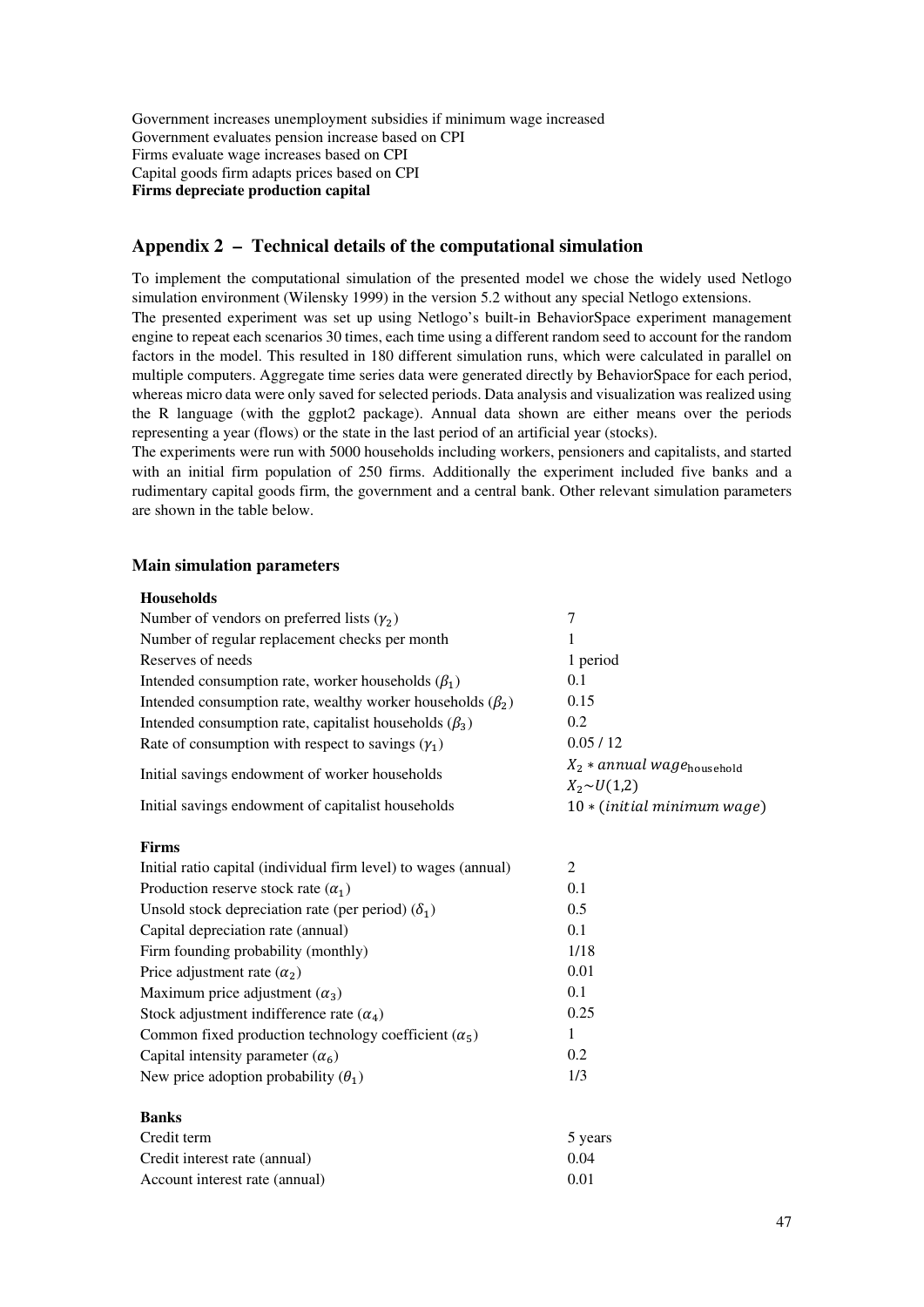| 0.015<br>0.01<br>0.02 |
|-----------------------|
|                       |
|                       |
|                       |
|                       |
|                       |
| 1000                  |
| 1000                  |
| 5 years               |
| 2 months              |
|                       |
| 0.15                  |
| 0.15                  |
| 0.15                  |
| 0.15                  |
| 0.1                   |

# **Appendix 3 – Signaling by consuming effects (Section 2/Figure 1)**

#### **Worker needs**

$$
b_{1,i,t} = \left(\frac{p_{max,t} - p_{i,t}}{p_{max,t} - p_{min,t}}\right)
$$
 (1)

$$
b_{2,j,t} = \left(\frac{m_{max,t} - m_{j,t}}{m_{max,t} - m_{min,t}}\right)
$$
 (2)

$$
b_{3,i,t} = \left(\frac{v_{i,t} - v_{min,t}}{v_{max,t} - v_{min,t}}\right)
$$
\n(3)

$$
U_{i,j,t} = b_{1,i,t} b_{2,j,t} \xi + b_{3,i,t} (1 - \xi)
$$
\n<sup>(4)</sup>

As presented in Section 2,  $\xi = 0.75$  in this case.

#### **Worker wants**

Signaling-by-consuming in the case of worker wants is defined according to equations (1), (2), (3) and (4) by setting  $\xi = 0.25$ . In this case we put a much stronger weight on the bandwagon effect than on the price effect.

#### **Wealthy worker wants**

$$
b_{1,i,t}^v = \left(\frac{p_{i,t} - p_{min,t}}{p_{max,t} - p_{min,t}}\right)
$$
\n<sup>(5)</sup>

$$
U_{i,j,t} = b_{1,i,t}^{\nu} b_{2,j,t} \xi + b_{3,i,t} (1 - \xi)
$$
\n(6)

Signaling-by-consuming in the case of wealthy worker wants is defined according to equations (5), (2), (3) and (6). Again  $\xi = 0.25$ , assigning a much stronger weight on the bandwagon effect than on the price effect. Additionally the price effect (now  $b_1^{\nu}$ ) is now a Veblen effect and thus reversed in comparison to cases 1 and 2.

### **Capitalist needs**